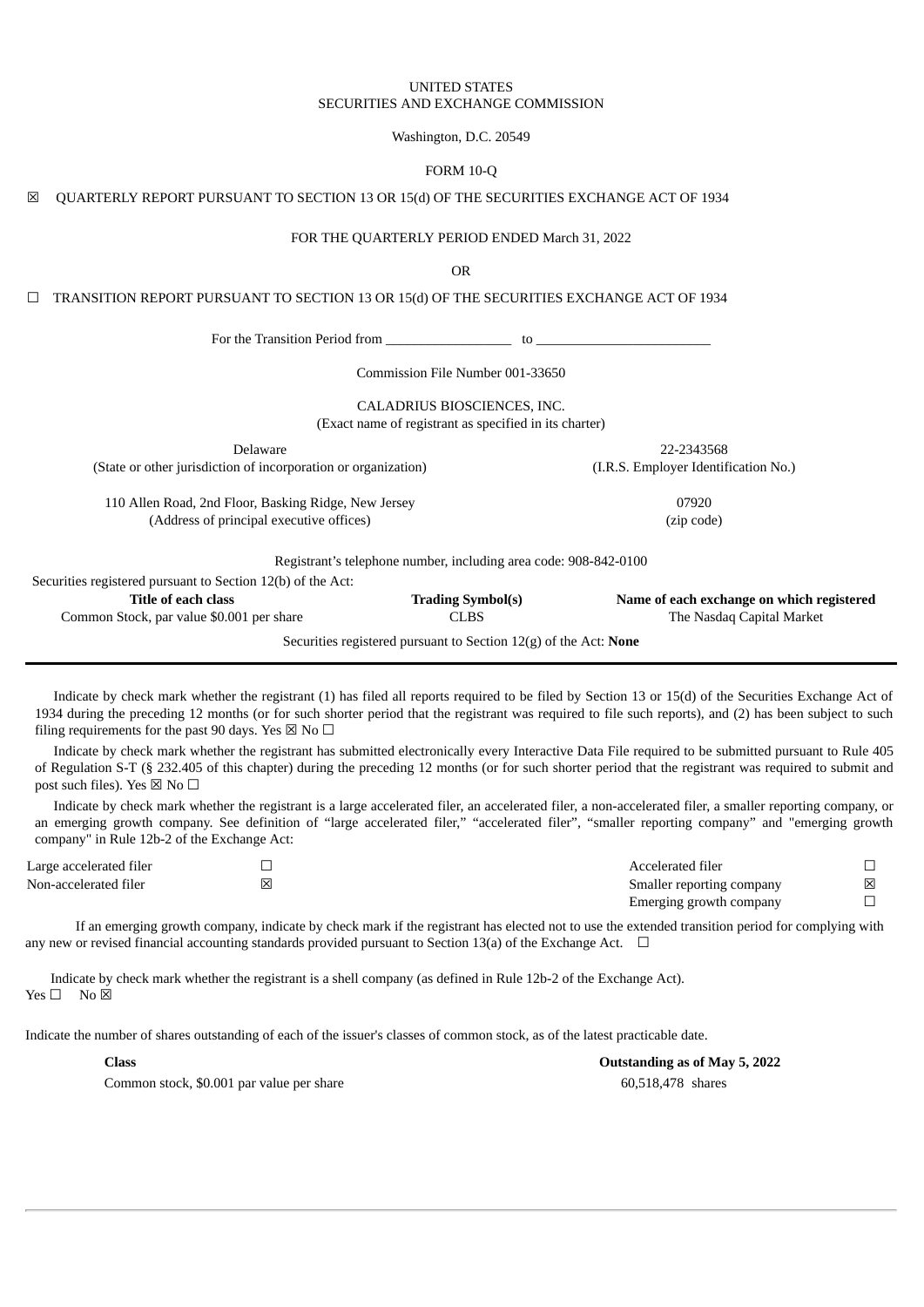## **CAUTIONARY NOTE REGARDING FORWARD-LOOKING STATEMENTS**

This quarterly report (this "Quarterly Report") contains "forward-looking" statements within the meaning of the Private Securities Litigation Reform Act of 1995, as well as historical information. When used in this Quarterly Report, statements that are not statements of current or historical fact may be deemed to be forward-looking statements, including, without limitation, all statements related to any expectations of revenues, expenses, cash flows, earnings or losses from operations, cash required to maintain current and planned operations, capital or other financial items; any statements of the plans, strategies and objectives of management for future operations; any plans or expectations with respect to product research, development and commercialization, including regulatory approvals; any other statements of expectations, plans, intentions or beliefs; and any statements of assumptions underlying any of the foregoing. Without limiting the foregoing, the words "plan," "project," "forecast," "outlook," "intend," "may," "will," "expect," "likely," "believe," "could," "anticipate," "estimate," "continue" or similar expressions or other variations or comparable terminology are intended to identify such forward-looking statements, although some forward-looking statements are expressed differently. We remind readers that forward-looking statements are merely predictions and therefore inherently subject to uncertainties and other factors and involve known and unknown risks that could cause the actual results, performance, levels of activity or our achievements or industry results, to be materially different from any future results, performance, levels of activity or our achievements or industry results expressed or implied by such forward-looking statements. Factors that could cause our actual results to differ materially from anticipated results expressed or implied by forward-looking statements include, among others:

- our ability to complete the proposed merger with Cend Therapeutics, Inc. ("Cend");
- our ability to obtain sufficient capital or strategic business arrangements to fund our operations and expansion plans, including meeting our financial obligations under various licensing and other strategic arrangements, the funding of our clinical trials for product candidates, and the commercialization of the relevant technology;
- our ability to build and maintain the management and human resources infrastructure necessary to support the growth of our business;
- whether a market is established for our cell-based products and services and our ability to capture a meaningful share of this market;
- scientific, regulatory and medical developments beyond our control;
- our ability to obtain and maintain, as applicable, appropriate governmental licenses, accreditations or certifications or to comply with healthcare laws and regulations or any other adverse effect or limitations caused by government regulation of our business;
- whether any of our current or future patent applications result in issued patents, the scope of those patents and our ability to obtain and maintain other rights to technology required or desirable for the conduct of our business; and our ability to commercialize products without infringing upon the claims of third-party patents;
- whether any potential strategic or financial benefits of various licensing agreements will be realized;
- our ability to diversify our pipeline of development product candidates, including our proposed merger with Cend, which could include an acquisition, merger, business combination, in-license or other strategic transaction, and whether any of such efforts will result in us entering into or completing any transaction or that any such transaction, if completed, will add to shareholder value;
- the results of our development activities;
- our ability to complete our other planned clinical trials (or initiate other trials) in accordance with our estimated timelines due to delays associated with enrolling patients due to the novelty of the treatment, the size of the patient population and the need of patients to meet the inclusion criteria of the trial or otherwise;
- the extent to which the COVID-19 pandemic may impact our business, including our clinical trials and financial condition;
- our ability to maintain the listing of our common stock on the Nasdaq Capital Market; and
- other factors discussed in "Risk Factors" in our Annual Report on Form 10-K filed with the Securities and Exchange Commission (the "SEC") on March 22, 2022 (our "2021 Form 10-K").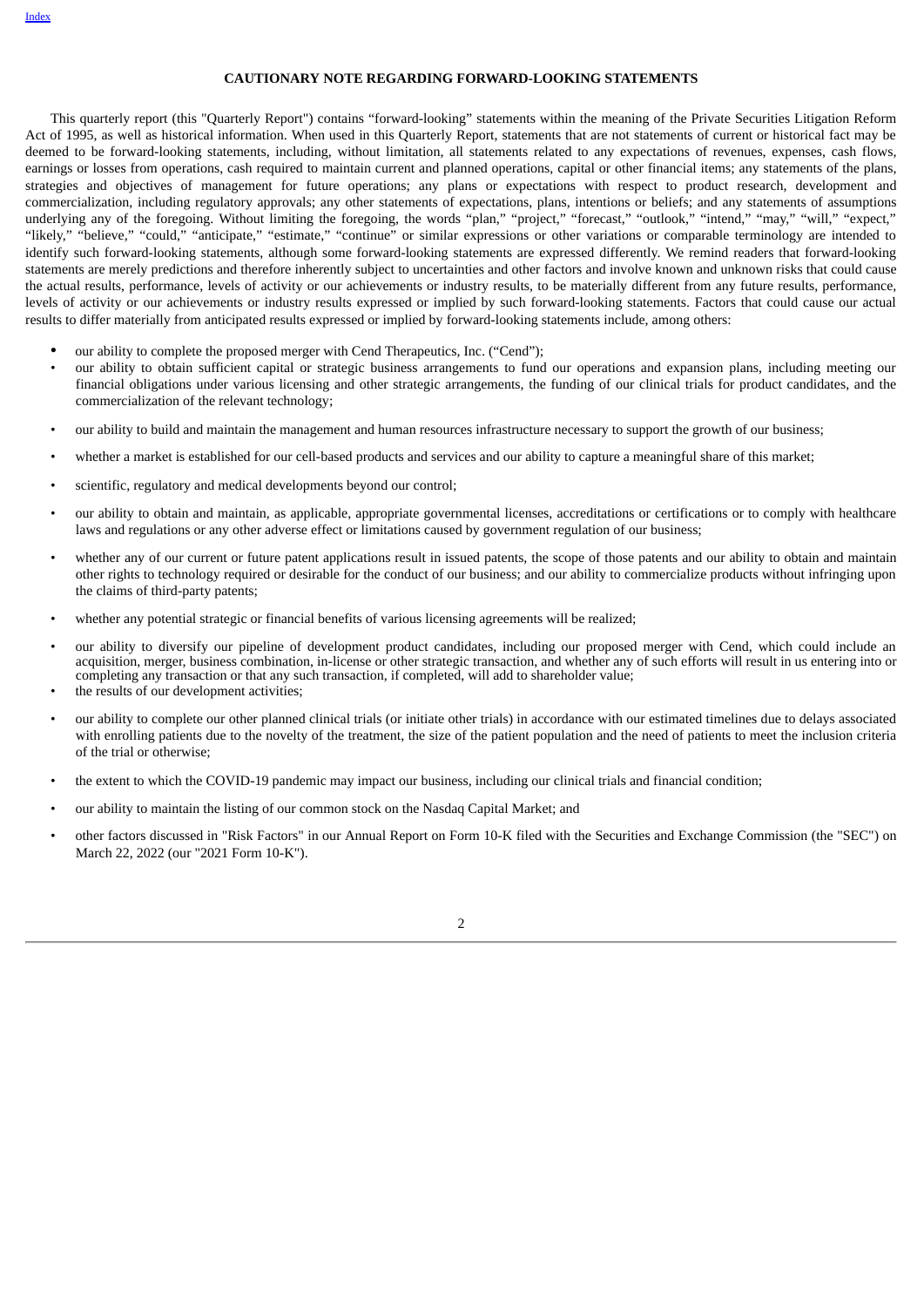The factors discussed herein, including those risks described in "Item 1A. Risk Factors" and elsewhere in our 2021 Form 10-K and in our other periodic filings with the SEC, which are available for review at *www.sec.gov,* could cause actual results and developments to be materially different from those expressed or implied by such statements. All forward-looking statements attributable to us are expressly qualified in their entirety by these and other factors. Readers are cautioned not to place undue reliance on these forward-looking statements, which speak only as of the date they were made. Except as required by law, we undertake no obligation to update any forward-looking statements, whether as a result of new information, future events or otherwise.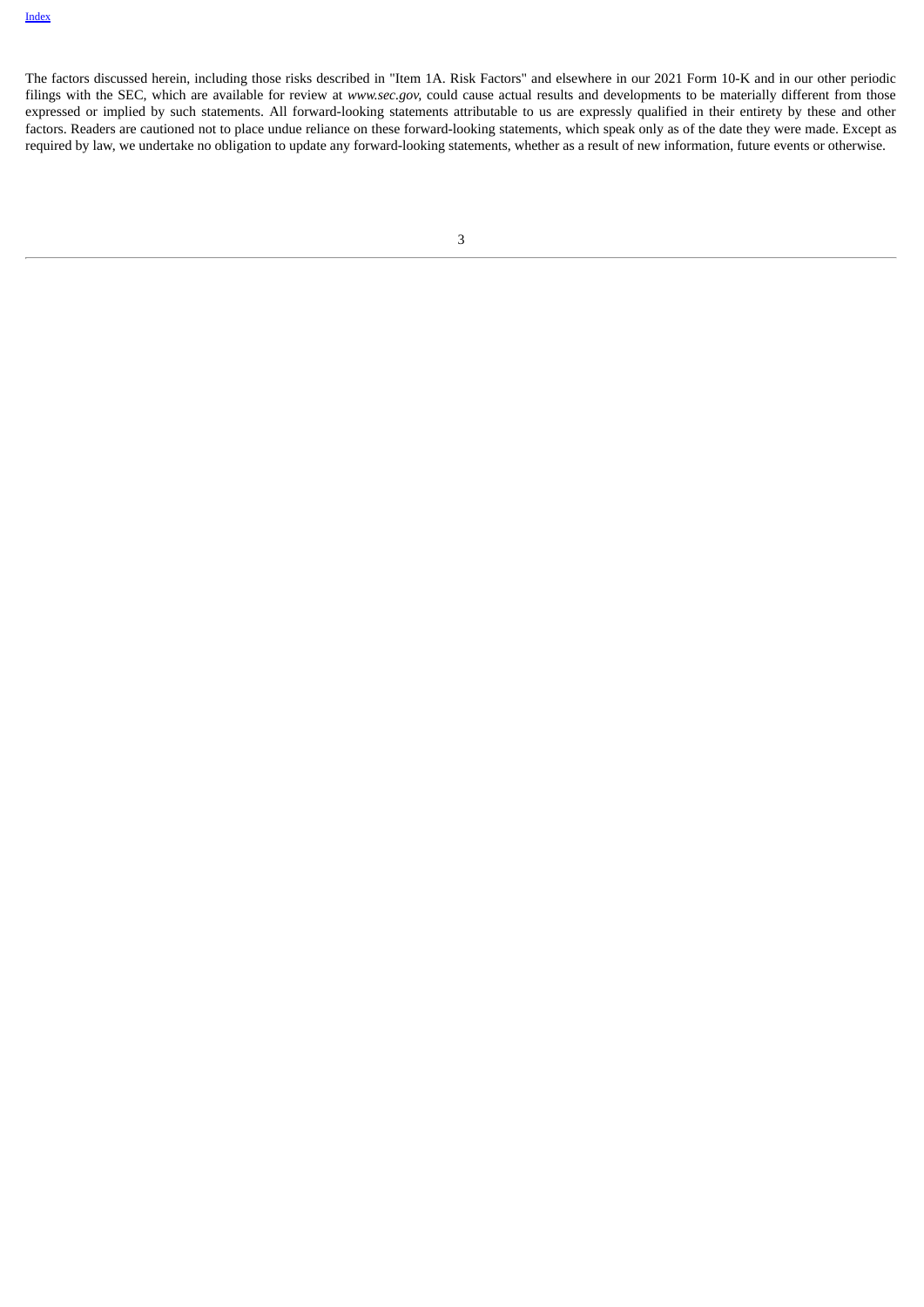# **TABLE OF CONTENTS**

<span id="page-3-0"></span>

|          | <b>PART I- FINANCIAL INFORMATION</b>                                                                         | Page<br>No. |
|----------|--------------------------------------------------------------------------------------------------------------|-------------|
| Item 1.  | <b>Financial Statements:</b>                                                                                 | 5           |
|          | <b>Consolidated Balance Sheets at March 31, 2022 (unaudited) and December 31, 2021</b>                       | 5           |
|          | <b>Consolidated Statements of Operations for the three months ended March 31, 2022 and 2021 (unaudited)</b>  | 6           |
|          | Consolidated Statements of Comprehensive Loss for the three months ended March 31, 2022 and 2021 (unaudited) |             |
|          | <b>Consolidated Statements of Equity for the three months ended March 31, 2022 and 2021 (unaudited)</b>      | 8           |
|          | Consolidated Statements of Cash Flows for the three months ended March 31, 2022 and 2021 (unaudited)         | 9           |
|          | <b>Notes to Unaudited Consolidated Financial Statements</b>                                                  | 10          |
| Item 2.  | <b>Management's Discussion and Analysis of Financial Condition and Results of Operations</b>                 | 21          |
| Item 3.  | <b>Quantitative and Qualitative Disclosures About Market Risk</b>                                            | 28          |
| Item 4.  | <b>Controls and Procedures</b>                                                                               | 28          |
|          | <b>PART II- OTHER INFORMATION</b>                                                                            |             |
| Item 1.  | <b>Legal Proceedings</b>                                                                                     | 30          |
| Item 1A. | <b>Risk Factors</b>                                                                                          | 30          |
| Item 2.  | <b>Unregistered Sales of Equity Securities and Use of Proceeds</b>                                           | 32          |
| Item 3.  | <b>Defaults Upon Senior Securities</b>                                                                       | 33          |
| Item 4.  | <b>Mine Safety Disclosures</b>                                                                               | 33          |
| Item 5.  | <b>Other Information</b>                                                                                     | 33          |
| Item 6.  | <b>Exhibits</b>                                                                                              | 33          |
|          | <b>Signatures</b>                                                                                            | 34          |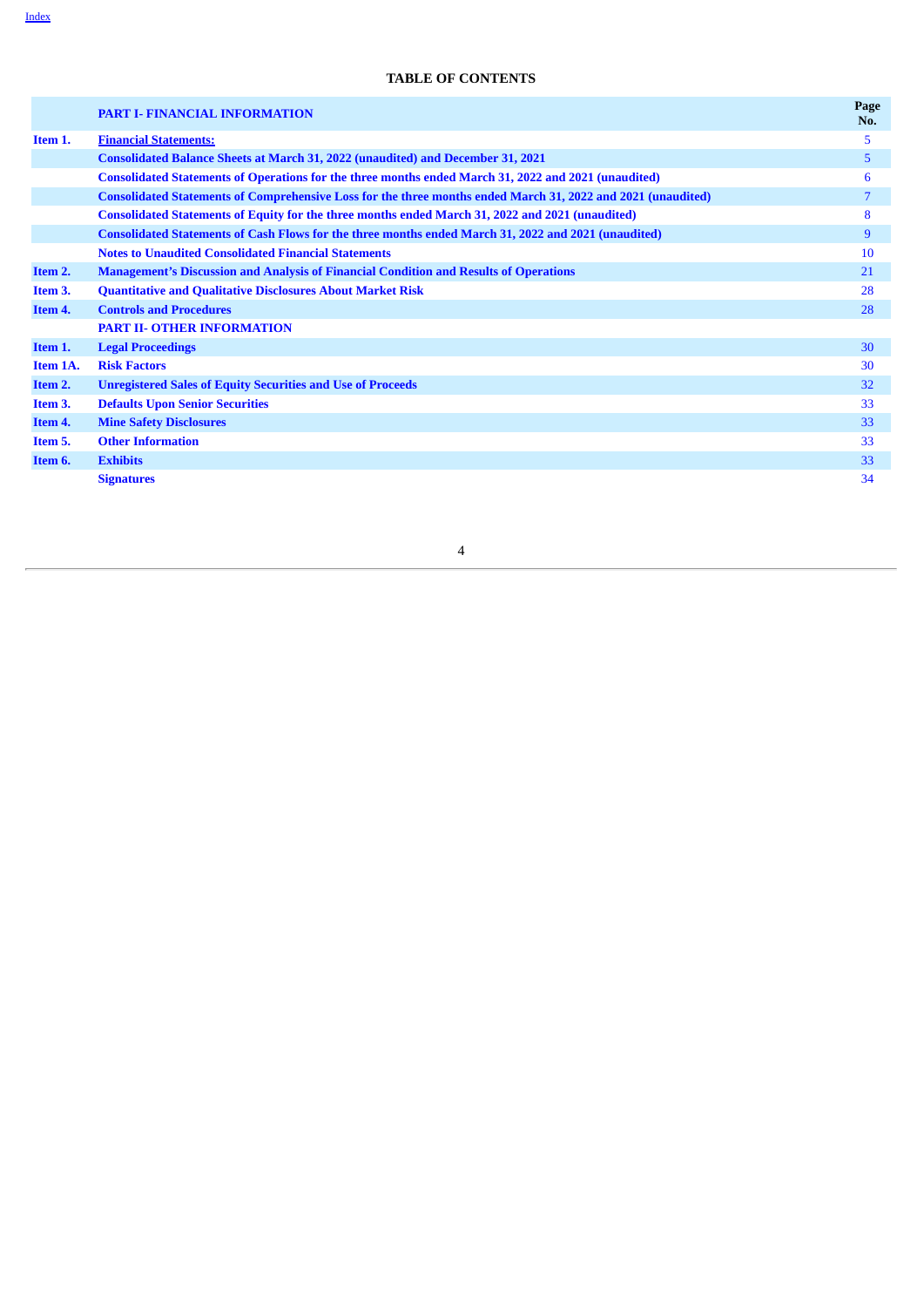# <span id="page-4-0"></span>**ITEM 1. FINANCIAL STATEMENTS**

## **CALADRIUS BIOSCIENCES, INC. AND SUBSIDIARIES CONSOLIDATED BALANCE SHEETS** (In thousands, except share data)

<span id="page-4-1"></span>

|                                                                                                                                                                                                                                                                                                  | March 31,<br>2022 | December 31,<br>2021 |
|--------------------------------------------------------------------------------------------------------------------------------------------------------------------------------------------------------------------------------------------------------------------------------------------------|-------------------|----------------------|
| <b>ASSETS</b>                                                                                                                                                                                                                                                                                    | (Unaudited)       |                      |
| Cash and cash equivalents                                                                                                                                                                                                                                                                        | \$<br>12,747      | \$<br>24,647         |
| Marketable securities                                                                                                                                                                                                                                                                            | 75,772            | 70,323               |
| Prepaid and other current assets                                                                                                                                                                                                                                                                 | 2,181             | 1,212                |
| Total current assets                                                                                                                                                                                                                                                                             | 90,700            | 96,182               |
| Property and equipment, net                                                                                                                                                                                                                                                                      | 55                | 62                   |
| Other assets                                                                                                                                                                                                                                                                                     | 708               | 764                  |
| Total assets                                                                                                                                                                                                                                                                                     | \$<br>91,463      | \$<br>97,008         |
|                                                                                                                                                                                                                                                                                                  |                   |                      |
| <b>LIABILITIES AND STOCKHOLDERS' EQUITY</b>                                                                                                                                                                                                                                                      |                   |                      |
| <b>Liabilities</b>                                                                                                                                                                                                                                                                               |                   |                      |
| Accounts payable                                                                                                                                                                                                                                                                                 | \$<br>697         | \$<br>1,934          |
| <b>Accrued liabilities</b>                                                                                                                                                                                                                                                                       | 2,104             | 2,589                |
| Total current liabilities                                                                                                                                                                                                                                                                        | 2,801             | 4,523                |
| Other long-term liabilities                                                                                                                                                                                                                                                                      | 421               | 485                  |
| <b>Total liabilities</b>                                                                                                                                                                                                                                                                         | 3,222             | 5,008                |
| <b>Commitments and Contingencies</b>                                                                                                                                                                                                                                                             |                   |                      |
| <b>Stockholders' Equity</b>                                                                                                                                                                                                                                                                      |                   |                      |
| Preferred stock, authorized, 20,000,000 shares<br>Series B convertible redeemable preferred stock liquidation value, 0.001 share of common stock,<br>\$0.01 par value; 825,000 shares designated; issued and outstanding, 10,000 shares at<br>March 31, 2022 and December 31, 2021, respectively |                   |                      |
| Common stock, \$0.001 par value, authorized 500,000,000 shares; issued 60,544,144<br>and 59,800,792 shares at March 31, 2022 and December 31, 2021, respectively; and<br>outstanding, 60,533,064 and 59,789,712 shares at March 31, 2022 and December 31, 2021,<br>respectively                  | 61                | -60                  |
| Additional paid-in capital                                                                                                                                                                                                                                                                       | 546,580           | 545,988              |
| Treasury stock, at cost; 11,080 shares at March 31, 2022 and December 31, 2021                                                                                                                                                                                                                   | (708)             | (708)                |
| Accumulated deficit                                                                                                                                                                                                                                                                              | (457, 242)        | (453, 016)           |
| Accumulated other comprehensive loss                                                                                                                                                                                                                                                             | (196)             | (70)                 |
| Total Caladrius Biosciences, Inc. stockholders' equity                                                                                                                                                                                                                                           | 88,495            | 92,254               |
| <b>Non-controlling interests</b>                                                                                                                                                                                                                                                                 | (254)             | (254)                |
| Total stockholders' equity                                                                                                                                                                                                                                                                       | 88,241            | 92.000               |
| Total liabilities, non-controlling interests and stockholders' equity                                                                                                                                                                                                                            | \$<br>91,463      | \$<br>97,008         |
|                                                                                                                                                                                                                                                                                                  |                   |                      |

See accompanying notes to consolidated financial statements.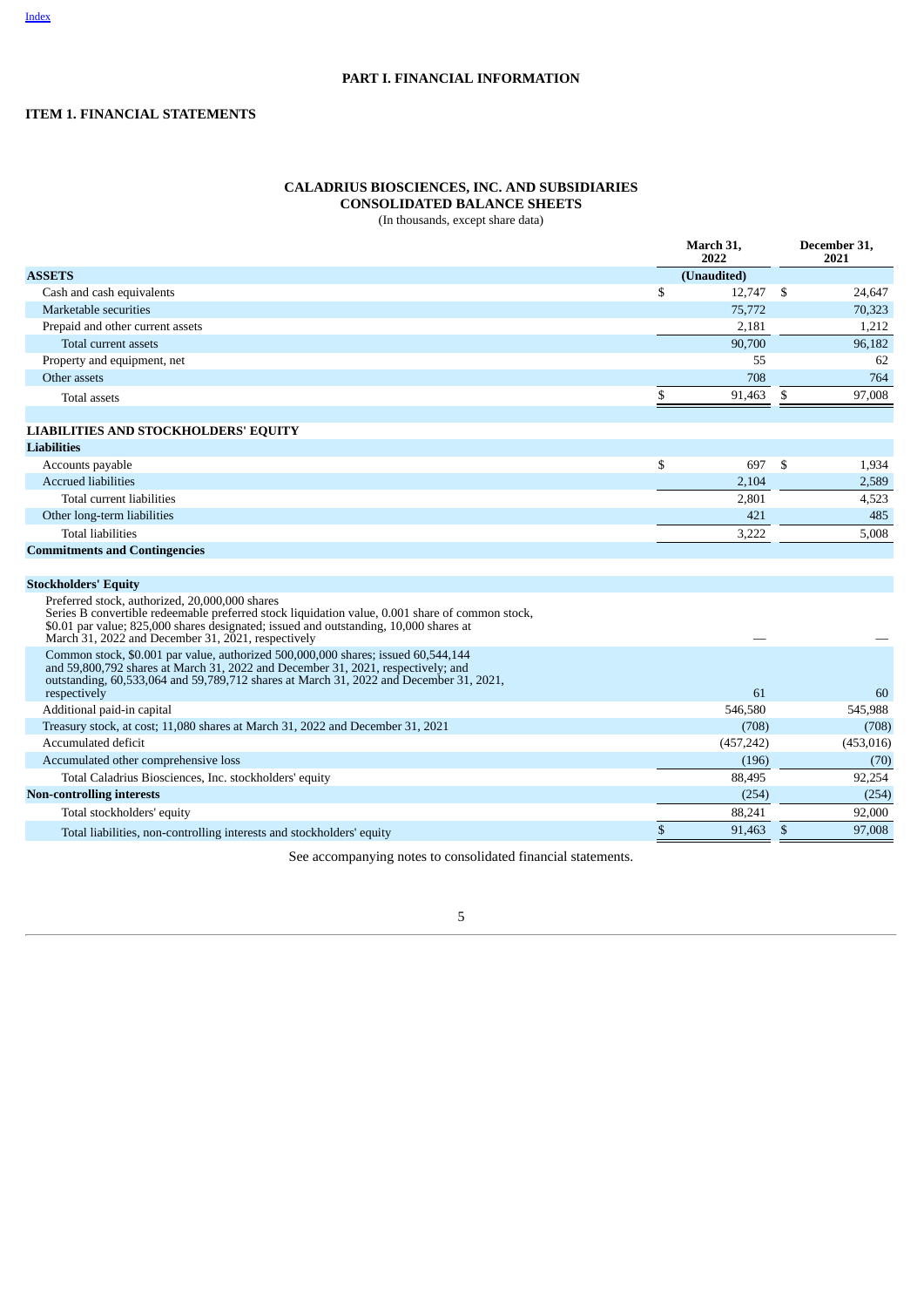## **CALADRIUS BIOSCIENCES, INC. AND SUBSIDIARIES CONSOLIDATED STATEMENTS OF OPERATIONS (Unaudited)**

(In thousands, except per share data)

<span id="page-5-0"></span>

|                                                                          | Three Months Ended March 31, |               |
|--------------------------------------------------------------------------|------------------------------|---------------|
|                                                                          | 2022                         | 2021          |
| <b>Operating Expenses:</b>                                               |                              |               |
| Research and development                                                 | \$<br>3,278                  | \$<br>5,076   |
| General and administrative                                               | 3,342                        | 3,010         |
| Total operating expenses                                                 | 6,620                        | 8,086         |
|                                                                          |                              |               |
| <b>Operating loss</b>                                                    | (6,620)                      | (8,086)       |
|                                                                          |                              |               |
| Other income (expense):                                                  |                              |               |
| Investment income, net                                                   | 63                           | 23            |
| Other expense, net                                                       | (148)                        |               |
| Total other (expense) income                                             | (85)                         | 23            |
|                                                                          |                              |               |
| Net loss before benefit from income taxes and noncontrolling interests   | (6,705)                      | (8,063)       |
| Benefit from income taxes                                                | (2, 479)                     |               |
| Net loss attributable to Caladrius Biosciences, Inc. common stockholders | \$<br>(4,226)                | \$<br>(8,063) |
|                                                                          |                              |               |
|                                                                          |                              |               |
| Basic and diluted loss per share                                         |                              |               |
| Caladrius Biosciences, Inc. common stockholders                          | \$<br>$(0.07)$ \$            | (0.19)        |
|                                                                          |                              |               |
| Weighted average common shares outstanding                               |                              |               |
| Basic and diluted shares                                                 | 60,560                       | 42,117        |

<span id="page-5-1"></span>See accompanying notes to consolidated financial statements.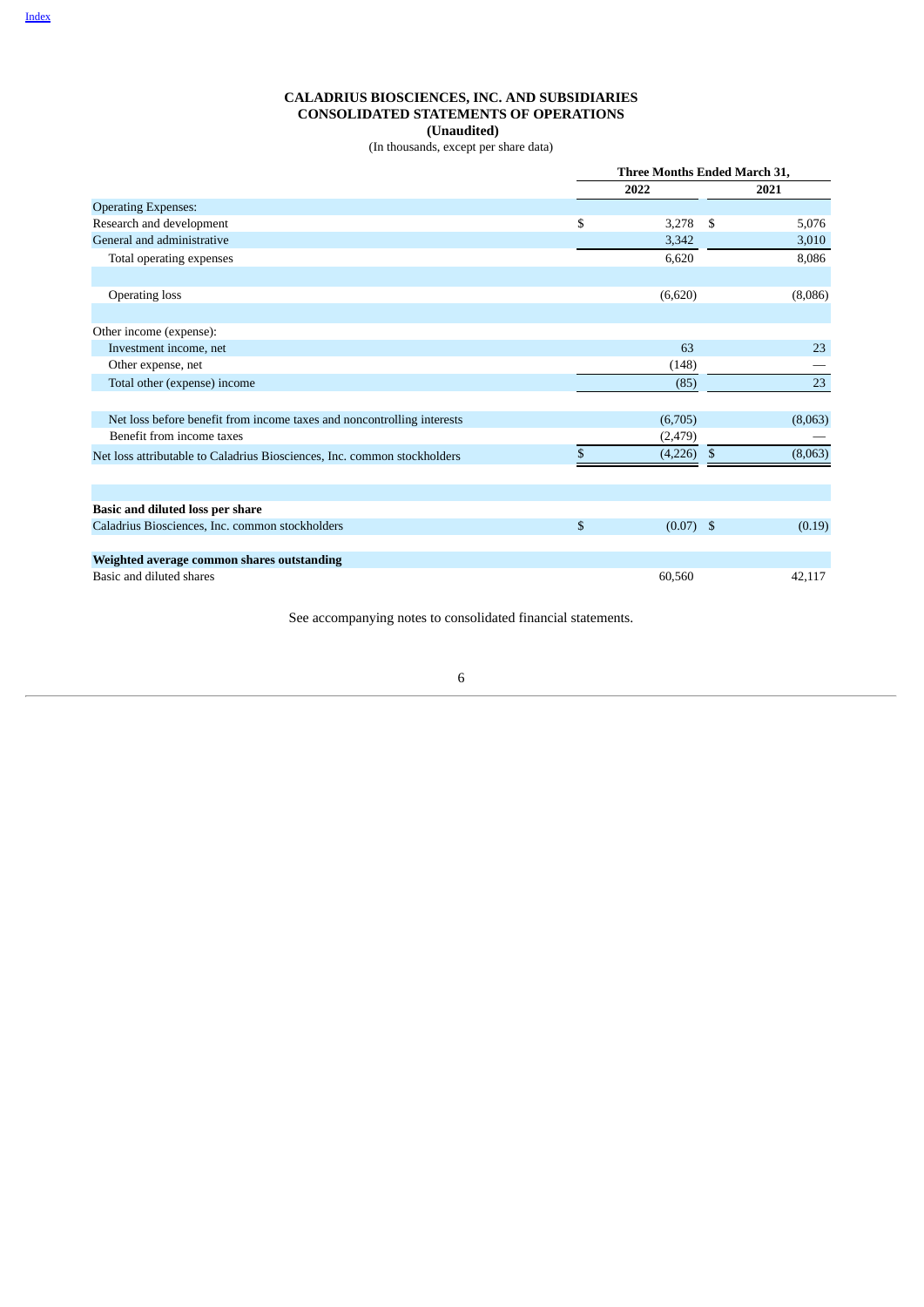## **CALADRIUS BIOSCIENCES, INC. AND SUBSIDIARIES CONSOLIDATED STATEMENTS OF COMPREHENSIVE LOSS (Unaudited)**

(In thousands)

<span id="page-6-0"></span>

|                                                                                    | Three Months Ended March 31, |          |
|------------------------------------------------------------------------------------|------------------------------|----------|
|                                                                                    | 2022                         | 2021     |
| Net loss                                                                           | $(4,226)$ \$                 | (8,063)  |
|                                                                                    |                              |          |
| Other comprehensive loss:                                                          |                              |          |
| Available for sale securities - net unrealized loss                                | (126)                        | (59)     |
| Total other comprehensive loss                                                     | (126)                        | (59)     |
|                                                                                    |                              |          |
| Comprehensive loss attributable to Caladrius Biosciences, Inc. common stockholders | $(4,352)$ \$                 | (8, 122) |

See accompanying notes to consolidated financial statements.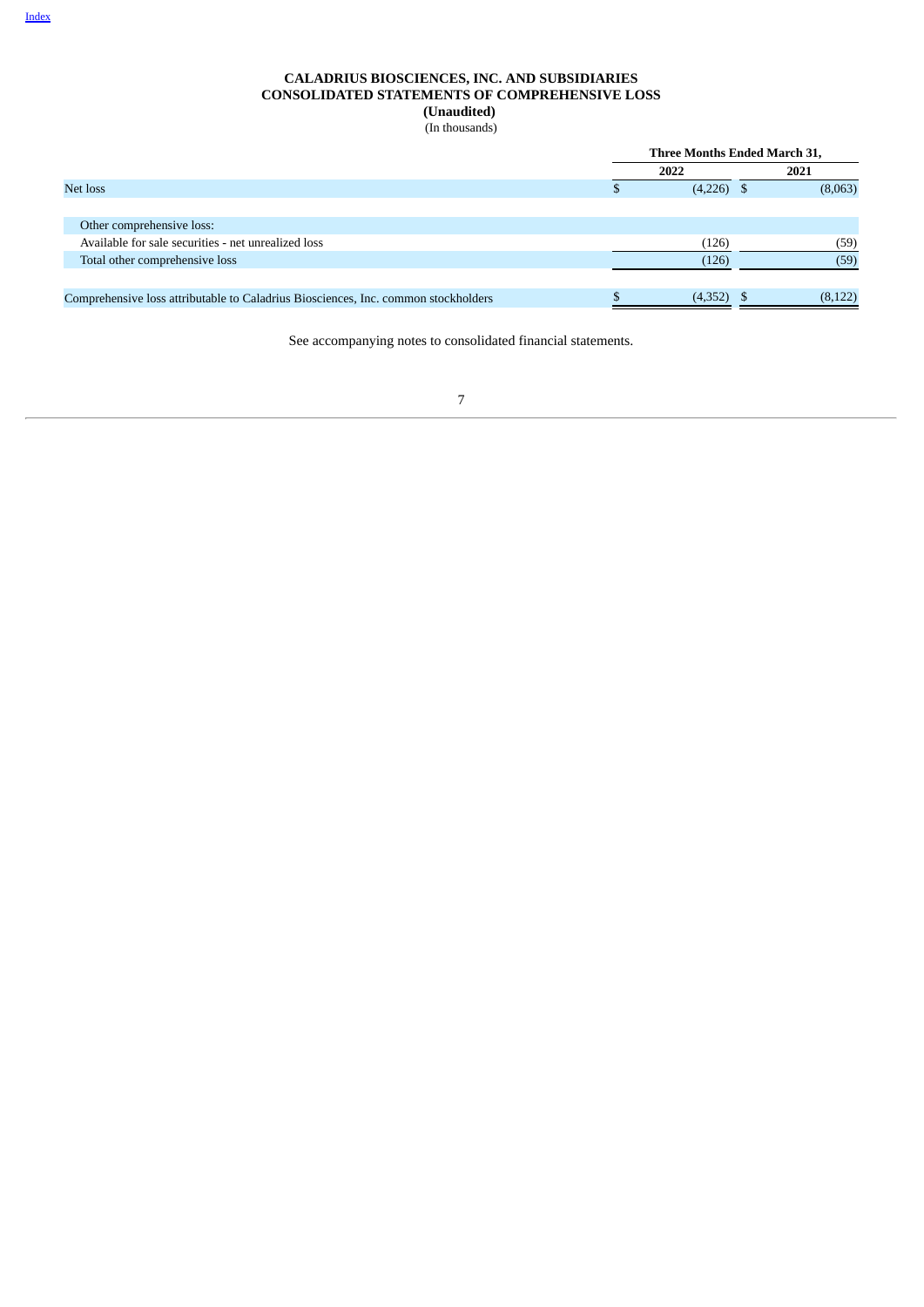## **CALADRIUS BIOSCIENCES, INC. AND SUBSIDIARIES CONSOLIDATED STATEMENTS OF EQUITY (Unaudited)**

(In thousands)

|                                          |               | <b>Series B</b><br>Convertible<br><b>Preferred Stock</b> | Common Stock  |  |        | <b>Additional</b><br>Paid-in |         | Accumulated<br>Other<br>Comprehensive |       | Accumulated |            | <b>Treasury</b> |       |      | <b>Total</b><br>Caladrius<br><b>Biosciences.</b><br>Inc.<br><b>Stockholders'</b> | Non-<br>Controlling<br>Interest in |            | Total |         |  |
|------------------------------------------|---------------|----------------------------------------------------------|---------------|--|--------|------------------------------|---------|---------------------------------------|-------|-------------|------------|-----------------|-------|------|----------------------------------------------------------------------------------|------------------------------------|------------|-------|---------|--|
|                                          | <b>Shares</b> | Amount                                                   | <b>Shares</b> |  | Amount |                              | Capital |                                       | Loss  |             | Deficit    |                 | Stock |      | Equity                                                                           |                                    | Subsidiary |       | Equity  |  |
| <b>Balance at December 31, 2021</b>      | 10            |                                                          | 59,801        |  | 60     |                              | 545,988 |                                       | (70)  |             | (453, 016) |                 | (708) | - \$ | 92,254                                                                           |                                    | (254)      |       | 92,000  |  |
| Net loss                                 |               |                                                          |               |  |        |                              |         |                                       |       |             | (4,226)    |                 |       |      | (4,226)                                                                          |                                    | —          |       | (4,226) |  |
| Unrealized loss on marketable securities |               |                                                          |               |  |        |                              | –       |                                       | (126) |             |            |                 |       |      | (126)                                                                            |                                    |            |       | (126)   |  |
| Share-based compensation                 |               |                                                          | 743           |  |        |                              | 592     |                                       |       |             |            |                 |       |      | 593                                                                              |                                    |            |       | 593     |  |
| <b>Balance at March 31, 2022</b>         | 10            |                                                          | 60,544        |  | 61     |                              | 546,580 |                                       | (196) |             | (457, 242) |                 | (708) |      | 88.495                                                                           |                                    | (254)      |       | 88.241  |  |

|                                                             |               | <b>Series B</b><br>Convertible<br><b>Preferred Stock</b> | <b>Common Stock</b> |                          |  | Accumulated<br><b>Additional</b><br>Other<br>Paid-in<br>Comprehensive |               | Accumulated |                | <b>Treasury</b> |              | <b>Total</b><br><b>Caladrius</b><br><b>Biosciences.</b><br>Inc.<br><b>Stockholders'</b> |               | Non-<br>Controlling<br>Interest in |            |  | <b>Total</b>  |  |
|-------------------------------------------------------------|---------------|----------------------------------------------------------|---------------------|--------------------------|--|-----------------------------------------------------------------------|---------------|-------------|----------------|-----------------|--------------|-----------------------------------------------------------------------------------------|---------------|------------------------------------|------------|--|---------------|--|
|                                                             | <b>Shares</b> | Amount                                                   | <b>Shares</b>       | <b>Amount</b>            |  | Capital                                                               | Income (Loss) |             | <b>Deficit</b> |                 | <b>Stock</b> |                                                                                         | <b>Equity</b> |                                    | Subsidiary |  | <b>Equity</b> |  |
| <b>Balance at December 31, 2020</b>                         | 10            |                                                          | 19.389              | 19                       |  | 458,748                                                               | (13)          | - 76        | (425, 550)     |                 | (708)        | - \$                                                                                    | 32,496        |                                    | (254)      |  | 32,242        |  |
| Net loss                                                    |               |                                                          |                     |                          |  |                                                                       | __            |             | (8,063)        |                 |              |                                                                                         | (8,063)       |                                    |            |  | (8,063)       |  |
| Unrealized loss on marketable securities                    | __            |                                                          |                     |                          |  | __                                                                    | (59)          |             | __             |                 | –            |                                                                                         | (59)          |                                    |            |  | (59)          |  |
| Share-based compensation                                    | __            |                                                          | 273                 | $\overline{\phantom{m}}$ |  | 413                                                                   |               |             |                |                 |              |                                                                                         | 413           |                                    | –          |  | 413           |  |
| Net proceeds from issuances of common<br>stock and warrants |               |                                                          | 39,841              | 41                       |  | 85,416                                                                |               |             |                |                 |              |                                                                                         | 85,457        |                                    |            |  | 85,457        |  |
| Proceeds from option exercises                              |               |                                                          |                     |                          |  | 24                                                                    |               |             |                |                 |              |                                                                                         | 24            |                                    |            |  | 24            |  |
| <b>Balance at March 31, 2021</b>                            | 10            |                                                          | 59,510              | 60                       |  | 544,601                                                               | (72)          | æ           | (433, 613)     |                 | (708)        |                                                                                         | 110.268       |                                    | (254)      |  | 110,014       |  |

<span id="page-7-0"></span>See accompanying notes to consolidated financial statements.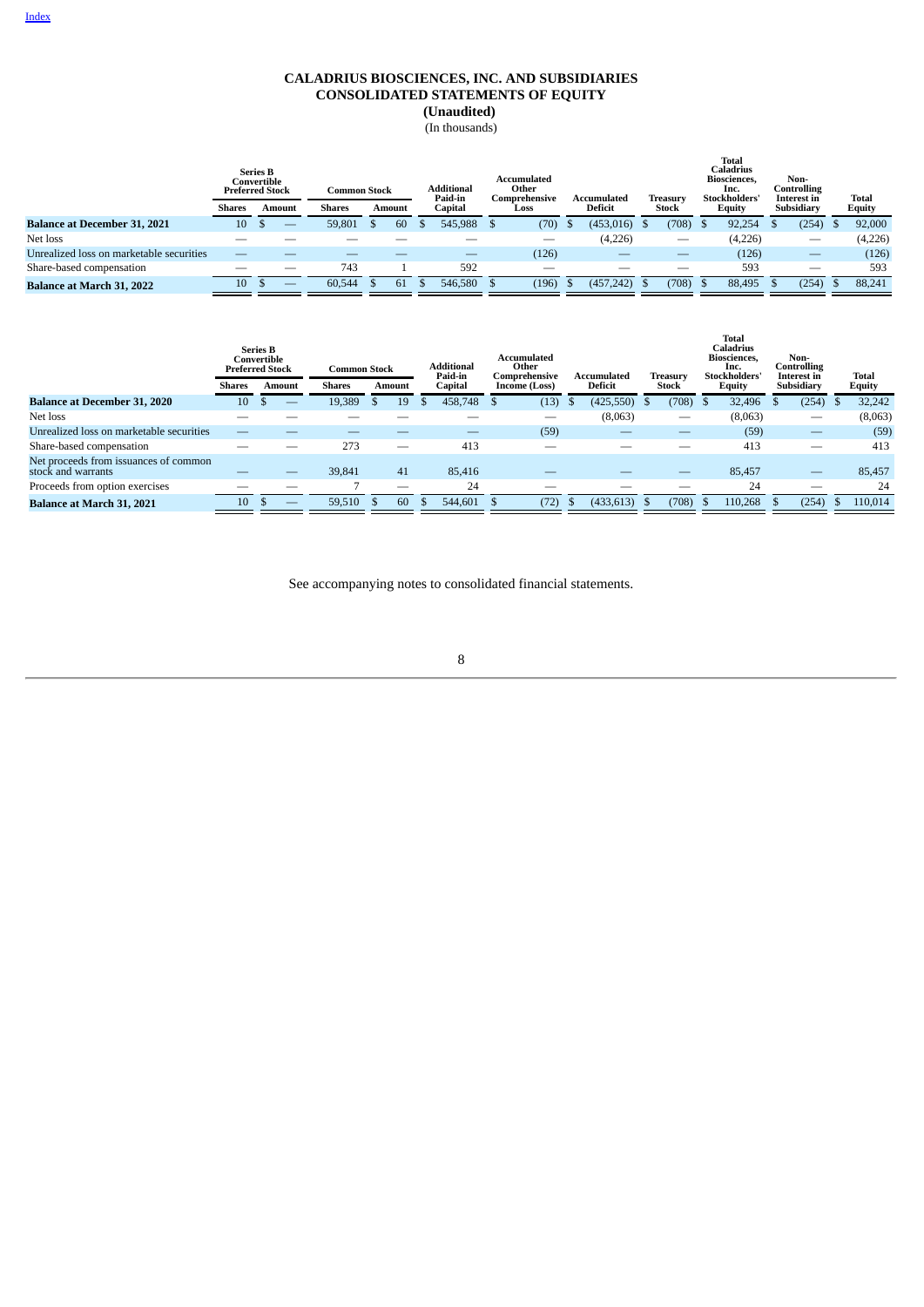# **CALADRIUS BIOSCIENCES, INC. AND SUBSIDIARIES CONSOLIDATED STATEMENTS OF CASH FLOWS (Unaudited)**

(In thousands)

|                                                                             | Three Months Ended March 31, |    |           |
|-----------------------------------------------------------------------------|------------------------------|----|-----------|
|                                                                             | 2022                         |    | 2021      |
| Cash flows from operating activities:                                       |                              |    |           |
| Net loss                                                                    | \$<br>$(4,226)$ \$           |    | (8,063)   |
| Adjustments to reconcile net loss to net cash used in operating activities: |                              |    |           |
| Share-based compensation                                                    | 760                          |    | 597       |
| Depreciation and amortization                                               |                              |    | 16        |
| Accretion on marketable securities                                          | 515                          |    | 323       |
| Changes in operating assets and liabilities:                                |                              |    |           |
| Prepaid and other current assets                                            | (969)                        |    | (1,763)   |
| Other assets                                                                | 57                           |    | 81        |
| Accounts payable, accrued liabilities and other liabilities                 | (1,786)                      |    | 834       |
| Net cash used in operating activities                                       | (5,642)                      |    | (7, 975)  |
| Cash flows from investing activities:                                       |                              |    |           |
| Purchase of marketable securities                                           | (26, 546)                    |    | (75, 911) |
| Sale of marketable securities                                               | 20,456                       |    | 10,821    |
| Net cash used in investing activities                                       | (6,090)                      |    | (65,090)  |
| Cash flows from financing activities:                                       |                              |    |           |
| Proceeds from exercise of options                                           |                              |    | 24        |
| Tax withholding payments on net share settlement equity awards              | (168)                        |    | (184)     |
| Net proceeds from issuance of common stock                                  |                              |    | 85,457    |
| Net cash (used in) provided by financing activities                         | (168)                        |    | 85,297    |
| Net (decrease) increase in cash and cash equivalents                        | (11,900)                     |    | 12,232    |
| Cash and cash equivalents at beginning of period                            | 24,647                       |    | 16,512    |
| Cash and cash equivalents at end of period                                  | \$<br>12,747                 | Ŝ. | 28,744    |
|                                                                             |                              |    |           |

<span id="page-8-0"></span>See accompanying notes to consolidated financial statements.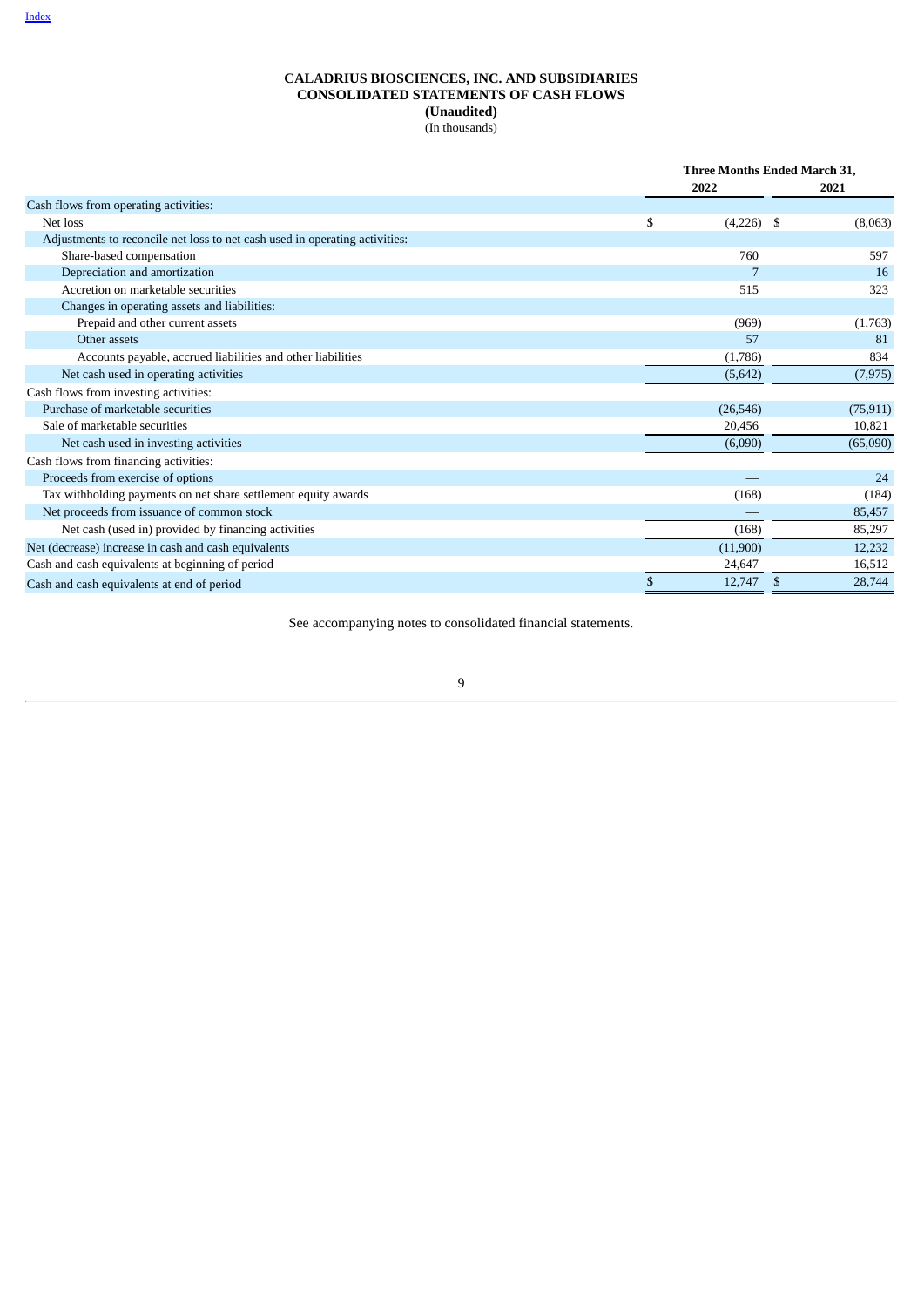### **CALADRIUS BIOSCIENCES, INC. AND SUBSIDIARIES**

## **NOTES TO UNAUDITED CONSOLIDATED FINANCIAL STATEMENTS**

## **Note 1 – The Business**

#### *Overview*

Caladrius Biosciences, Inc. ("we," "us," "our," "Caladrius" or the "Company") is a clinical-stage biopharmaceutical company dedicated to the development of treatments and reversal of severe diseases. The Company is developing what are intended to be first-in-class therapeutics based on the characteristics of naturally occurring CD34+ cells and their ability to stimulate the growth of new microvasculature. Its technology is intended to leverage these cells to enable the body's natural repair mechanisms using formulations unique to each medical indication.

The Company's leadership team has decades of collective biopharmaceutical product development experience in a variety of therapeutic categories. Its goal is to develop and commercialize products that address important unmet medical needs based on a broad and versatile portfolio of candidates. The Company's current product candidates include:

• XOWNA<sup>®</sup> (CLBS16), the subject of both a completed positive Phase 2a study (ESCaPE-CMD) and an ongoing follow on Phase 2b study (FREEDOM Trial) in the United States for the treatment of coronary microvascular dysfunction ("CMD");

• HONEDRA® (CLBS12), recipient of SAKIGAKE designation pursuant to which early conditional approval in Japan for the treatment of critical limb ischemia ("CLI") and Buerger's disease is being sought based on the current results of a clinical trial executed in Japan. HONEDRA® was the recipient of orphan drug designation in March 2021 from the U.S. Food and Drug Administration ("FDA") for Buerger's disease; and

• CLBS201, the subject of a study designed to assess the safety and efficacy of CD34+ cell therapy as a treatment for patients with chronic kidney disease related to type 2 diabetes (diabetic kidney disease or "DKD").

• On April 26, 2022, the Company and Cend Therapeutics, Inc., a Delaware corporation ("Cend"), entered into an Agreement and Plan of Merger and Reorganization (the "Merger Agreement"), pursuant to which, among other matters, and subject to the satisfaction or waiver of the conditions set forth in the Merger Agreement, a wholly-owned subsidiary of Caladrius will merge with and into Cend, with Cend surviving as a wholly-owned subsidiary of the Company (the "Merger"), subject to the terms of the Merger Agreement and stockholder approval of the transaction. Under the exchange ratio formula, as of immediately after the Merger, the former Cend stockholders are expected to own approximately 50% of the outstanding shares of Caladrius Common Stock and the Company's stockholders as of immediately prior to the Merger are expected to own approximately 50% of the outstanding shares of Caladrius Common Stock. The actual allocation will be subject to adjustment based on our net cash balance at the time of closing and the amount of any transaction expenses of Cend in excess of \$250 thousand at the time of closing. See Note 12 below for more information regarding the Merger and related transactions.

### *Ischemic Repair (CD34 Cell Technology)*

The CD34+ cell was discovered as a result of the deliberate search for a cell capable of stimulating the development and/or repair of blood vessels. All tissues in the body maintain their function by replacing cells over time. In addition to the maintenance function, the body must also be capable of building new blood vessels after injury. A CD34+ cell is an endothelial progenitor cell that has the ability to stimulate new blood vessel formation at the level of the microvasculature. No other native cell discovered to date has demonstrated this same capability.

The Company's proprietary cell technology using autologous (a patient's own naturally occurring) CD34+ cells has led to the development of therapeutic product candidates designed to address diseases and conditions caused by ischemia. Ischemia occurs when the supply of oxygenated blood to healthy tissue is restricted or reduced. Through the administration of CD34+ cells, Caladrius seeks to promote the development and formation of new microvasculature and thereby increase blood flow to the impacted area. The Company believes that a number of conditions caused by underlying ischemic injury can be improved through its CD34+ cell technology including but not limited to Buerger's disease, CLI, CMD, and DKD.

#### *XOWNA for Treatment of Coronary Microvascular Dysfunction ®*

In 2017, with the assistance of a \$1.9 million grant from the National Institutes of Health (Award Number R44HL135889), the Company initiated its program for XOWNA® for the treatment of CMD, a disease that afflicts as many as 1.6 million patients in the United States alone, with no current targeted treatment options. That study, the ESCaPE-CMD Trial, was a Phase 2a proof-of-concept open label study that enrolled patients at the Mayo Clinic in Rochester, MN and Cedars-Sinai Medical Center in Los Angeles, CA. Those data showed a positive therapeutic effect with a statistically significant improvement in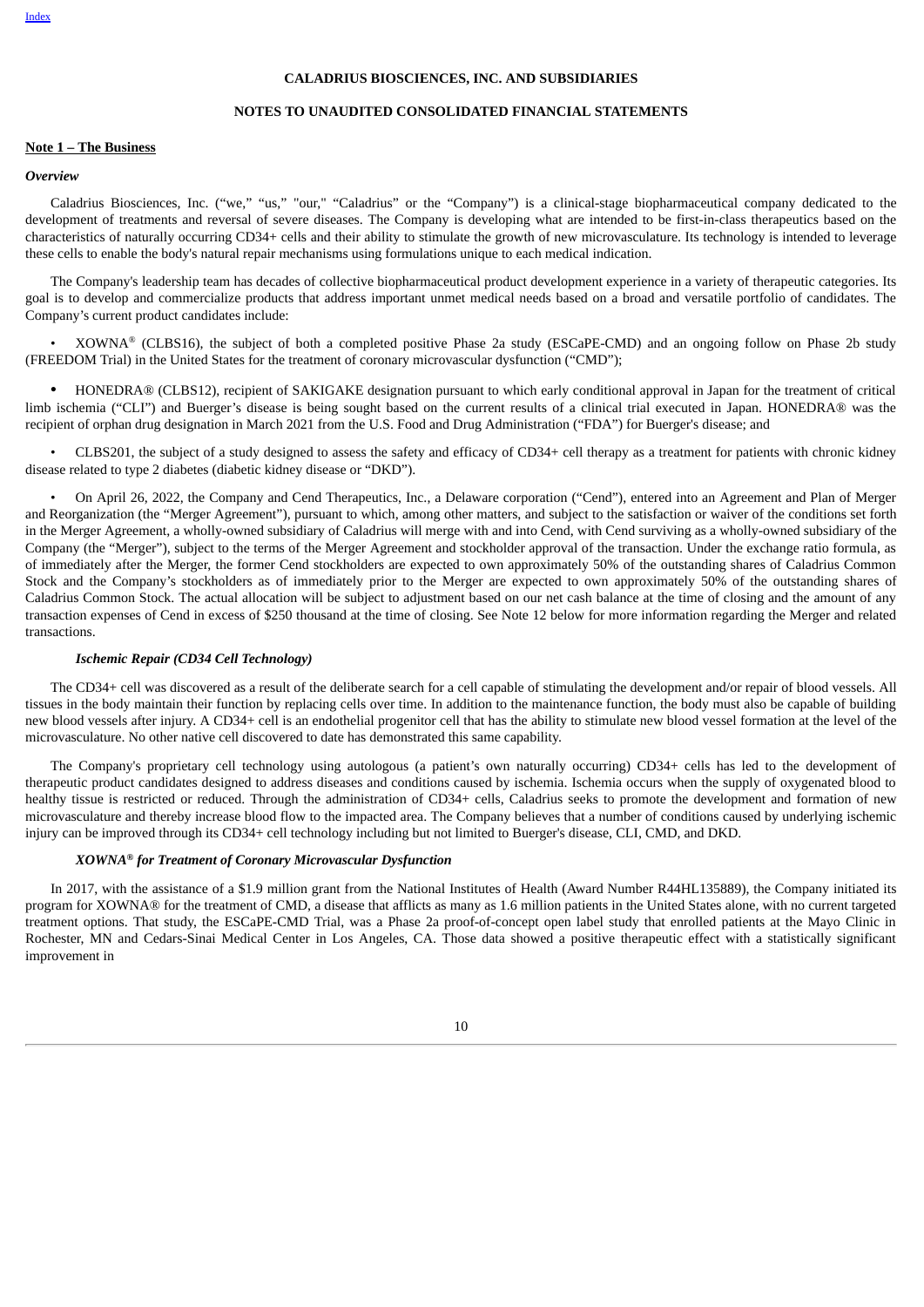angina frequency, coronary flow reserve, Canadian Cardiovascular Society Angina Class and Seattle Angina Questionnaire scores, as well as an acceptable safety profile. The full data set from that study was presented at the SCAI 2020 Scientific Sessions Virtual Conference on May 14, 2020 by Dr. Timothy Henry, FACC, of the Christ Hospital in Cincinnati, Ohio. In December 2020, the Company commenced enrollment in its Phase 2b FREEDOM Trial of XOWNA®, a double-blind, randomized and placebo-controlled clinical trial designed to further evaluate the efficacy and safety of intracoronary artery delivery of autologous CD34+ cells in subjects with CMD and without obstructive coronary artery disease. While early enrollment proceeded to plan with the first patient treated in January 2021, the impact of the COVID-19 pandemic contributed to a general slowing of enrollment, including supply chain disruptions affecting the availability of qualified catheters used in the diagnosis of CMD and/or administration of XOWNA®. Protocol amendments to the initial FREEDOM Trial protocol, as agreed to by the FDA, were implemented with the goal of enhancing breadth and speed of subject enrollment.

## *HONEDRA for Treatment of Critical Limb Ischemia ®*

The Company's randomized, open-label, registration-eligible study of HONEDRA® in Japan for the treatment of CLI and Buerger's disease has, to date, demonstrated positive trends in both safety and efficacy. The HONEDRA® study's enrollment, however, has been significantly curtailed by the COVID-19 pandemic's impact in Japan, including the States of Emergency in Japan that have persisted for much of 2020 and 2021. Due to the significant and continued operational and financial burden incurred as a result of these COVID-19 delays, coupled with the unpredictability of the timing of site enrollment re-initiation, Caladrius suspended further enrollment and is focusing its efforts on consummating a partnership for the product in Japan. Such a partnership may become the basis for the completion of development and registration of HONEDRA® in Japan and may include the completion of enrollment of the four remaining no-option CLI subjects stipulated in the original protocol, if necessary, and/or exploration of the possibility of submitting the existing data to Japan's Pharmaceuticals and Medical Devices Agency ("PMDA") under Japan's regenerative medicine regulations, which allow for conditional approval of innovative regenerative medicine products. Despite receipt from FDA in March 2021 of orphan designation in the U.S. for CLBS12 as a potential treatment for Buerger's disease, based on a response from the FDA in October 2021 regarding a development plan for U.S. registration the Company decided not to pursue United States development in Buerger's disease at this time.

### *CLBS201 for Treatment of Diabetic Kidney Disease*

Progressive kidney failure is associated with attrition of the microcirculation of the kidney. Pre-clinical studies in kidney disease and injury models have demonstrated that protection or replenishment of the microcirculation results in improved kidney function. Based on these observations, the Company has elected to move forward with a Phase 1b, open-label, proof-of-concept trial evaluating CLBS201 dosed via intra-renal artery injections in subjects with DKD. This protocol is expected to include six subjects in total with the first two subjects sequentially dosed and followed for a two-week safety observation period. Clearance by the independent Data Safety Monitoring Board ("DSMB") overseeing the study will then permit the treatment of the next four patients, with all patients being followed for safety and therapeutic effect. A read-out of data will occur after at the six-month follow-up visit for all patients. A key criterion for continued development of CLBS201 will be its ability to demonstrate a therapeutic effect that will make it competitive in the field of DKD treatment, i.e., kidney function regeneration, as indicated by increased glomerular filtration rate. As announced recently, the Company has treated the first patient in the CLBS201 proof-of-concept study and targets treatment completion for all six subjects during the third quarter of 2022.

### *Additional Out-licensing Opportunities and Pipeline Diversification*

The Company's broad intellectual property portfolio of cell therapy assets includes notable programs available for out-licensing in order to continue their clinical development. The Company's current long-term strategy focuses on advancing its therapies through development with the ultimate objective of obtaining market authorizations and entering commercialization, either alone or with partners, to provide treatment options to patients suffering from life-threatening medical conditions. The Company believes that it is well-positioned to realize potentially meaningful value increases within its own proprietary pipeline if it is successful in advancing its product candidates to their next significant development milestones.

In addition, the Company further desires to diversify its pipeline of development products candidates and is exploring a range of strategic transactions in furtherance of that goal. The Company has taken, and intends to continue to take, active steps to identify assets and/or companies for acquisition and/or partnership that would enhance and de-risk its current development portfolio. Such assets could target indications beyond cardiovascular disease as well as product categories outside of cell therapy. The range of possible transactions includes an acquisition, merger, business combination, in-license or other strategic transaction, any of which could result in the issuance of securities that could significantly dilute the shares of its existing stockholders. There can be no assurance that this exploration of strategic alternatives will result in Caladrius entering into or completing any transaction or that such transaction, if completed, will add to shareholder value.

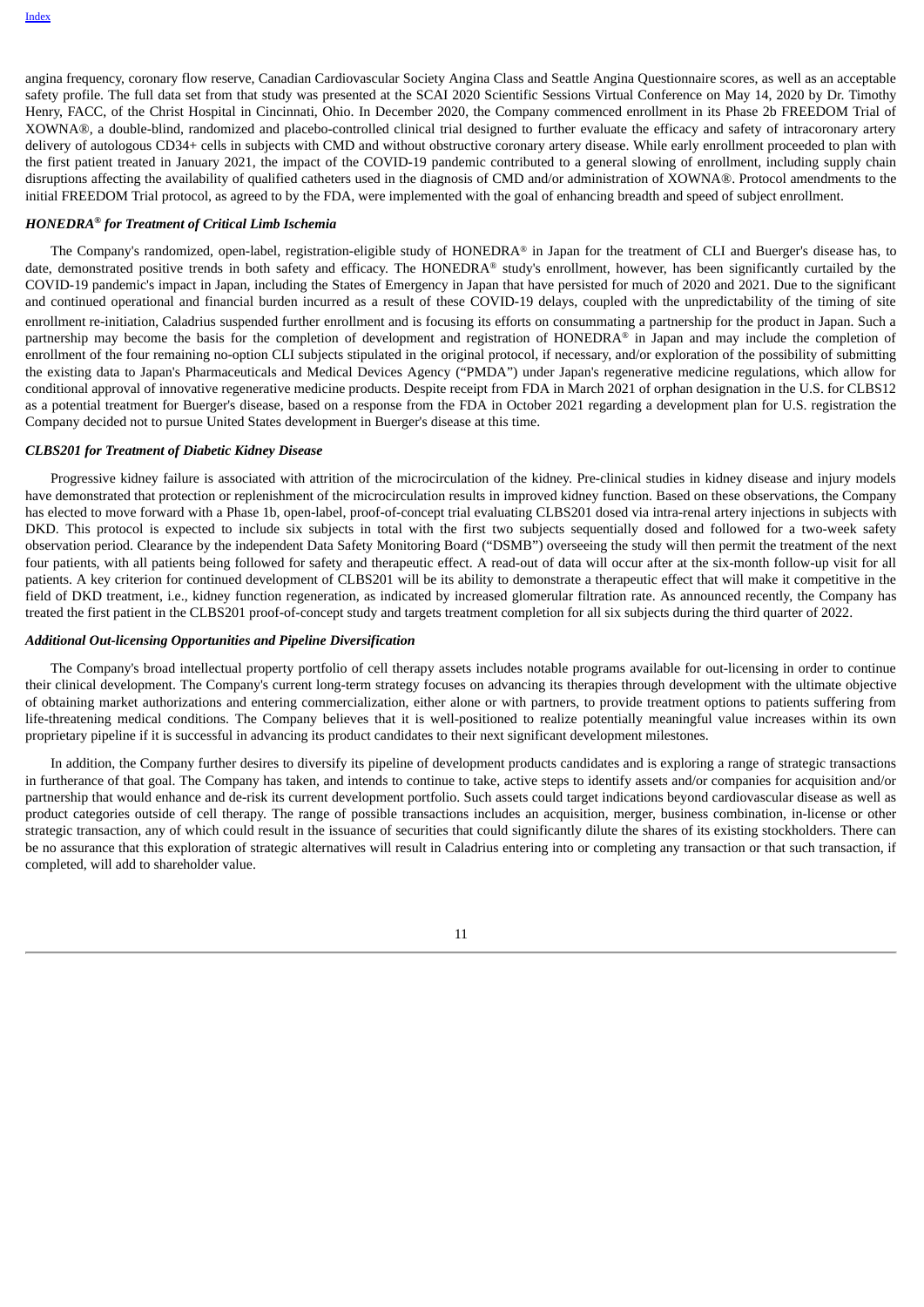## *Coronavirus Considerations*

In December 2019, a novel strain of coronavirus (SARS-CoV-2), which causes COVID-19, was reported to have surfaced in China. In March 2020, the World Health Organization declared the outbreak of COVID-19 to be a pandemic, and the world's economies began to experience pronounced effects. Despite the FDA approval of multiple COVID-19 vaccines in late 2020, there remains uncertainty around the extent and duration of disruption and any future related financial impact cannot reasonably be estimated at this time. In response to the COVID-19 pandemic, the Company implemented a universal work from home policy as well as stringent social distancing and other hygiene policies for employees when they must be in the office. The Company's clinical study of HONEDRA® in Japan has experienced significant delays in enrollment due to the States of Emergency in effect in Japan for most of 2020 2021 covering Tokyo and other regions in response to an increased number of COVID-19 infections. With the Company's expectation that COVID-19 in Japan would continue to impact negatively clinical site operations and enrollment of patients in the HONEDRA® clinical trial, it elected to suspend trial enrollment, seek a development partner and consult with the Japanese regulatory authorities regarding the submission of patient data already accrued. Caladrius' phase 2b trial of  $XOWNA^*$  in the U.S. has also experienced delays in enrolling patients as a result of COVID-19.

#### *Basis of Presentation*

The accompanying unaudited Consolidated Financial Statements have been prepared in accordance with accounting principles generally accepted in the United States of America ("GAAP") for interim financial information and with the instructions to Form 10-Q and Article 10 of Regulation S-X of the SEC for interim financial information. Accordingly, they do not include all of the information and footnotes required by generally accepted accounting principles for complete financial statements. In the opinion of management, the accompanying Consolidated Financial Statements of the Company and its subsidiaries, which are unaudited, include all normal and recurring adjustments considered necessary to present fairly the Company's financial position as of March 31, 2022, and the results of its operations and its cash flows for the periods presented. The unaudited consolidated financial statements herein should be read together with the historical consolidated financial statements of the Company for the years ended December 31, 2021 and 2020 included in our 2021 Form 10-K. Operating results for the three months ended March 31, 2022 are not necessarily indicative of the results that may be expected for the year ending December 31, 2022.

#### *Use of Estimates*

The preparation of financial statements in conformity with GAAP requires management to make estimates and assumptions that affect the reported amounts of assets and liabilities and disclosure of contingent assets and liabilities at the date of the consolidated financial statements. Estimates also affect the reported amounts of expenses during the reporting period. The Company bases its estimates on historical experience and other assumptions believed to be reasonable under the circumstances, the results of which form the basis for making judgments about the carrying value of assets and liabilities that are not readily apparent from other sources. The Company makes critical estimates and assumptions in determining stock-based awards values. Accordingly, actual results could differ from those estimates and assumptions.

#### *Principles of Consolidation*

The Consolidated Financial Statements include the accounts of Caladrius Biosciences, Inc. and its wholly owned and majority owned subsidiaries and affiliates. All intercompany activities have been eliminated in consolidation.

### **Note 2 – Summary of Significant Accounting Policies**

In addition to the policies below, the Company's significant accounting policies are described in Note 2 of the Notes to Consolidated Financial Statements included in its 2021 Form 10-K. There were no changes to these policies during the three months ended March 31, 2022.

#### *Concentration of Risks*

The Company is subject to credit risk from its portfolio of cash, cash equivalents and marketable securities. Under its investment policy, the Company limits amounts invested in such securities by credit rating, maturity, industry group, investment type and issuer, except for securities issued by the U.S. government. Cash is held at major banks in the United States. Therefore, the Company is not exposed to any significant concentrations of credit risk from these financial instruments. The goals of the Company's investment policy, in order of priority, are as follows: safety and preservation of principal and diversification of risk, liquidity of investments sufficient to meet cash flow requirements, and a competitive after-tax rate of return.

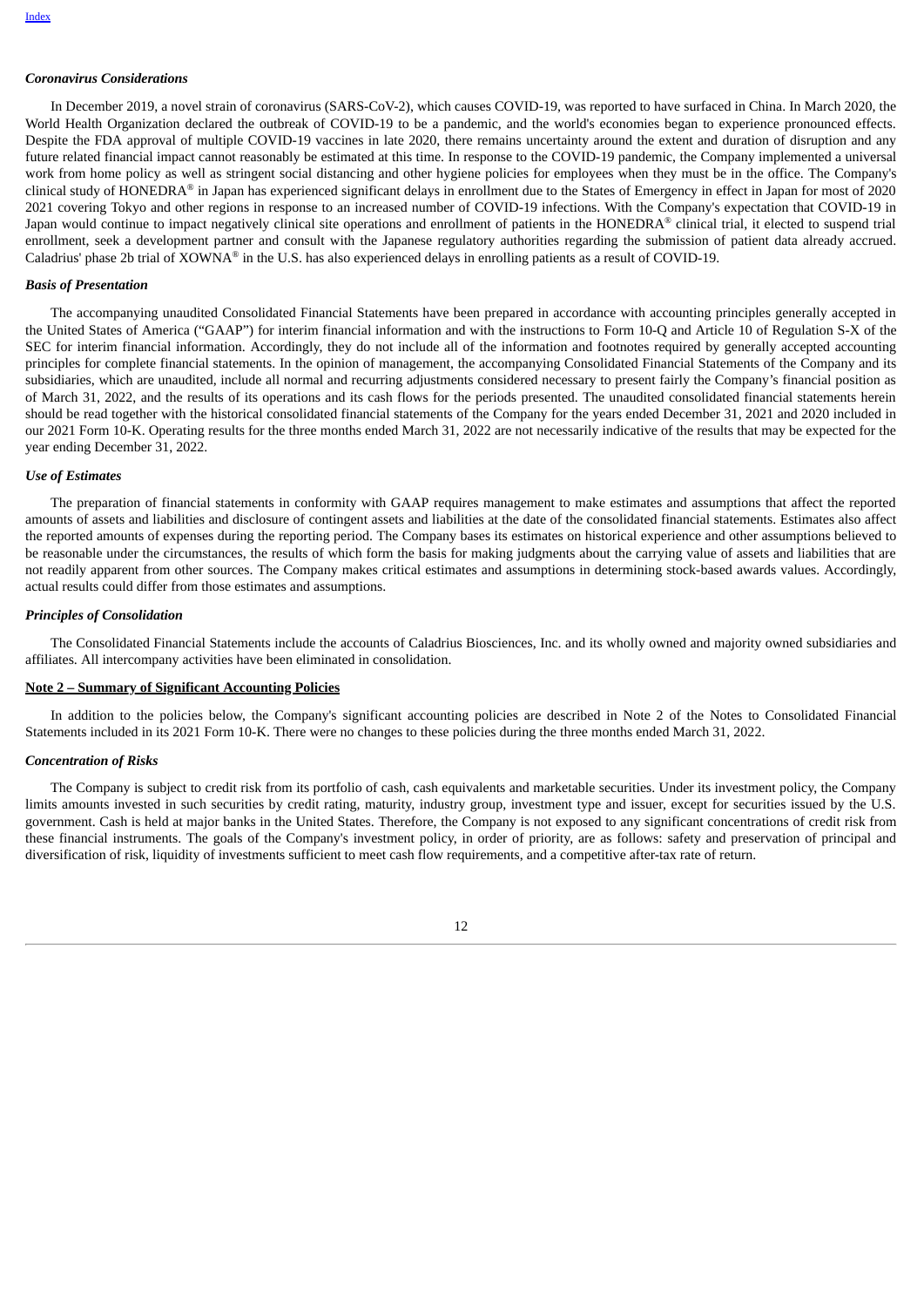## *Share-Based Compensation*

The Company expenses all share-based payment awards to employees, directors, and consultants, including grants of stock options, warrants, and restricted stock, over the requisite service period based on the grant date fair value of the awards. Consultant awards are remeasured each reporting period through vesting. For awards with performance-based vesting criteria, the Company estimates the probability of achievement of the performance criteria and recognizes compensation expense related to those awards expected to vest. The Company determines the fair value of option awards using the Black-Scholes option-pricing model which uses both historical and current market data to estimate the fair value. This method incorporates various assumptions such as the risk-free interest rate, expected volatility, expected dividend yield and expected life of the options or warrants. The fair value of the Company's restricted stock and restricted stock units is based on the closing market price of the Company's common stock on the date of grant.

## **Note 3 – Available-for-Sale-Securities**

The following table is a summary of available-for-sale securities recorded in cash and cash equivalents or marketable securities in our Consolidated Balance Sheets (in thousands):

|                              |        |                            |       | <b>March 31, 2022</b> |                               |                                       |    |        |     | <b>December 31, 2021</b>                   |  |                               |     |                                |
|------------------------------|--------|----------------------------|-------|-----------------------|-------------------------------|---------------------------------------|----|--------|-----|--------------------------------------------|--|-------------------------------|-----|--------------------------------|
|                              | Cost   | Unrealized<br><b>Gains</b> | Gross |                       | Gross<br>Unrealized<br>Losses | <b>Estimated</b><br><b>Fair Value</b> |    | Cost   |     | Gross<br><b>Unrealized</b><br><b>Gains</b> |  | Gross<br>Unrealized<br>Losses |     | Estimated<br><b>Fair Value</b> |
| Corporate<br>debt securities | 62,770 | \$                         |       | Φ                     | (162)                         | 62,608                                | \$ | 53,135 | \$. |                                            |  | (65)                          | \$  | 53,070                         |
| Money<br>market funds        | 6,578  |                            |       |                       |                               | 6,578                                 |    | 18,124 |     |                                            |  |                               |     | 18,124                         |
| Municipal<br>debt securities | 17,267 |                            |       |                       | (34)                          | 17,233                                |    | 20,263 |     |                                            |  | (5)                           |     | 20,258                         |
| Total                        | 86,615 |                            | $-$   |                       | (196)                         | 86,419                                | \$ | 91,522 |     | __                                         |  | (70)                          | \$. | 91,452                         |

Estimated fair values of available-for-sale securities are generally based on prices obtained from commercial pricing services. The following table summarizes the classification of the available-for-sale securities in our Consolidated Balance Sheets (in thousands):

|                       | <b>March 31, 2022</b> |    | <b>December 31, 2021</b> |
|-----------------------|-----------------------|----|--------------------------|
| Cash equivalents      | 10.647                |    | 21,129                   |
| Marketable securities | 75,772                |    | 70,323                   |
| Total                 | 86,419                | ۰D | 91.452                   |

The following table summarizes our portfolio of available-for-sale securities by contractual maturity (in thousands):

|   |        |                       | <b>Estimated Fair Value</b> |  |  |  |
|---|--------|-----------------------|-----------------------------|--|--|--|
|   | 86.615 | <sup>\$</sup>         | 86,419                      |  |  |  |
|   |        |                       |                             |  |  |  |
| S | 86.615 | S                     | 86,419                      |  |  |  |
|   |        | <b>Amortized Cost</b> | <b>March 31, 2022</b>       |  |  |  |

### **Note 4 – Income (Loss) Per Share**

For the three months ended March 31, 2022 and 2021, the Company incurred net losses and therefore no common stock equivalents were utilized in the calculation of diluted loss per share as they are anti-dilutive. At March 31, 2022 and 2021, the Company excluded the following potentially dilutive securities (in thousands):

|                               | March 31, |        |  |  |
|-------------------------------|-----------|--------|--|--|
|                               | 2022      | 2021   |  |  |
| <b>Stock Options</b>          | 2,640     | 1,022  |  |  |
| Warrants                      | 21,357    | 21,357 |  |  |
| <b>Restricted Stock Units</b> | 1,460     | 798    |  |  |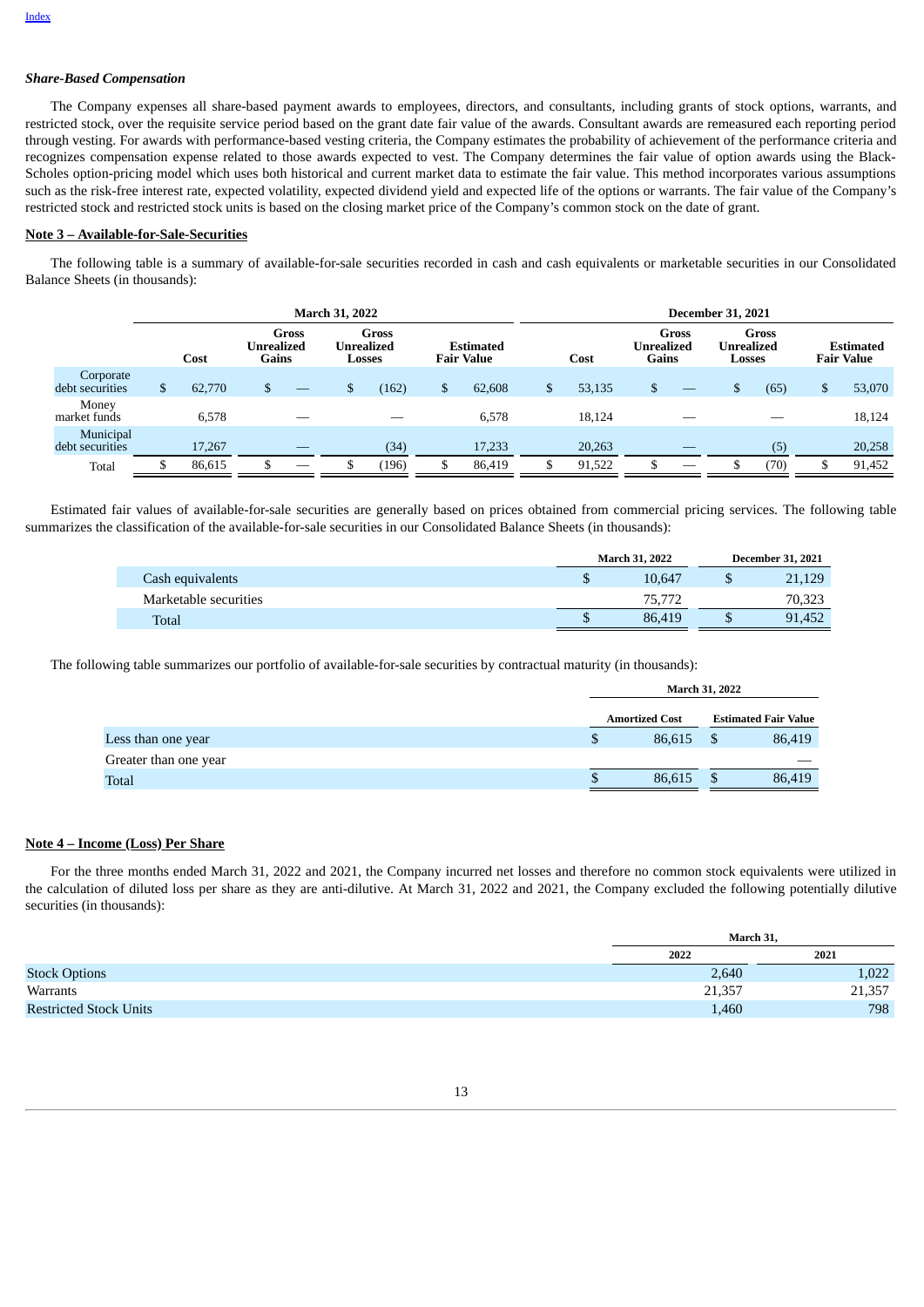## **Note 5 – Fair Value Measurements**

The fair value of financial assets and liabilities that are being measured and reported are defined as the exchange price that would be received to sell an asset or paid to transfer a liability in an orderly transaction between market participants in the principal market at the measurement date (exit price). The Company is required to classify fair value measurements in one of the following categories:

Level 1 inputs are defined as quoted prices (unadjusted) in active markets for identical assets or liabilities that the reporting entity has the ability to access at the measurement date.

Level 2 inputs are defined as inputs other than quoted prices included within Level 1 that are observable for the assets or liabilities, either directly or indirectly.

Level 3 inputs are defined as unobservable inputs for the assets or liabilities. Financial assets and liabilities are classified based on the lowest level of input that is significant to the fair value measurement. The Company's assessment of the significance of a particular input to the fair value measurement requires judgment and may affect the valuation of the fair value of assets and liabilities and their placement within the fair value hierarchy levels.

The following table sets forth by level within the fair value hierarchy the Company's financial assets that were accounted for at fair value on a recurring basis as of March 31, 2022 and December 31, 2021 (in thousands).

|                                                     | <b>March 31, 2022</b> |                               |                                                  |        |  | <b>December 31, 2021</b> |         |  |                                 |  |         |  |              |  |        |
|-----------------------------------------------------|-----------------------|-------------------------------|--------------------------------------------------|--------|--|--------------------------|---------|--|---------------------------------|--|---------|--|--------------|--|--------|
|                                                     | Level 1               |                               | <b>Total</b><br><b>Level 2</b><br><b>Level 3</b> |        |  |                          | Level 1 |  | <b>Level 2</b>                  |  | Level 3 |  | <b>Total</b> |  |        |
| Assets:                                             |                       |                               |                                                  |        |  |                          |         |  |                                 |  |         |  |              |  |        |
| Marketable<br>securities -<br>available for<br>sale |                       |                               |                                                  | 75,772 |  |                          | 75.772  |  |                                 |  | 70.323  |  |              |  | 70,323 |
|                                                     |                       | $\overbrace{\phantom{12332}}$ |                                                  |        |  |                          |         |  | $\hspace{0.1mm}-\hspace{0.1mm}$ |  |         |  |              |  |        |
|                                                     |                       |                               |                                                  | 75,772 |  |                          | 75,772  |  |                                 |  | 70,323  |  |              |  | 70,323 |

### **Note 6 – Accrued Liabilities**

Accrued liabilities as of March 31, 2022 and December 31, 2021 were as follows (in thousands):

|                                               | <b>March 31, 2022</b> | <b>December 31, 2021</b> |       |  |  |
|-----------------------------------------------|-----------------------|--------------------------|-------|--|--|
| Salaries, employee benefits and related taxes |                       | 1.005                    | 2,034 |  |  |
| Operating lease liabilities — current         |                       | 205                      | 229   |  |  |
| Other                                         |                       | 894                      | 326   |  |  |
| Total                                         |                       | 2.104                    | 2.589 |  |  |

## **Note 7 – Operating Leases**

The Company has operating leases for two offices with terms that expire in 2023 and 2025, respectively. The Company estimates its incremental borrowing rate at lease commencement to determine the present value of lease payments as most of the Company's leases do not provide an implicit rate of return. The Company recognizes lease expense on a straight-line basis over the lease term. For lease agreements entered into or reassessed after the adoption of Topic 842, the Company elected to account for non-lease components associated with its leases and lease components as a single lease component. Each of the Company's leases includes options for the Company to extend the lease term and/or sub-lease space in whole or in part.

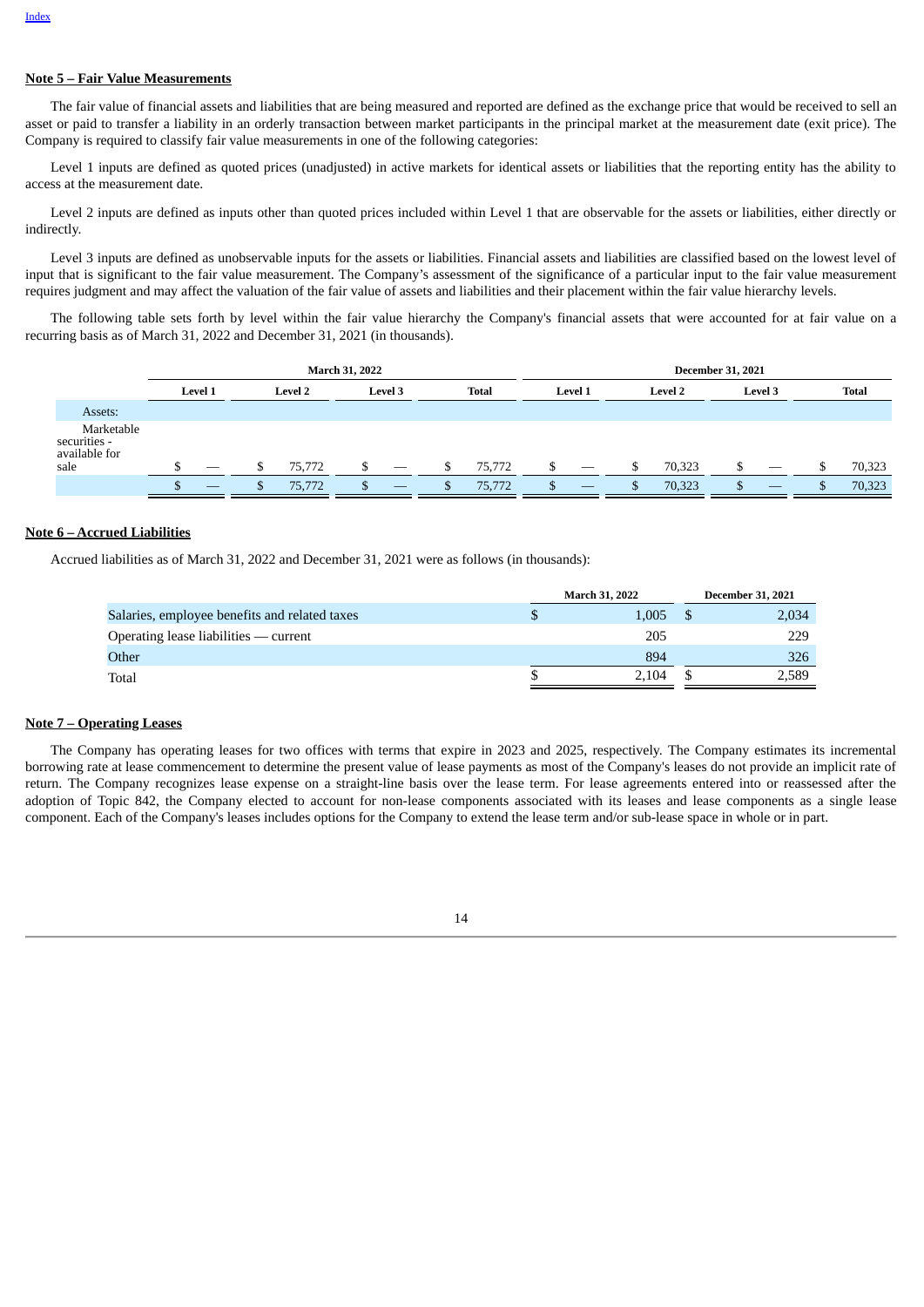Operating lease liabilities and right-of-use assets were recorded in the following captions of our balance sheet were as follows (in thousands):

|                                          | March 31, 2022 |     |    | <b>December 31, 2021</b> |
|------------------------------------------|----------------|-----|----|--------------------------|
| <b>Right-of Use Assets:</b>              |                |     |    |                          |
| Other assets                             |                | 667 | \$ | 724                      |
| <b>Total Right-of-Use Asset</b>          |                | 667 | ж  | 724                      |
|                                          |                |     |    |                          |
| <b>Operating Lease Liabilities:</b>      |                |     |    |                          |
| Accrued liabilities                      | S              | 205 | -S | 229                      |
| Other long-term liabilities              |                | 421 |    | 485                      |
| <b>Total Operating Lease Liabilities</b> |                | 626 |    | 714                      |
|                                          |                |     |    |                          |

As of March 31, 2022, the weighted average remaining lease term for our operating leases was 2.3 years, and the weighted average discount rate for our operating leases was 9.625%. Future minimum lease payments under the lease agreements as of March 31, 2022 were as follows (in thousands):

| <b>Years ended</b>                  | <b>Operating Leases</b> |
|-------------------------------------|-------------------------|
| 2022                                | 181                     |
| 2023                                | 217                     |
| 2024                                | 190                     |
| 2025                                | 143                     |
| Total lease payments                | 731                     |
| Less: Amounts representing interest | (105)                   |
| Present value of lease liabilities  | 626                     |

### **Note 8 – Stockholders' Equity**

### *Equity Issuances*

## Purchase Agreement

In March 2019, the Company and Lincoln Park Capital Fund, LLC ("Lincoln Park") entered into a purchase agreement (the "Purchase Agreement") and a registration rights agreement (the "Registration Rights Agreement"), pursuant to which the Company has the right to sell to Lincoln Park shares of the Company's common stock having an aggregate value of up to \$26.0 million, subject to certain limitations and conditions set forth in the Purchase Agreement (the "Offering"). As consideration for entering into the Purchase Agreement, the Company issued to Lincoln Park an additional 181,510 shares of common stock as commitment shares.

Pursuant to the Purchase Agreement, Lincoln Park purchased 250,000 shares of common stock, at a price of \$4.00 per share, for a total gross purchase price of \$1.0 million (the "Initial Purchase") upon commencement. Thereafter, as often as every business day from and after one business day following the date of the Initial Purchase and over the 36-month term of the Purchase Agreement the Company has the right, from time to time, at its sole discretion and subject to certain conditions, to direct Lincoln Park to purchase up to 100,000 shares of common stock, with such amount increasing as the closing sale price of the common stock increases; provided Lincoln Park's obligation under any single such purchase will not exceed \$2.5 million, unless the Company and Lincoln Park mutually agree to increase the maximum amount of such single purchase (each, a "Regular Purchase"). If the Company directs Lincoln Park to purchase the maximum number of shares of common stock it then may sell in a Regular Purchase, then in addition to such Regular Purchase, and subject to certain conditions and limitations in the Purchase Agreement, the Company may direct Lincoln Park in an "accelerated purchase" to purchase an additional amount of common stock that may not exceed the lesser of (i) 300% the number of shares purchased pursuant to the corresponding Regular Purchase or (ii) 30% of the total number of shares of the Company's common stock traded during a specified period on the applicable purchase date as set forth in the Purchase Agreement. Under certain circumstances and in accordance with the Purchase Agreement, the Company may direct Lincoln Park to purchase shares in multiple accelerated purchases on the same trading day.

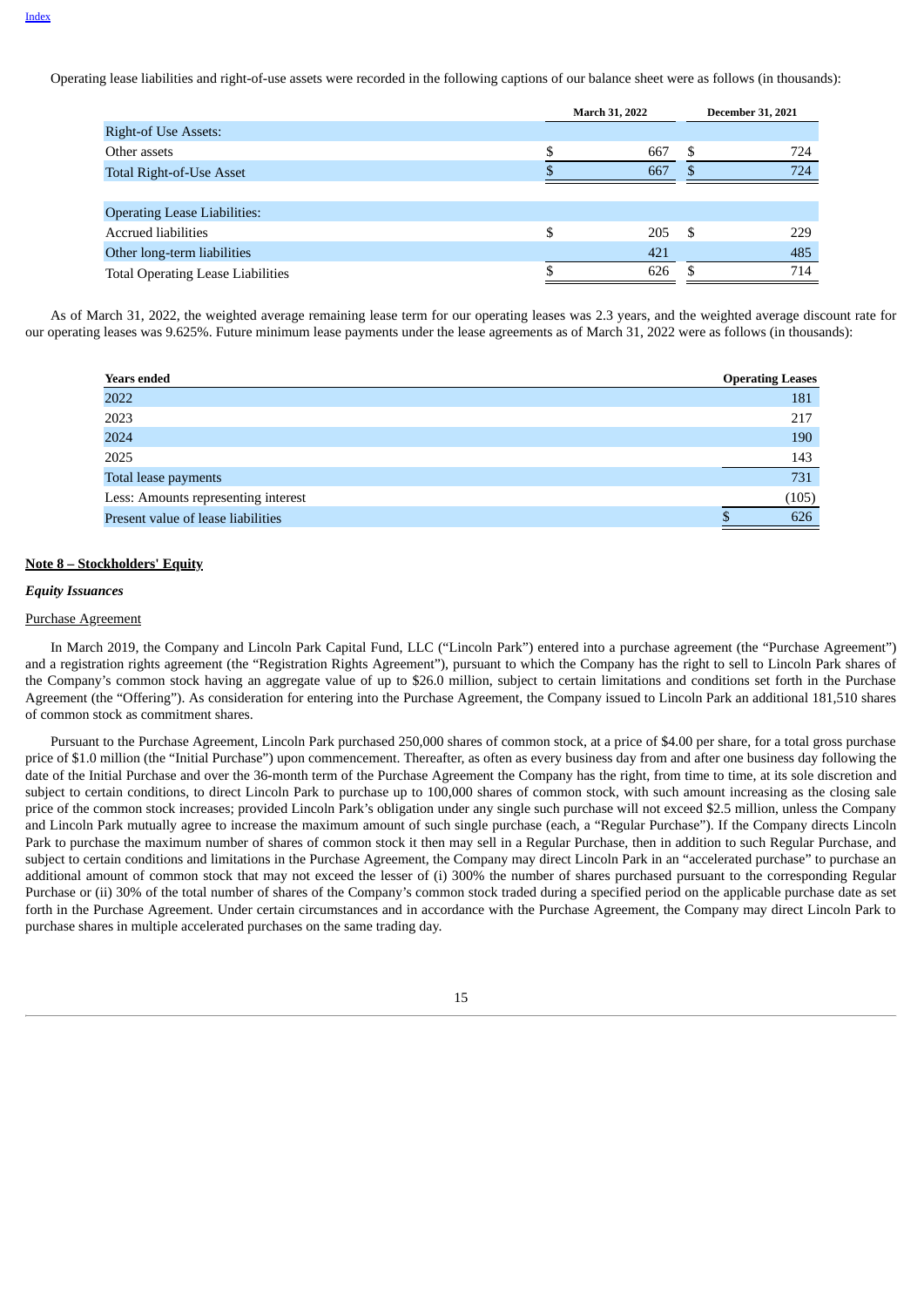The Company controls the timing and amount of any sales of its common stock to Lincoln Park. There is no upper limit on the price per share that Lincoln Park must pay for its common stock under the Purchase Agreement, but in no event will shares be sold to Lincoln Park on a day the closing price is less than the floor price specified in the Purchase Agreement. In all instances, the Company may not sell shares of its common stock to Lincoln Park under the purchase agreement if it would result in Lincoln Park beneficially owning more than 9.99% of its common stock.

The Purchase Agreement does not limit the Company's ability to raise capital from other sources at the Company's sole discretion, except that (subject to certain exceptions) the Company may not enter into any Variable Rate Transaction (as defined in the Purchase Agreement, including the issuance of any floating conversion rate or variable priced equity-like securities) during the 36 months after the date of the Purchase Agreement. The Company has the right to terminate the Purchase Agreement at any time, at no cost to the Company.

As of March 31, 2022, the Company had not made any sales of common stock to Lincoln Park under the Purchase Agreement other than the Initial Purchase. The agreement expired on April 1, 2022.

## At The Market Offering Agreement

On June 4, 2021, the Company entered into an At The Market Offering Agreement (the "ATM Agreement") with HCW, as sales agent, in connection with an "at the market offering" under which the Company from time to time may offer and sell shares of its common stock, having an aggregate offering price of up to \$50.0 million. During the three months ended March 31, 2022 and since inception the Company had not issued any shares under the ATM Agreement. Having received a listing deficiency notice from Nasdaq on February 18, 2022 after the Company's shares traded below \$1.00 for 30 consecutive trading days, the Company will not be permitted to sell additional shares under the ATM Agreement until it re-establishes timely compliance. Compliance may be reestablished by various mechanisms, including stock price appreciation at or above \$1.00 for a requisite period of time and reverse stock split.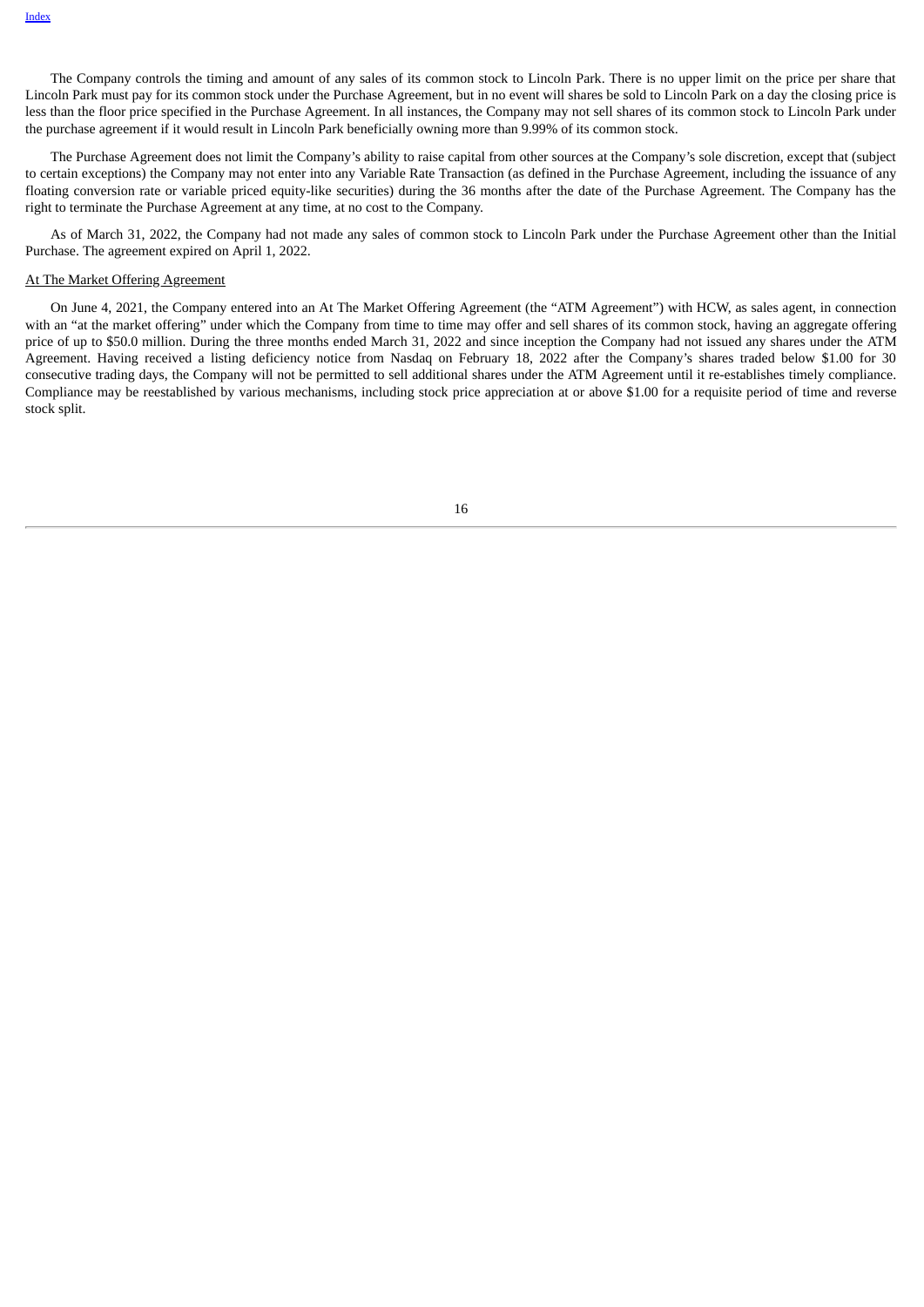## *Stock Options and Warrants*

The following table summarizes the activity for stock options and warrants for the three months ended March 31, 2022:

|                                                               | <b>Stock Options</b> |                                                                                                                                                            |       |                |  | Warrants |  |            |     |                                       |                                                                 |                                                |  |
|---------------------------------------------------------------|----------------------|------------------------------------------------------------------------------------------------------------------------------------------------------------|-------|----------------|--|----------|--|------------|-----|---------------------------------------|-----------------------------------------------------------------|------------------------------------------------|--|
|                                                               | Shares               | Weighted<br>Average<br>Weighted<br>Aggregate Intrinsic<br>Remaining<br>Contractual Term<br>Value (In<br>Average Exercise<br>(Years)<br>Thousands)<br>Price |       |                |  |          |  | Shares     |     | Weighted<br>Average Exercise<br>Price | Weighted<br>Average<br>Remaining<br>Contractual Term<br>(Years) | Aggregate Intrinsic<br>Value (In<br>Thousands) |  |
| Outstanding at December 31, 2021                              | 2,131,849            | S                                                                                                                                                          | 5.64  | $7.97$ \$      |  |          |  | 21,356,600 | J.  | 2.84                                  | 4.37 \$                                                         |                                                |  |
|                                                               |                      |                                                                                                                                                            |       |                |  |          |  |            |     |                                       |                                                                 |                                                |  |
| Changes during the period:                                    |                      |                                                                                                                                                            |       |                |  |          |  |            |     |                                       |                                                                 |                                                |  |
| Granted                                                       | 540,600              |                                                                                                                                                            | 0.91  |                |  |          |  |            |     |                                       |                                                                 |                                                |  |
| Exercised                                                     |                      |                                                                                                                                                            |       |                |  |          |  |            |     |                                       |                                                                 |                                                |  |
| Forfeited                                                     | (9, 565)             |                                                                                                                                                            | 1.90  |                |  |          |  |            |     | __                                    |                                                                 |                                                |  |
| Expired                                                       | (23, 275)            |                                                                                                                                                            | 26.00 |                |  |          |  |            |     | __                                    |                                                                 |                                                |  |
| Outstanding at March 31, 2022                                 | 2,639,609            | -5                                                                                                                                                         | 4.51  | 7.83           |  |          |  | 21,356,600 |     | 2.84                                  | 4.13                                                            |                                                |  |
| Vested at March 31, 2022<br>or expected to vest in the future | 2,594,630            | -\$                                                                                                                                                        | 4.57  | $7.80\quad$ \$ |  |          |  | 21,356,600 | \$. | 2.84                                  | 4.13                                                            | $\mathbf{s}$                                   |  |
| Vested at March 31, 2022                                      | 1,408,083            |                                                                                                                                                            | 7.36  | 6.41           |  |          |  | 21,356,600 |     | 2.84                                  | 4.13                                                            |                                                |  |

### *Restricted Stock*

During the three months ended March 31, 2022 and 2021, the Company issued restricted stock for services as follows (\$ in thousands):

|                                   | Three Months Ended March 31, |           |  |         |  |  |
|-----------------------------------|------------------------------|-----------|--|---------|--|--|
|                                   |                              | 2022      |  | 2021    |  |  |
| Number of restricted stock issued |                              | 1,061,175 |  | 300,450 |  |  |
| Value of restricted stock issued  | 973                          |           |  | 478     |  |  |

The vesting terms of restricted stock issuances are generally between one to four years.

## *Restricted Stock Units*

During the three months ended March 31, 2022 and 2021, the Company issued restricted stock units for services as follows (\$ in thousands, except share data):

|                                         | <b>Three Months Ended March 31.</b> |           |  |         |  |
|-----------------------------------------|-------------------------------------|-----------|--|---------|--|
|                                         |                                     | 2022      |  | 2021    |  |
| Number of restricted stock units issued |                                     | 1.379.860 |  | 458.245 |  |
| Value of restricted stock units issued  | 1.265                               |           |  | 729     |  |

The weighted average estimated fair value of restricted stock issued for services in the three months ended March 31, 2022 and 2021 was \$0.92 and \$1.59 per share, respectively. The fair value of the restricted stock units was determined using the Company's closing stock price on the date of issuance. The vesting terms of restricted stock unit issuances are generally one year, or upon the achievement of performance-based milestones.

### **Note 9 – Share-Based Compensation**

## *Share-Based Compensation*

We utilize share-based compensation in the form of stock options, restricted stock, and restricted stock units. The following table summarizes the components of share-based compensation expense for the three months ended March 31, 2022 and 2021 (in thousands):

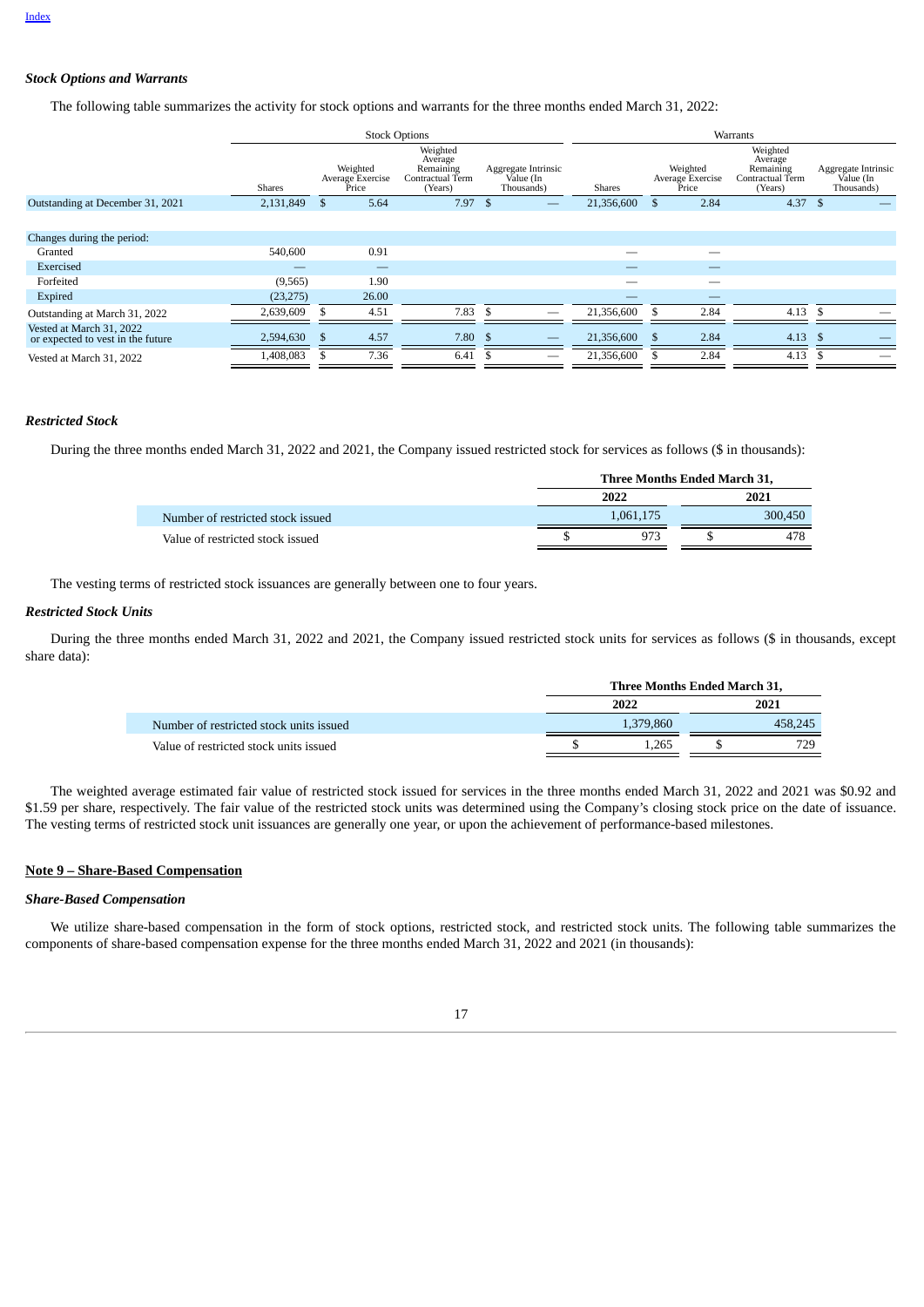|                                        | Three Months Ended March 31. |  |     |  |  |  |
|----------------------------------------|------------------------------|--|-----|--|--|--|
|                                        | 2022                         |  |     |  |  |  |
| Research and development               | 218                          |  | 96  |  |  |  |
| General and administrative             | 542                          |  | 501 |  |  |  |
| Total share-based compensation expense | 760                          |  | 597 |  |  |  |

Total compensation cost related to non-vested awards not yet recognized and the weighted-average periods over which the awards were expected to be recognized at March 31, 2022 were as follows (in thousands):

|                                                                                 | <b>Stock Options</b> |     | <b>Restricted Stock</b><br>Units |      |  | <b>Restricted Stock</b> |  |  |
|---------------------------------------------------------------------------------|----------------------|-----|----------------------------------|------|--|-------------------------|--|--|
| Unrecognized compensation cost                                                  |                      | 814 |                                  | 444  |  | 1.004                   |  |  |
| Expected weighted-average period in years of compensation cost to be recognized |                      |     |                                  | 0.96 |  | 2.25                    |  |  |

Total fair value of shares vested and the weighted average estimated fair values of shares granted for the three months ended March 31, 2022 and 2021 were as follows (in thousands):

|                                                         | <b>Stock Options</b>         |      |      |  |  |  |
|---------------------------------------------------------|------------------------------|------|------|--|--|--|
|                                                         | Three Months Ended March 31, |      |      |  |  |  |
|                                                         | 2022                         | 2021 |      |  |  |  |
| Total fair value of shares vested                       | 377                          |      | 397  |  |  |  |
| Weighted average estimated fair value of shares granted | 0.62                         |      | L.08 |  |  |  |

### *Valuation Assumptions*

The fair value of stock options and warrants at the date of grant was estimated using the Black-Scholes option pricing model. The expected volatility is based upon historical volatility of the Company's stock. The expected term for the options is based upon observation of actual time elapsed between date of grant and exercise of options for all employees. The expected term for the warrants is based upon the contractual term of the warrants.

## **Note 10 – Income Taxes**

In assessing the realizability of deferred tax assets, including the net operating loss carryforwards ("NOLs"), the Company assesses the available positive and negative evidence to estimate if sufficient future taxable income will be generated to utilize its existing deferred tax assets. Based on its assessment, the Company has provided a full valuation allowance against its net deferred tax assets as their future utilization remains uncertain at this time.

As of December 31, 2021 and 2020, the Company had approximately \$281 million and \$264 million, respectively of federal NOLs available to offset future taxable income expiring from 2030 through 2036. The Company performed an analysis and determined that they had an ownership change of greater than 50% over a 3-year testing period on January 25, 2021. As a result, \$169 million of the \$281 million of federal NOLs will expire unutilized. The Company wrote off that portion of the deferred tax asset and reduced the corresponding valuation allowance resulting in \$112 million of remaining federal NOL. The write off of the deferred tax asset and the corresponding reduction in valuation allowance has no impact to the balance sheet or income statement. Losses incurred before the ownership change on January 25, 2021 will be subject to an annual limitation of \$173k under Internal Revenue Code Section 382, while losses incurred after January 25, 2021 will not be subject to limitations. The Company may be able to utilize additional NOLs of approximately \$1.1 million per year for the first five years after this ownership change as a result of the application of the Net Unrealized Built-in Gain rules.

As of December 31, 2021 and 2020 the Company had State NOLs available in New Jersey of \$97 million and \$99 million, respectively, California of \$70 million and \$70 million, respectively, and New York City of \$13 million and \$13 million, respectively, to offset future taxable income expiring from 2031 through 2041. In accordance with Section 382 of the Internal Revenue code, the usage of the Company's NOLs would be limited given the change in ownership. The ultimate realization of deferred tax assets is dependent upon the generation of future taxable income during the period when those temporary differences become deductible.

The Company applies the FASB's provisions for uncertain tax positions. The Company utilizes the two-step process to determine the amount of recognized tax benefit. For tax positions meeting the more-likely-than-not threshold, the amount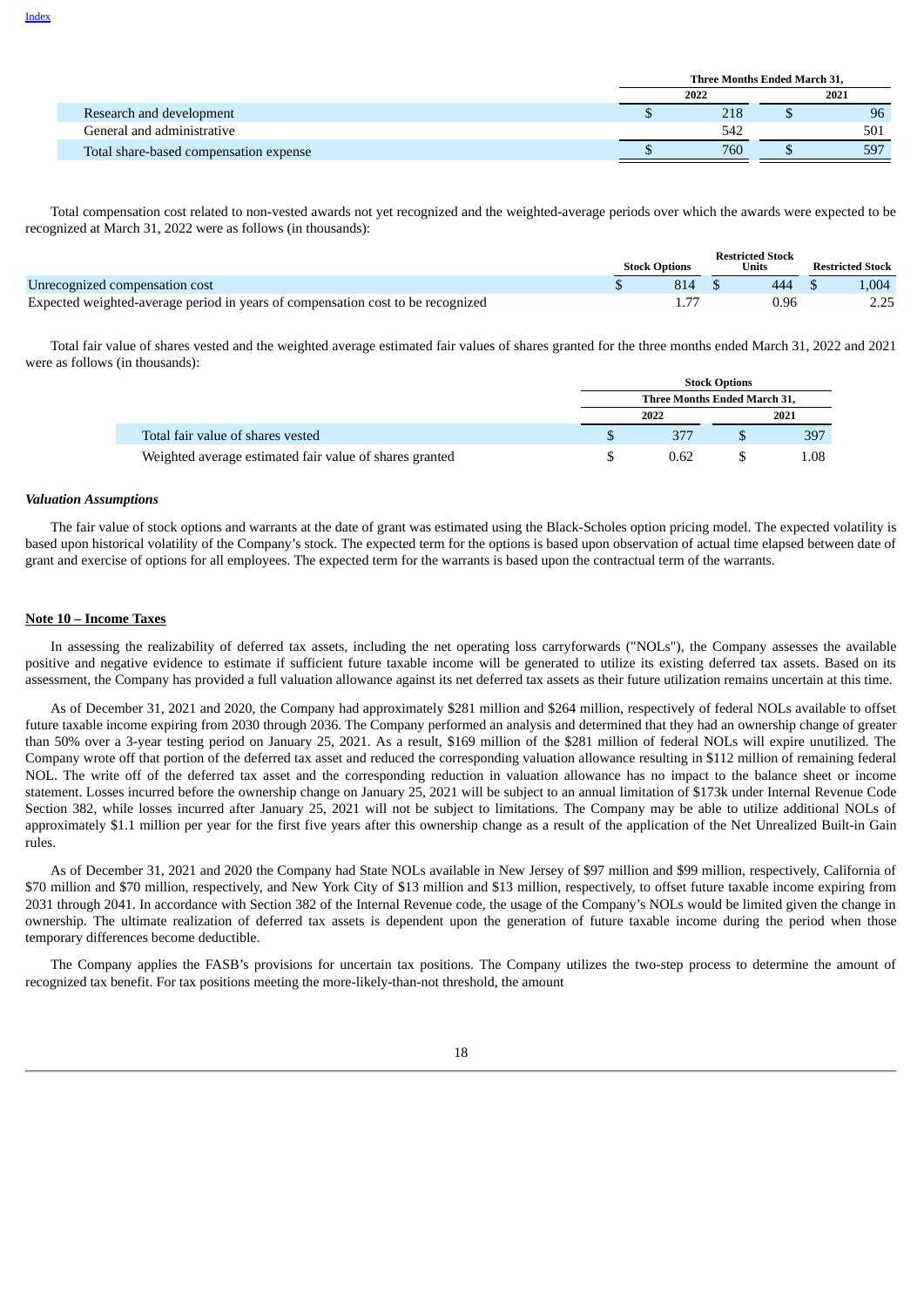recognized in the consolidated financial statements is the largest benefit that has a greater than 50% likelihood of being realized upon ultimate settlement with the relevant tax authority. The Company recognizes interest and penalties associated with uncertain tax positions as a component of income tax expense.

As of March 31, 2022, management does not believe the Company has any material uncertain tax positions that would require it to measure and reflect the potential lack of sustainability of a position on audit in its financial statements. The Company will continue to evaluate its uncertain tax positions in future periods to determine if measurement and recognition in its financial statements is necessary. The Company does not believe there will be any material changes in its unrecognized tax positions over the next year.

For years prior to 2018, the federal statute of limitations is closed for assessing tax. The Company's state tax returns remain open to examination for a period of three to four years from date of filing.

In December 2021, the Company received preliminary approval from the New Jersey Economic Development Authority ("NJEDA") to participate in the Technology Business Tax Certificate Transfer Program (the "Program"). The Program permits qualified companies to sell a percentage of their New Jersey net operating losses ("NJ NOLs") to unrelated profitable corporations. On February 22, 2022, the Company received final approval from NJEDA to sell \$2.5 million of its NJ NOLs related tax benefits ("NJ NOL Tax Benefits"), which was subsequently sold to a qualifying and approved buyer pursuant to the Program for net proceeds of \$2.3 million. The gross proceeds of \$2.5 million have been recorded as a benefit from income taxes and the loss on sale of NJ NOLs of \$0.1 million recorded in other income (expense) in the consolidated financial statements.

### **Note 11 – Contingencies**

#### *Contingencies*

From time to time, the Company is subject to legal proceedings and claims, either asserted or unasserted, that arise in the ordinary course of business. While the outcome of pending claims cannot be predicted with certainty, the Company does not believe that the outcome of any pending claims will have a material adverse effect on the Company's financial condition or operating results.

### **Note 12 – Subsequent Event**

#### *Cend Merger Agreement*

On April 26, 2022, the Company and Cend Therapeutics, Inc., a Delaware corporation ("Cend"), entered into an Agreement and Plan of Merger and Reorganization (the "Merger Agreement"), pursuant to which, among other matters, and subject to the satisfaction or waiver of the conditions set forth in the Merger Agreement, a wholly-owned subsidiary of Caladrius will merge with and into Cend, with Cend surviving as a wholly-owned subsidiary of the Company (the "Merger"), subject to the terms of the Merger Agreement and stockholder approval of the transaction. Under the exchange ratio formula, as of immediately after the Merger, the former Cend stockholders are expected to own approximately 50% of the outstanding shares of Caladrius Common Stock and the Company's stockholders as of immediately prior to the Merger are expected to own approximately 50% of the outstanding shares of Caladrius Common Stock. The actual allocation will be subject to adjustment based on the Company's net cash balance at the time of closing and the amount of any transaction expenses of Cend in excess of \$250 thousand at the time of closing.

Consummation of the Merger is subject to certain closing conditions, including, among other things, approval by the stockholders of the Company and Cend, and the Company's satisfaction of a minimum net cash threshold at closing, expected to be approximately \$64.9 million assuming a closing at the end of the third quarter of 2022, and as described further in the Merger Agreement. The Merger Agreement contains certain termination rights for both the Company and Cend, and further provides that, upon termination of the Merger Agreement under specified circumstances, the Company may be required to pay Cend a termination fee of \$1.0 million, Cend may be required to pay the Company a termination fee of \$4.0 million, or in some circumstances reimburse the other party's expenses up to a maximum of \$1.0 million.

At the effective time of the Merger, the Company's Board of Directors is expected to consist of nine members, four of whom will be designated by the Company, four of whom will be designated by Cend and one member who will be mutually agreed between the Company and Cend.

#### *Stock Purchase Agreement*

In order to provide Cend with capital for its development programs prior to the closing of the Merger, the Company and Cend entered into a Series D Preferred Stock Purchase Agreement (the "Purchase Agreement"), pursuant to which the

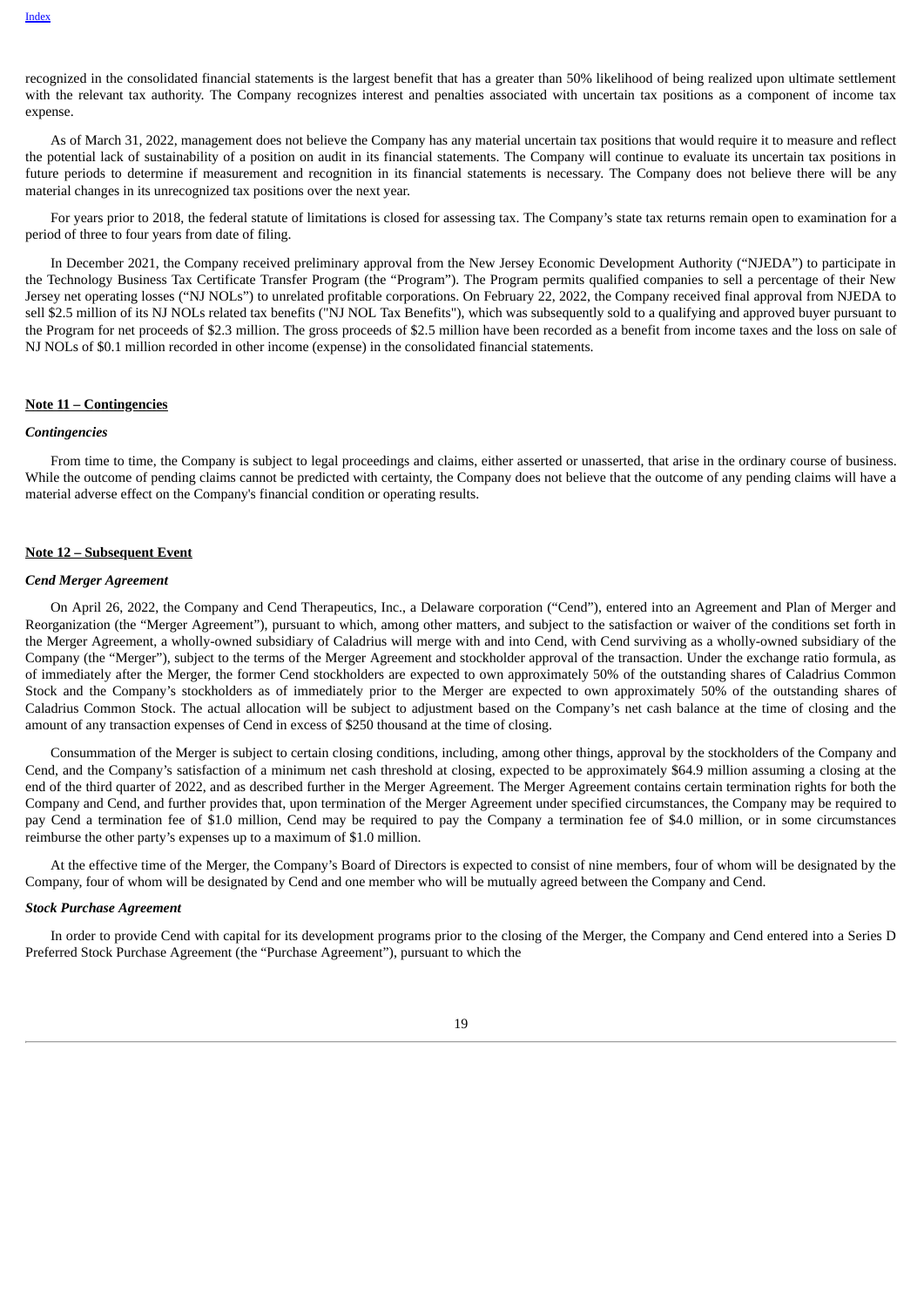Company agreed to purchase from Cend 1,135,628 shares of Series D Preferred Stock, \$0.00001 par value per share (the "Series D Preferred Stock"), of Cend at a purchase price per share equal to \$8.8057 per share (the "Series D Original Issue Price"), or approximately \$10 million in the aggregate. The Series D Preferred Stock ranks senior to Cend's common stock and the other series of preferred stock with respect to rights on the distribution of assets on any voluntary or involuntary liquidation, dissolution or winding up of Cend. The Series D Preferred Stock has a liquidation preference equal to the Series D Original Issue Price plus an amount equal to any accrued and unpaid dividends to the date of payment and will participate with Cend's common stockholders and other preferred stockholders thereafter on an as-converted basis. The Series D Preferred Stock shall vote with the common stock on an asconverted basis on any matters presented to the stockholders of Cend. Each share of Series D Preferred Stock is convertible, at the option of the holder thereof, into such number of shares of Cend common stock as is determined by dividing the Original Issue Price by the conversion price in effect at the time of conversion, which conversion price shall be the Original Issue Price as appropriately adjusted for stock splits, stock dividends, combinations, and subdivisions of Cend common stock, and as adjusted pursuant to a weighted-average antidilution adjustment. The Series D Preferred Stock will automatically convert into shares of Cend common stock upon the closing of a firm-commitment underwritten initial public offering implying a pre-equity offering value of at least \$250 million, resulting in at least \$50 million of gross proceeds to Cend.

#### *Collaboration Agreement*

<span id="page-19-0"></span>In connection with such Purchase Agreement, Cend entered into a Collaboration Agreement (the "Collaboration Agreement"), pursuant to which the Company agreed to collaborate with Cend on certain developmental and clinical activities prior to the closing of the Merger. Under the Collaboration Agreement, the Company and Cend will form a joint steering committee (the "Committee") comprised of individuals from both entities. The Committee will meet regularly and be responsible for monitoring ongoing studies and making recommendations for development activity and trial planning. Cend has agreed to pay each member of the Committee from the Company an hourly consulting fee for such service.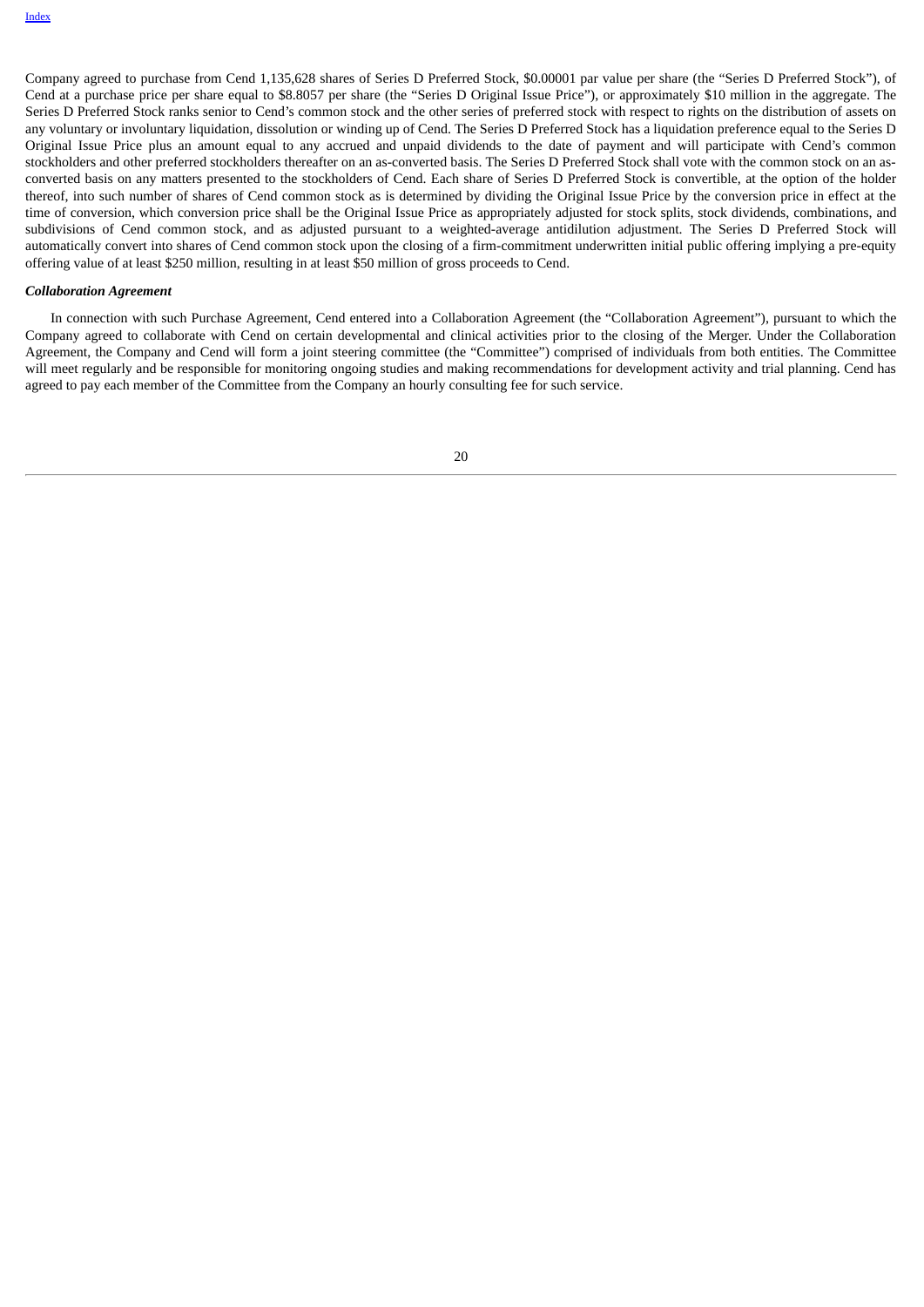### **ITEM 2. MANAGEMENT'S DISCUSSION AND ANALYSIS OF FINANCIAL CONDITION AND RESULTS OF OPERATIONS**

The following Management's Discussion and Analysis of Financial Condition and Results of Operations contains forward-looking statements that involve risks and uncertainties. Our actual results could differ materially from those anticipated in these forward-looking statements as a result of various factors, including those set forth under "Cautionary Note Regarding Forward-Looking Statements" herein and under "Risk Factors" in our 2021 Form 10- K. The following discussion should be read in conjunction with our consolidated financial statements and related notes thereto included elsewhere in this Quarterly Report and in our 2021 Form 10-K.

#### *Overview*

We are a clinical-stage biopharmaceutical company dedicated to the development and commercialization of cellular therapies designed to reverse disease and/or promote the regeneration of damaged tissue. We are developing first-in-class therapeutics based on the characteristics of naturally occurring CD34+ cells and their ability to stimulate the growth of new microvasculature. Our technology leverages these cells to enable the body's natural repair mechanisms using formulations unique to each medical indication.

Our leadership team has decades of collective biopharmaceutical product development experience in a variety of therapeutic categories. Our goal is to develop and commercialize products that address important unmet medical needs based on a broad and versatile portfolio of candidates. Our current product candidates include:

• XOWNA® (CLBS16), the subject of both a completed positive Phase 2a study (ESCaPE-CMD) and an ongoing follow on Phase 2b study (FREEDOM Trial) in the United States for the treatment of coronary microvascular dysfunction ("CMD");

• HONEDRA<sup>®</sup> (CLBS12), recipient of SAKIGAKE designation and eligible for early conditional approval in Japan for the treatment of critical limb ischemia ("CLI") and Buerger's disease is being sought based on the current results of a clinical trial executed in Japan. CLBS12 was the recipient of orphan drug designation in March 2021 from the U.S. Food and Drug Administration ("FDA") for Buerger's disease; and

• CLBS201, the subject of a study designed to assess the safety and efficacy of CD34+ cell therapy as a treatment for patients with chronic kidney disease related to type 2 diabetes (diabetic kidney disease or "DKD").

In addition, we desire to diversify our pipeline of development product candidates and are exploring a range of strategic transactions in furtherance of that goal. We have taken, and intend to continue to take, active steps to identify diligence-suitable assets and/or companies that would complement and derisk our current development programs. Such assets could potentially include indications beyond cardiovascular as well as product categories outside of cell therapy and transactions could include an acquisition, merger, business combination, in-license or other strategic transaction, any of which could result in the issuance of securities that could significantly dilute the shares of our existing stockholders. There can be no assurance that this exploration of strategic alternatives will result in us entering into or completing any transaction or that such transaction, if completed, will add to shareholder value.

### *Cend Merger*

On April 26, 2022, we, CS Cedar Merger Sub, Inc., a Delaware corporation and our wholly owned subsidiary ("Merger Sub"), and Cend Therapeutics, Inc., a Delaware corporation ("Cend"), entered into an Agreement and Plan of Merger and Reorganization (the "Merger Agreement"), pursuant to which, among other matters, and subject to the satisfaction or waiver of the conditions set forth in the Merger Agreement, Merger Sub will merge with and into Cend, with Cend continuing as our wholly owned subsidiary and the surviving corporation of the merger (the "Merger"). The Merger is intended to qualify for federal income tax purposes as a tax-free reorganization under the provisions of Section 368(a) of the Internal Revenue Code of 1986, as amended.

Subject to the terms and conditions of the Merger Agreement, at the closing of the Merger, (a) each outstanding share of Cend common stock and Cend preferred stock will be converted into the right to receive a number of shares of our common stock ("Caladrius Common Stock") equal to an exchange ratio calculated pursuant to the terms of the Merger Agreement; and (b) each outstanding Cend stock option that has not previously been exercised prior to the closing of the Merger will be assumed by us.

Under the exchange ratio formula, as of immediately after the Merger, the former Cend stockholders are expected to own approximately 50% of the outstanding shares of Caladrius Common Stock and our stockholders as of immediately prior to the Merger are expected to own approximately 50% of the outstanding shares of Caladrius Common Stock. The actual allocation

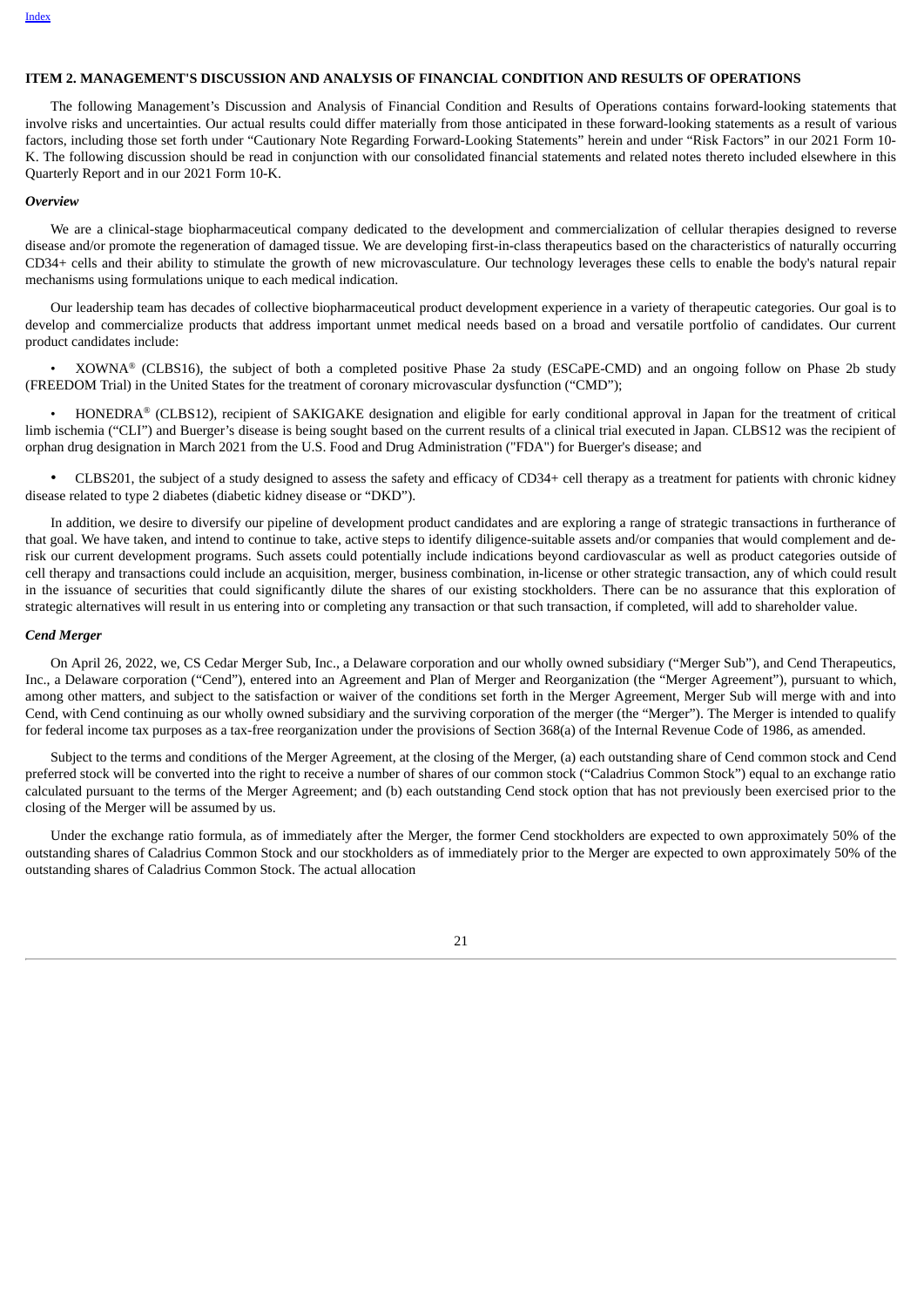will be subject to adjustment based on our net cash balance at the time of closing and the amount of any transaction expenses of Cend in excess of \$250 thousand at the time of closing.

Consummation of the Merger is subject to certain closing conditions, including, among other things, approval by the stockholders of Caladrius and Cend, and Caladrius's satisfaction of a minimum net cash threshold at closing, expected to be approximately \$64.9 million assuming a closing at the end of the third quarter of 2022, and as described further in the Merger Agreement. In accordance with the terms of the Merger Agreement, (i) certain executive officers, directors and stockholders of Cend (solely in their respective capacities as Cend stockholders) holding approximately 77.5% of the outstanding Cend capital stock have entered into support agreements with Caladrius to vote all of their shares of Cend capital stock in favor of adoption of the Merger Agreement (the "Cend Support Agreements") and (ii) certain executive officers and directors of Caladrius (solely in their respective capacities as Caladrius stockholders) holding approximately 1.8% of the outstanding Caladrius common stock have entered into support agreements with Cend to vote all of their shares of Caladrius common stock in favor of approval of the Merger Agreement (the "Caladrius Support Agreements," together with the Cend Support Agreements, the "Support Agreements"). The Support Agreements include covenants with respect to the voting of such shares in favor of approving the transactions contemplated by the Merger Agreement and against any competing acquisition proposals and place certain restrictions on the transfer of the shares of Caladrius and Cend held by the respective signatories thereto.

Concurrently with the execution of the Merger Agreement, certain officers and directors of Caladrius holding approximately 1.8% of the outstanding Caladrius common stock and certain officers, directors and stockholders of Cend holding approximately 77.5% of the Cend capital stock have entered into lock-up agreements (the "Lock-Up Agreements") pursuant to which they accepted certain restrictions on transfers of shares of Caladrius Common Stock for the 120-day period following the closing of the Merger.

The Merger Agreement contains certain termination rights for both us and Cend, and further provides that, upon termination of the Merger Agreement under specified circumstances, we may be required to pay Cend a termination fee of \$1.0 million, Cend may be required to pay us a termination fee of \$4.0 million, or in some circumstances reimburse the other party's expenses up to a maximum of \$1.0 million.

At the effective time of the Merger, our Board of Directors is expected to consist of nine members, four of whom will be designated by us, four of whom will be designated by Cend and one member who will be mutually agreed between us and Cend.

### *Cend Investment and Collaboration Agreement*

In order to provide Cend with capital for its development programs prior to the closing of the Merger, we and Cend entered into a Series D Preferred Stock Purchase Agreement (the "Purchase Agreement"), pursuant to which we agreed to purchase from Cend 1,135,628 shares of Series D Preferred Stock, \$0.00001 par value per share (the "Series D Preferred Stock"), of Cend at a purchase price per share equal to \$8.8057 per share (the "Series D Original Issue Price"), or approximately \$10 million in the aggregate. The Purchase Agreement contains customary representations, warranties and agreements by us and Cend and customary conditions to closing. The Series D Preferred Stock ranks senior to Cend's common stock and the other series of preferred stock with respect to rights on the distribution of assets on any voluntary or involuntary liquidation, dissolution or winding up of Cend. The Series D Preferred Stock has a liquidation preference equal to the Series D Original Issue Price plus an amount equal to any accrued and unpaid dividends to the date of payment and will participate with Cend's common stockholders and other preferred stockholders thereafter on an as-converted basis. The Series D Preferred Stock shall vote with the common stock on an as-converted basis on any matters presented to the stockholders of Cend. Each share of Series D Preferred Stock is convertible, at the option of the holder thereof, into such number of shares of Cend common stock as is determined by dividing the Original Issue Price by the conversion price in effect at the time of conversion, which conversion price shall be the Original Issue Price as appropriately adjusted for stock splits, stock dividends, combinations, and subdivisions of Cend common stock, and as adjusted pursuant to a weighted-average antidilution adjustment. The Series D Preferred Stock will automatically convert into shares of Cend common stock upon the closing of a firm-commitment underwritten initial public offering implying a pre-equity offering value of at least \$250 million, resulting in at least \$50 million of gross proceeds to Cend.

In connection with the Purchase Agreement, we and Cend entered into a Collaboration Agreement (the "Collaboration Agreement"), pursuant to which we agreed to collaborate with Cend on certain developmental and clinical activities prior to the closing of the Merger. Under the Collaboration Agreement, we and Cend will form a joint steering committee (the "Committee") comprised of individuals from both entities. The Committee will meet regularly and be responsible for monitoring ongoing studies and making recommendations for development activity and trial planning. Cend has agreed to pay each member of the Committee from Caladrius an hourly consulting fee for such service.

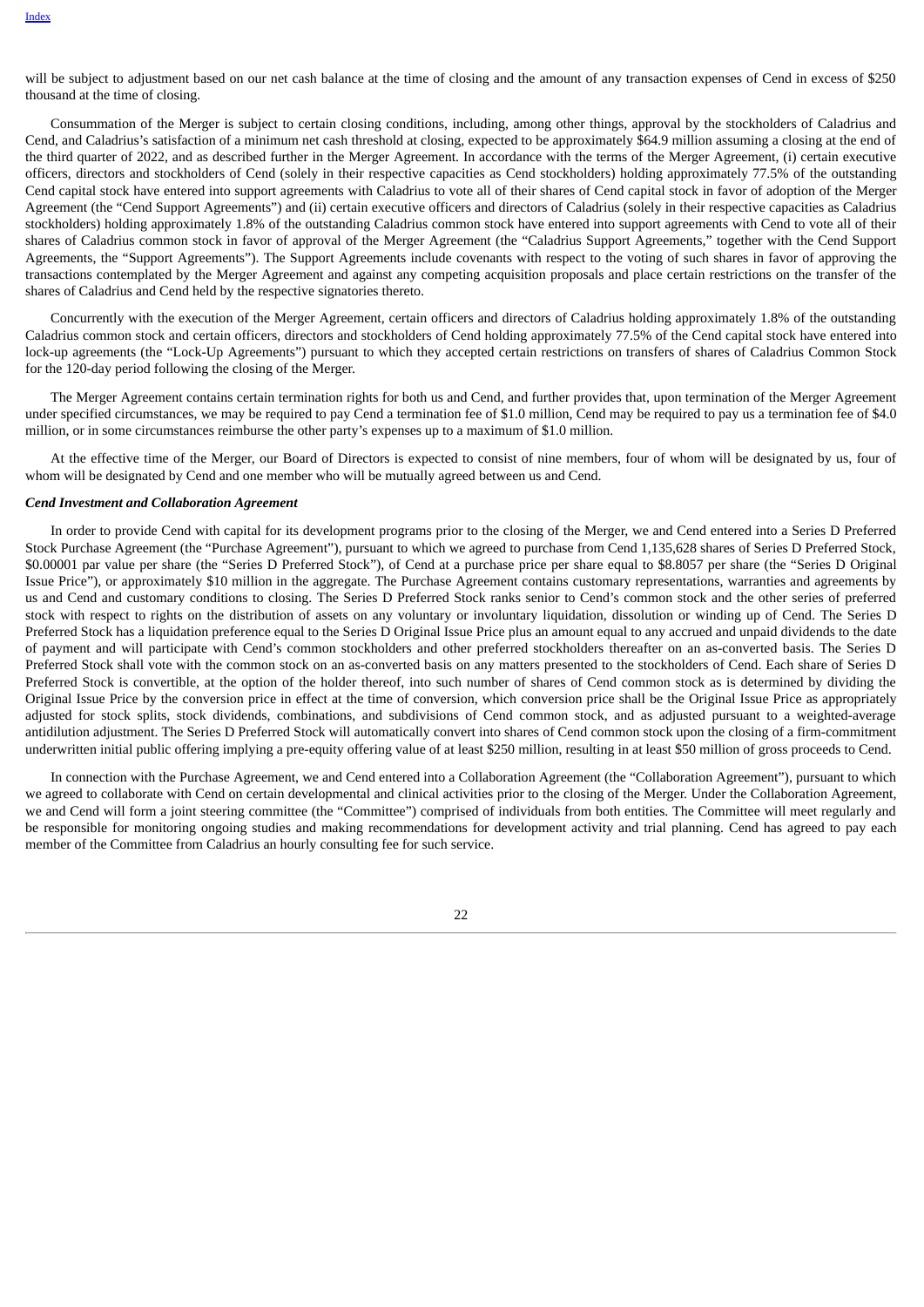## *Ischemic Repair (CD34 Cell Technology)*

The CD34+ cell was discovered as a result of the deliberate search for a cell capable of stimulating the development and/or repair of blood vessels. All tissues in the body maintain their function by replacing cells over time. In addition to the maintenance function, the body must also be capable of building new blood vessels after injury. A CD34+ cell is an endothelial progenitor cell that has the ability to stimulate new blood vessel formation at the level of the microvasculature. No other native cell discovered to date has demonstrated this same capability.

Our proprietary cell technology using autologous (a patient's own naturally occurring) CD34+ cells has led to the development of therapeutic product candidates designed to address diseases and conditions caused by ischemia. Ischemia occurs when the supply of oxygenated blood to healthy tissue is restricted or reduced. Through the administration of CD34+ cells, we seek to promote the development and formation of new microvasculature and thereby increase blood flow to the impacted area. We believe that a number of conditions caused by underlying ischemic injury can be improved through our CD34+ cell technology including, but not limited to, Buerger's disease, CLI, CMD, and DKD.

### *XOWNA for Treatment of Coronary Microvascular Dysfunction ®*

In 2017, with the assistance of a \$1.9 million grant from the National Institutes of Health (Award Number R44HL135889), we initiated our program for XOWNA® for the treatment of CMD, a disease that afflicts as many as 1.6 million patients in the United States alone, with no current targeted treatment options. That study, the ESCaPE-CMD Trial, was a Phase 2a proof-of-concept open label study that enrolled patients at the Mayo Clinic in Rochester, MN and Cedars-Sinai Medical Center in Los Angeles, CA. Those data showed a positive therapeutic effect with a statistically significant improvement in angina frequency, coronary flow reserve, Canadian Cardiovascular Society Angina Class and Seattle Angina Questionnaire scores, as well as an acceptable safety profile. The full data set from that study was presented at the SCAI 2020 Scientific Sessions Virtual Conference on May 14, 2020 by Dr. Timothy Henry, FACC, of the Christ Hospital in Cincinnati, Ohio. In December 2020, we commenced enrollment in our Phase 2b FREEDOM Trial of XOWNA®, a double-blind, randomized and placebo-controlled clinical trial designed to further evaluate the efficacy and safety of intracoronary artery delivery of autologous CD34+ cells in subjects with CMD and without obstructive coronary artery disease. While early enrollment proceeded to plan with the first patient treated in January 2021, the impact of the COVID-19 pandemic contributed to a general slowing of enrollment, including supply chain disruptions affecting the availability of qualified catheters used in the diagnosis of CMD and/or administration of XOWNA®. Protocol amendments to the initial FREEDOM Trial protocol, as agreed to by the FDA, were implemented with the goal of enhancing breadth and speed of subject enrollment.

### *HONEDRA for Treatment of Critical Limb Ischemia ®*

Our randomized, open-label, registration-eligible study of HONEDRA® in Japan for the treatment of CLI and Buerger's disease has, to date, demonstrated positive trends in both safety and efficacy. The HONEDRA® study's enrollment, however, has been significantly curtailed by the COVID-19 pandemic's impact in Japan, including the States of Emergency in Japan that have persisted for much of 2020 and 2021. Due to the significant and continued operational and financial burden incurred as a result of these COVID-19 delays, coupled with the unpredictability of the timing of site enrollment re-initiation, we suspended further enrollment and are focusing our efforts on consummating a partnership for the product in Japan. Such a partnership may become the basis for the completion of development and registration of HONEDRA® in Japan and may include the completion of enrollment of the four remaining no-option CLI subjects stipulated in the original protocol, if necessary, and/or exploration of submitting the existing data to Japan's Pharmaceuticals and Medical Devices Agency ("PMDA") under Japan's regenerative medicine regulations, which allow for conditional approval of innovative regenerative medicine products. Despite receipt from FDA in March 2021 of orphan designation in the United States for CLBS12 as a potential treatment for Buerger's disease, based on a response from the FDA in October 2021 regarding a development plan for U.S. registration, we have decided not to pursue U.S. development in Buerger's disease at this time.

### *CLBS201 for Treatment of Diabetic Kidney Disease*

Progressive kidney failure is associated with attrition of the microcirculation of the kidney. Pre-clinical studies in kidney disease and injury models have demonstrated that protection or replenishment of the microcirculation results in improved kidney function. Based on these observations, we have elected to move forward with a Phase 1b, open-label, proof-of-concept trial evaluating CLBS201 dosed via intra-renal artery injections in subjects with DKD. This protocol is expected to include six subjects in total with the first two subjects sequentially dosed and followed for a two-week safety observation period. Clearance by an independent Data Safety Monitoring Board ("DSMB") overseeing the study will then permit the treatment of the next four patients, with all patients being followed for safety and therapeutic effect. A read-out of data will occur after the six-month follow-up visit for all patients. A key criterion for continued development of CLBS201 will be our ability to demonstrate a therapeutic effect that will make it competitive in the field of DKD treatment, i.e., kidney function regeneration, as indicated by

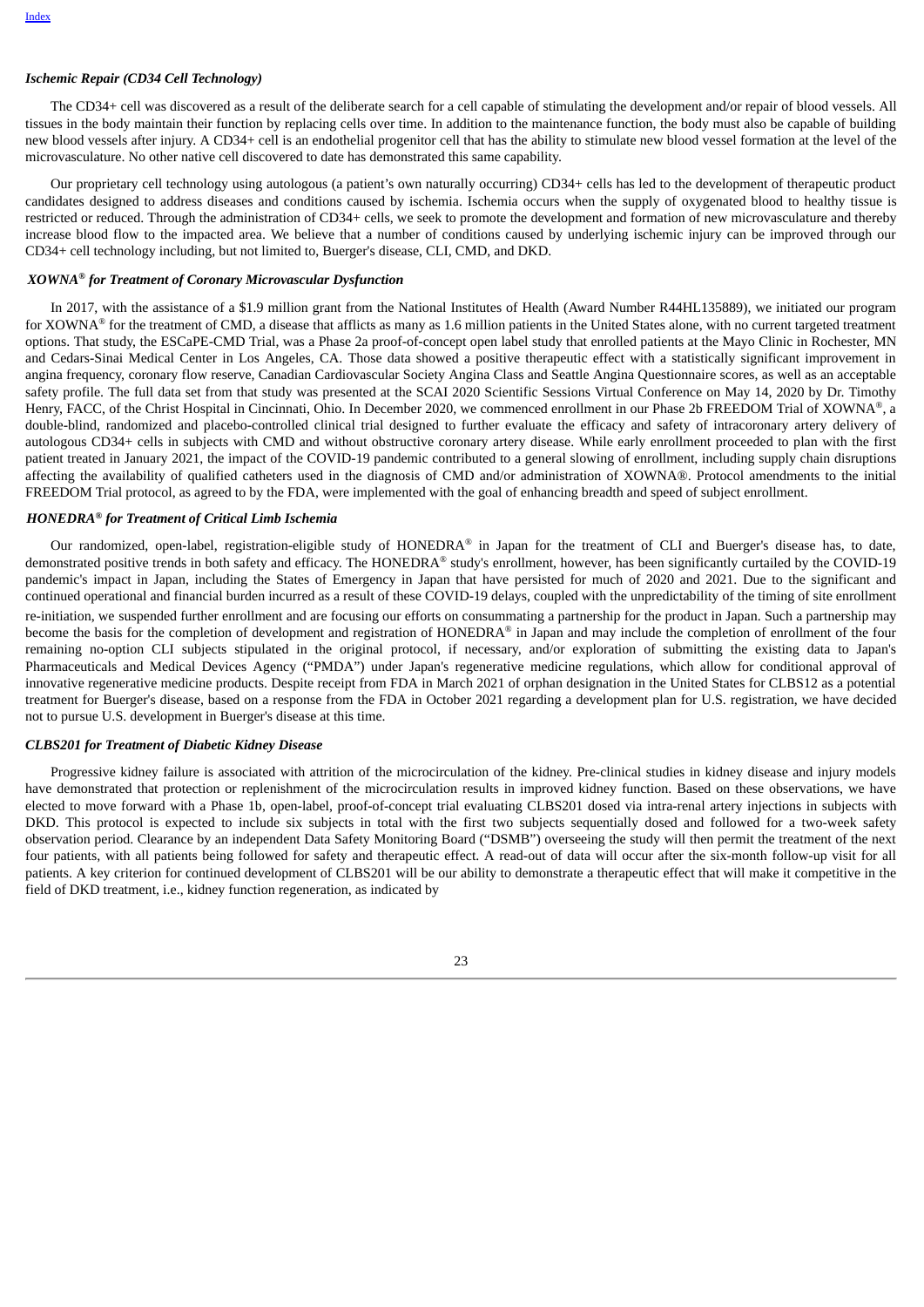increased glomerular filtration rate. As announced recently, the Company has treated the first patient in the CLBS201 proof-of-concept study and targets treatment completion for all six subjects during the third quarter of 2022.

#### *Additional Out-licensing Opportunities and Pipeline Diversification*

Our broad intellectual property portfolio of cell therapy assets includes notable programs available for out-licensing in order to continue their clinical development. Our current long-term strategy focuses on advancing our therapies through development with the ultimate objective of obtaining market authorizations and entering commercialization, either alone or with partners, to provide treatment options to patients suffering from life-threatening medical conditions. We believe that we are well-positioned to realize potentially meaningful value increases within our own proprietary pipeline if we are successful in advancing our product candidates to their next significant development milestones.

In addition, we further desire to diversify our pipeline of development product candidates and are exploring a range of strategic transactions in furtherance of that goal. We have taken, and intend to continue to take, active steps to identify assets and/or companies for acquisition and/or partnership that would enhance and de-risk our current development portfolio. Such assets could target indications beyond cardiovascular disease as well as product categories outside of cell therapy. The range of possible transactions includes an acquisition, merger, business combination, in-license or other strategic transaction, any of which could result in the issuance of securities that could significantly dilute the shares of our existing stockholders. There can be no assurance that this exploration of strategic alternatives will result in us entering into or completing any transaction or that such transaction, if completed, will add to shareholder value.

#### *Impact of the COVID-19 Pandemic*

The COVID-19 pandemic continues to present substantial public health and economic challenges around the world, and to date has led to the implementation of various responses, including government-imposed quarantines, stay-at-home orders, travel restrictions, mandated business closures and other public health safety measures.

We continue to closely monitor the impact of the COVID-19 pandemic on all aspects of our business, including how it has and will continue to impact our operations and the operations of our suppliers, vendors and business partners, and may take further precautionary and preemptive actions as may be required by federal, state or local authorities. In addition, we have taken steps to minimize the current environment's impact on our business and strategy, including devising contingency plans and securing additional resources from third party service providers. For the safety of our employees and families, we implemented a universal work from home policy as well as stringent social distancing and other hygiene policies for employees when they must be in the office. Our clinical study of HONEDRA® in Japan has experienced significant delays in enrollment due to the States of Emergency in effect in Japan for most of 2020 and 2021 covering Tokyo and other regions in response to an increased number of COVID-19 infections. With our expectation that COVID-19 in Japan would continue to impact negatively enrollment of patients in the HONEDRA® clinical trial, we elected to suspend trial enrollment, seek a development partner and consult with the Japanese regulatory authorities regarding the submission of patient data already accrued. In addition, our phase 2b trial of  $XOWNA^*$  in the United States has also experienced delays in enrolling patients as a result of COVID-19.

Beyond its impact on our development pipeline described above, the extent to which COVID-19 ultimately impacts our business, results of operations and financial condition will depend on future developments, which remain highly uncertain and cannot be predicted with confidence, such as the duration of the outbreak, the emergence of new variants, new information that may emerge concerning the severity of COVID-19 or the effectiveness of actions taken to contain COVID-19 or treat its impact, including vaccination campaigns, among others. If we or any of the third parties with whom we engage, however, were to experience any additional shutdowns or other prolonged business disruptions, our ability to conduct our business in the manner and on the timelines presently planned could be materially or negatively affected, which could have a material adverse impact on our business, financial condition and results of operations. It is possible that our clinical development timelines could continue to be negatively affected by COVID-19, which could materially and adversely affect our business, financial condition and results of operations. See "Risk Factors" in our 2021 Form 10-K for additional discussion of the potential adverse impact of the COVID-19 pandemic on our business, financial condition and results of operations.

#### **Results of Operations**

### *Three Months Ended March 31, 2022 Compared to Three Months Ended March 31, 2021*

The following table summarizes our results of operations for the three months ended March 31, 2022 and March 31, 2021:

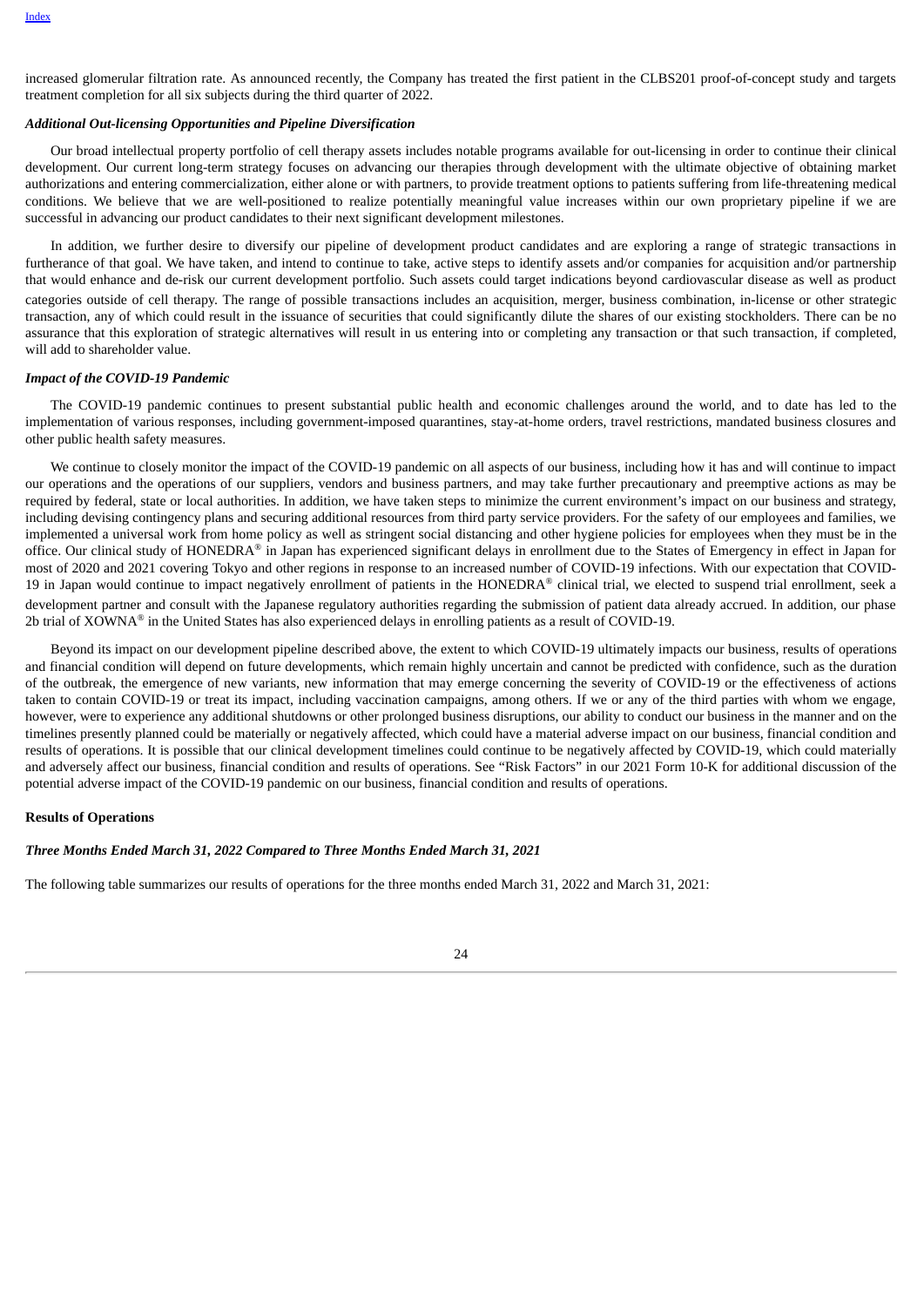|                              |    | Three Months Ended March 31, |      |         |        |         |  |
|------------------------------|----|------------------------------|------|---------|--------|---------|--|
|                              |    | 2022                         |      | 2021    | Change |         |  |
| <b>Operating Expenses:</b>   |    |                              |      |         |        |         |  |
| Research and development     | \$ | 3.278                        | - \$ | 5,076   | -S     | (1,798) |  |
| General and administrative   |    | 3,342                        |      | 3,010   |        | 332     |  |
| Total operating expenses     |    | 6,620                        |      | 8,086   |        | (1,466) |  |
| Loss from operations         |    | (6,620)                      |      | (8,086) |        | 1,466   |  |
| Total other (expense) income |    | (85)                         |      | 23      |        | (108)   |  |
| Benefit from income taxes    |    | (2, 479)                     |      |         |        | 2,479   |  |
| Net loss                     |    | (4,226)                      |      | (8,063) |        | 3,837   |  |
|                              |    |                              |      |         |        |         |  |

Overall, net losses were \$4.2 million for the three months ended March 31, 2022, compared to \$8.1 million for the three months ended March 31, 2021.

## **Operating Expenses**

For the three months ended March 31, 2022, operating expenses totaled \$6.6 million compared to \$8.1 million for the three months ended March 31, 2021, representing a decrease of 18%. Operating expenses comprised the following:

• Research and development expenses were approximately \$3.3 million for the three months ended March 31, 2022, compared to \$5.1 million for the three months ended March 31, 2021, representing a decrease of \$1.8 million or 35%. This decrease was primarily due to a decrease in expenses associated with manufacturing start up costs and process development expenses for our XOWNA® Phase 2b study (the FREEDOM Trial). Research and development in both periods focused on the advancement of our ischemic repair platform and related to:

- © expenses associated with our XOWNA® Phase 2b study (the FREEDOM Trial) which commenced in the fourth quarter of 2020 with the first patient in the study treated in January 2021;
- ongoing registration-eligible study expenses for HONEDRA® in critical limb ischemia in Japan which focused on patient enrollment completion. The study's enrollment has been significantly curtailed by the COVID-19 pandemic's impact in Japan, including the States of Emergency that have persisted there for most of 2020 and 2021. Due to the significant and continued operational and financial burden incurred as a result of these COVID-19 delays, coupled with the complete unpredictability of the timing of site enrollment re-initiation, we will focus our efforts on consummating a partnership with a Japanese company in order to complete the study enrollment as well as to explore the possibility of submitting the existing data to PMDA under the SAKIGAKE designation;
- expenses associated with the preparation of our filing of an IND and study start-up expenses for the clinical study of CLBS201 for treatment of diabetic kidney disease. A Phase 1b, open-label, proof-of-concept trial which commenced in the first quarter of 2022 with the first patient in the study treated in April 2022. The trial is expected to include six subjects in total with enrollment completion targeted during the third quarter of 2022.
- *•* General and administrative expenses were approximately \$3.3 million for the three months ended March 31, 2022, compared to \$3.0 million for the three months ended March 31, 2021, representing an increase of 11%. This increase was primarily due to an increase in fees associated with the review of potential strategic transactions. Our general and administrative expenses focus on general corporate-related activities.

Historically, to minimize our use of cash, we have used a variety of equity and equity-linked instruments to compensate employees, consultants and other service providers. The use of these instruments has resulted in charges to the results of operations, which have been significant in the past.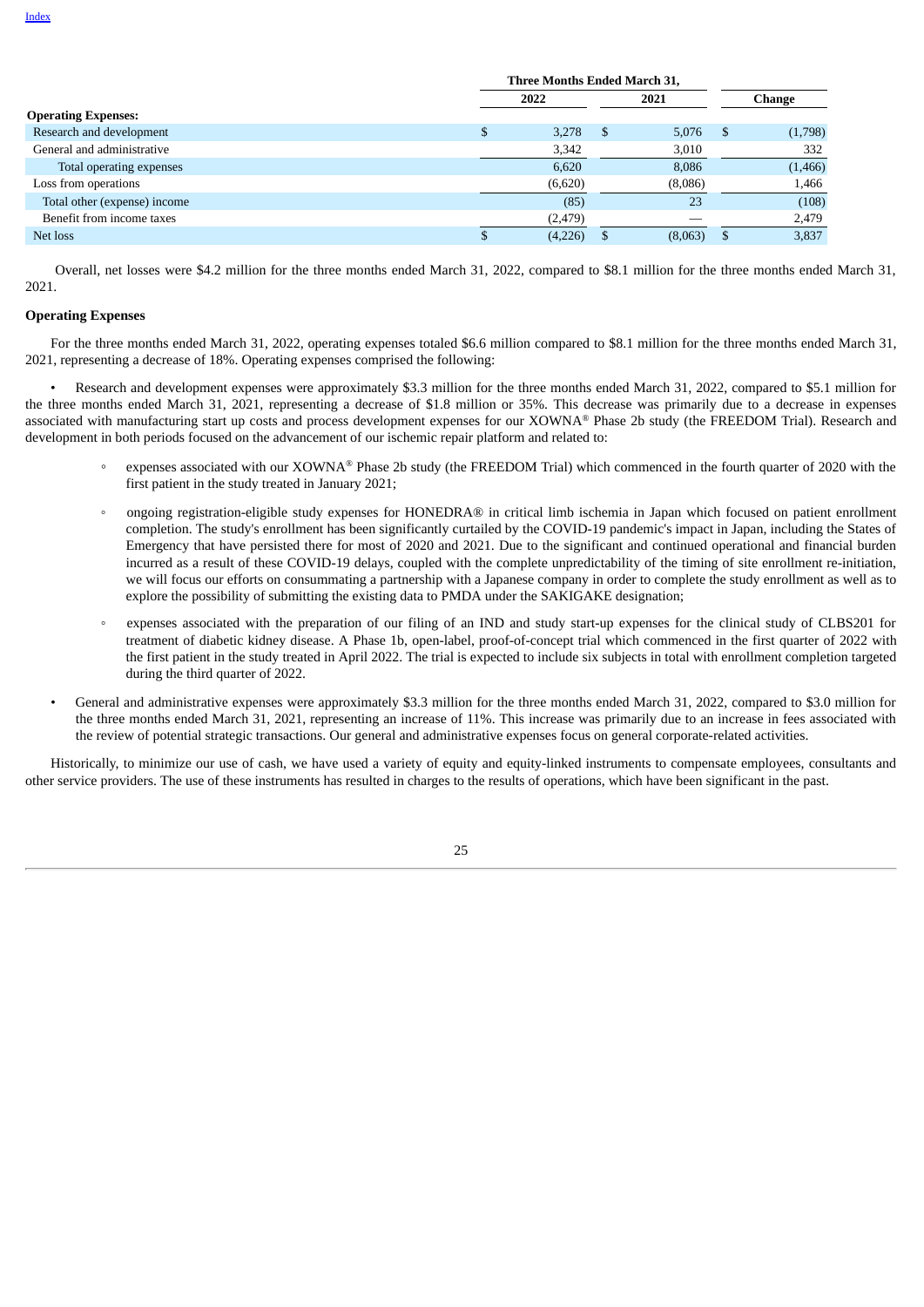## **Other Income (Expense)**

Total other income (expense) is comprised of investment income on cash, cash equivalents and marketable securities and a loss on sale of \$0.1 million related to the sale of our NJ NOLs.

## **Income Tax Benefit**

In February 2022, we received final approval from the New Jersey Economic Development Authority ("NJEDA") under the Technology Business Tax Certificate Transfer Program ("Program") to sell a percentage of our NJ NOLs, which were subsequently sold to a qualifying and approved buyer pursuant to the Program for net proceeds of \$2.3 million. The \$2.5 million of our NJ NOL Tax Benefits have been recorded as a benefit from income taxes and the loss on sale of \$0.1 million recorded in other income (expense).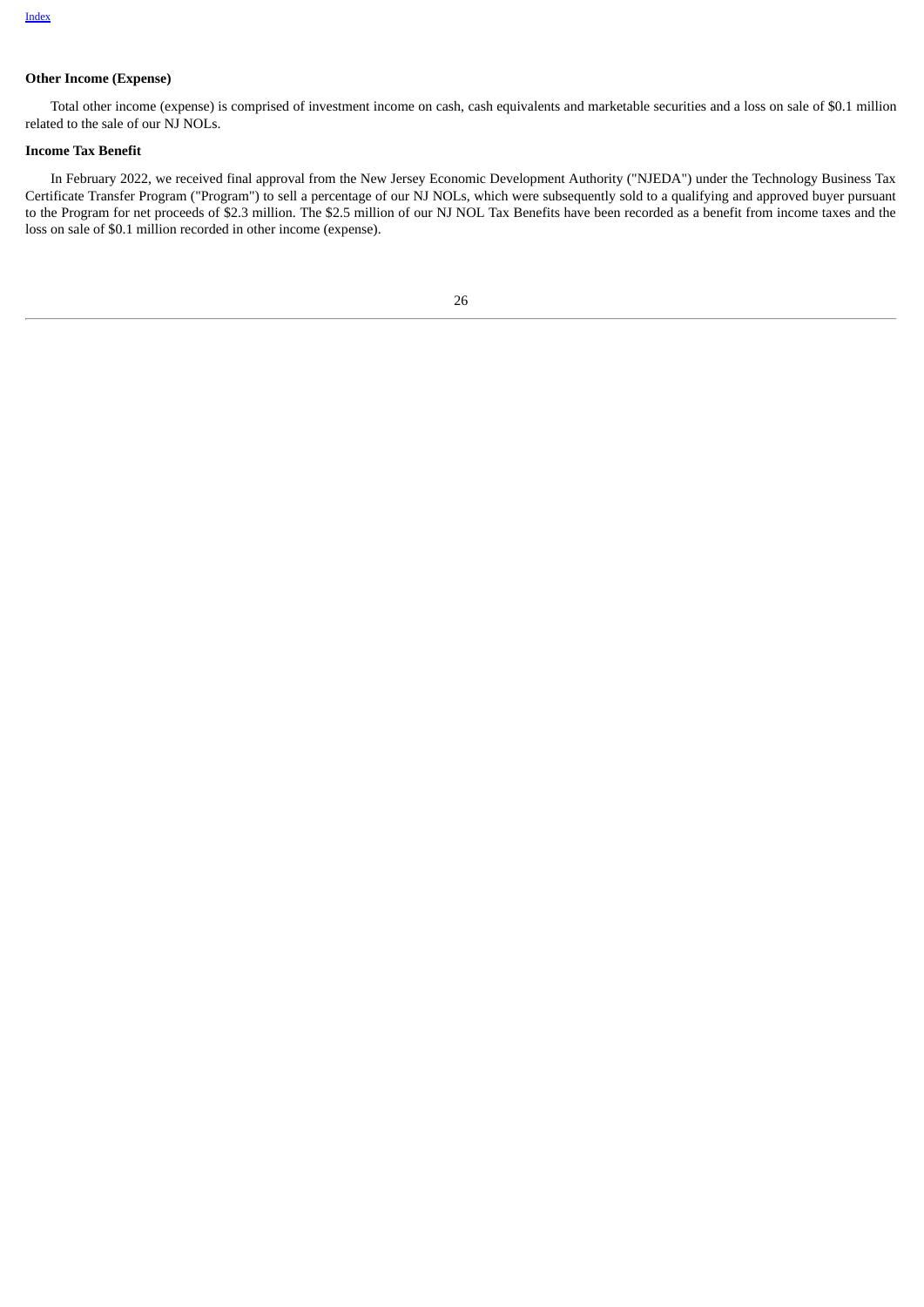## **Analysis of Liquidity and Capital Resources**

As of March 31, 2022, we had cash, cash equivalents and marketable securities of approximately \$88.5 million, working capital of approximately \$87.9 million, and stockholders' equity of approximately \$88.5 million.

During the three months ended March 31, 2022, we met our immediate cash requirements through existing cash balances. Additionally, we used equity and equity-linked instruments to pay for services and compensation.

Net cash used in or provided by, operating, investing and financing activities were as follows (in thousands):

|                                                     | Three Months Ended March 31. |  |          |  |
|-----------------------------------------------------|------------------------------|--|----------|--|
|                                                     | 2022                         |  | 2021     |  |
| Net cash used in operating activities               | (5,642)                      |  | (7, 975) |  |
| Net cash used in investing activities               | (6,090)                      |  | (65,090) |  |
| Net cash (used in) provided by financing activities | (168)                        |  | 85,297   |  |

#### *Operating Activities*

Our cash used in operating activities during the three months ended March 31, 2022 was \$5.6 million, which is comprised of (i) our net loss of \$4.2 million, adjusted for non-cash expenses totaling \$1.3 million (which includes adjustments for equity-based compensation, depreciation and amortization, and amortization/accretion of marketable securities), and (ii) changes in operating assets and liabilities using approximately \$2.7 million.

Our cash used in operating activities during the three months ended March 31, 2021 was \$8.0 million, which is comprised of (i) our net loss of \$8.1 million, adjusted for non-cash expenses totaling \$0.9 million (which includes adjustments for equity-based compensation, depreciation and amortization, and amortization/accretion of marketable securities), and (ii) changes in operating assets and liabilities using approximately \$0.8 million.

#### *Investing Activities*

Our cash used in investing activities during the three months ended March 31, 2022 totaled \$6.1 million and was primarily due to net purchases of marketable securities (net of sales of marketable securities).

Our cash used in investing activities during the three months ended March 31, 2021 totaled \$65.1 million and was primarily due to net purchases of marketable securities (net of sales of marketable securities).

### *Financing Activities*

Our cash used in financing activities during the three months ended March 31, 2022 totaled \$0.2 million, consisted of tax withholding-related payments on net share settlement equity awards to employees.

Our cash provided by financing activities during the three months ended March 31, 2021 totaled \$85.3 million, primarily consisted of (i) net proceeds of \$23.1 million through the issuance of common shares and warrants in our January 2021 private placement, (ii) net proceeds of \$1.8 million in connection with warrant exercises, (iii) net proceeds of \$60.6 million through the issuance of common shares and warrants in both of our February 2021 registered direct offerings, which was partially offset by tax withholding-related payments on net share settlement equity awards to employees.

## **Liquidity and Capital Requirements Outlook**

To meet our short and long-term liquidity needs, we expect to use existing cash balances and a variety of other means. Other sources of liquidity could include additional potential issuances of debt or equity securities in public or private financings, partnerships and/or collaborations and/or sale of assets. Our history of operating losses and liquidity challenges may make it difficult for us to raise capital on acceptable terms or at all. The demand for the equity and debt of biopharmaceutical companies like ours is dependent upon many factors, including the general state of the financial markets. During times of extreme market volatility, capital may not be available on favorable terms, if at all. Our inability to obtain such additional capital could materially and adversely affect our business operations. We will also continue to seek, as appropriate, grants for scientific and clinical studies from various governmental agencies and foundations, and other sources of non-dilutive funding. We believe that our cash on hand will enable us to fund operating expenses for at least the next 12 months following the issuance of our financial statements, absent any impact from the Merger, if consummated. Our future capital requirements are difficult to forecast and will depend on many factors, including our ability to consummate the Merger; if the Merger is not completed, the timing and nature of any other strategic transactions that we undertake; and our ability to establish and maintain collaboration partnerships, in-license/out-license or other similar arrangements and the financial terms of such agreements.

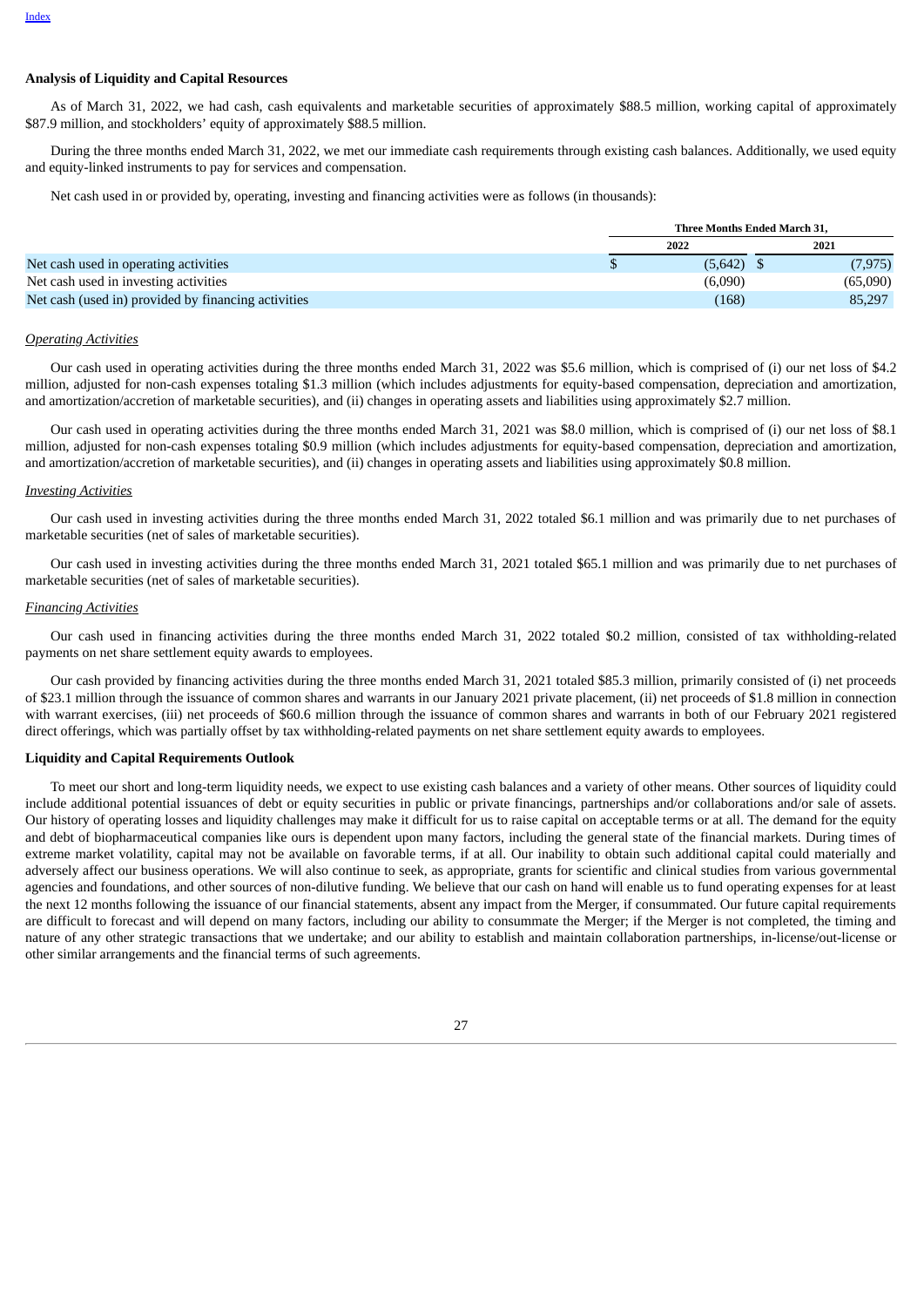On June 4, 2021, we entered into an At The Market Offering Agreement (the "ATM Agreement") with H.C. Wainwright & Co., LLC ("HCW"), as sales agent, in connection with an "at the market offering" under which we from time to time may offer and sell shares of our common stock, having an aggregate offering price of up to \$50.0 million. On February 18, 2022, we received a deficiency notice from Nasdaq informing us that we are not in compliance with the Minimum Bid Price Requirement. As such, we will not be able to sell shares under the ATM Agreement until we regain compliance, if ever. As of March 31, 2022, we had not issued any shares under the ATM Agreement. HCW is only obligated to make sales when we are in compliance with all Nasdaq listing standards.

In December 2021, we received preliminary approval from the NJEDA to participate in the NJ Technology Business Tax Certificate Transfer Program (the "Program"). The Program permits qualified companies to sell a percentage of their NJ NOLs to unrelated profitable corporations. On February 22, 2022, we received final approval from NJEDA to sell \$2.5 million of our NJ NOL Tax Benefits, which were subsequently sold to a qualifying and approved buyer pursuant to the Program for net proceeds of \$2.3 million.

While we continue to seek capital through a number of means, there can be no assurance that additional financing will be available on acceptable terms, if at all, and our negotiating position in capital generating efforts may worsen as existing resources are used. Additional equity financing may be dilutive to our stockholders; debt financing, if available, may involve significant cash payment obligations and covenants that restrict our ability to operate as a business; our stock price may not reach levels necessary to induce option or warrant exercises; and asset sales may not be possible on terms we consider acceptable. If we are unable to access capital necessary to meet our long-term liquidity needs, we may have to delay the expansion of our business or raise funds on terms that we currently consider unfavorable.

#### **Seasonality**

We do not believe that our operations are seasonal in nature.

#### **Off-Balance Sheet Arrangements**

We do not have any off-balance sheet arrangements.

## **Critical Accounting Policies and Estimates**

There have been no material changes in our critical accounting policies and estimates during the three months ended March 31, 2022, compared to those reported in our 2021 Form 10-K.

#### <span id="page-27-0"></span>**ITEM 3. QUANTITATIVE AND QUALITATIVE DISCLOSURES ABOUT MARKET RISK**

Not applicable.

### <span id="page-27-1"></span>**ITEM 4. CONTROLS AND PROCEDURES**

### **(a) Disclosure Controls and Procedures**

Disclosure controls and procedures are the controls and other procedures we have designed to ensure that information required to be disclosed in the reports that we file or submit under the Securities Exchange Act of 1934, as amended (the "Exchange Act") is recorded, processed, summarized and reported within the time periods specified in the SEC's rules and forms. Disclosure controls and procedures include, without limitation, controls and procedures designed to ensure that information required to be disclosed in the reports that we file under the Exchange Act is accumulated and communicated to management, including our principal executive officer and principal financial officer, as appropriate, to allow timely decisions regarding required disclosure. In designing and evaluating the disclosure controls and procedures, management recognizes that any controls and procedures, no matter how well-designed and operated, can provide only reasonable assurance of achieving the desired control objectives. Due to the inherent limitations of control systems, not all misstatements may be detected. These inherent limitations include the realities that judgments in decision-making can be faulty and that breakdowns can occur because of a simple error or mistake. Additionally, controls can be circumvented by the individual acts of some persons, by collusion of two or more people, or by management override of the control. Controls and procedures can only provide reasonable, not absolute, assurance that the above objectives have been met.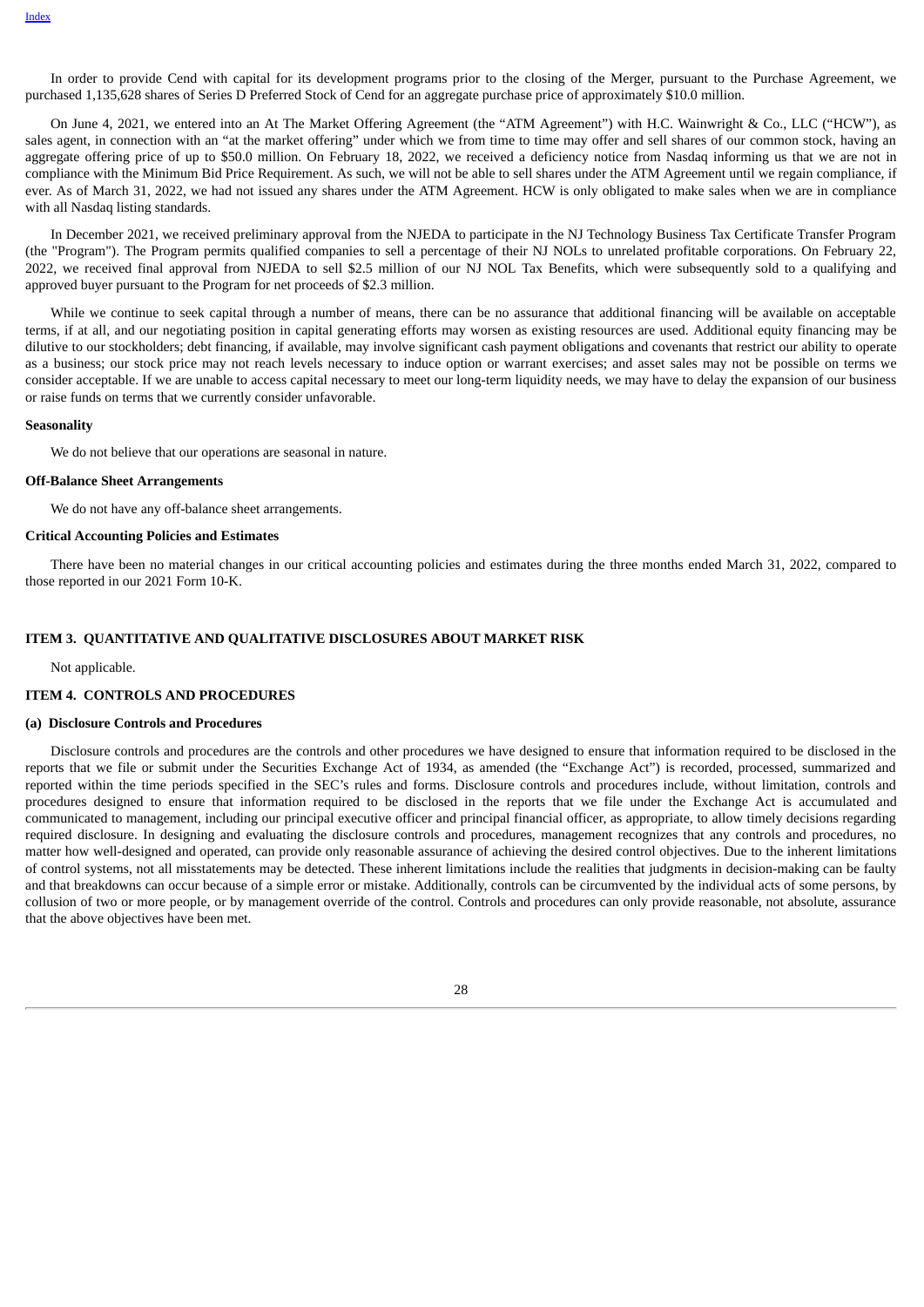As of March 31, 2022, we carried out an evaluation, with the participation of our management, including our principal executive officer and principal financial officer, of the effectiveness of our disclosure controls and procedures pursuant to Rule 13a-15(e) and 15d-15(e) of the Exchange Act. Based on that evaluation, our principal executive officer and principal financial officer concluded that our disclosure controls and procedures were effective, at the reasonable assurance level, in ensuring that information required to be disclosed by us in the reports that we file or submit under the Exchange Act is recorded, processed, summarized and reported, within the time periods specified in the SEC's rules and forms and is accumulated and communicated to management, including the principal executive officer and principal financial officer, as appropriate to allow timely decisions regarding required disclosure.

#### **(b) Changes in Internal Control over Financial Reporting**

There were no changes in our internal control over financial reporting, as such term is defined in Exchange Act Rule 13a-15, that occurred during our last quarter to which this Quarterly Report relates that have materially affected, or are reasonably likely to materially affect, our internal control over financial reporting.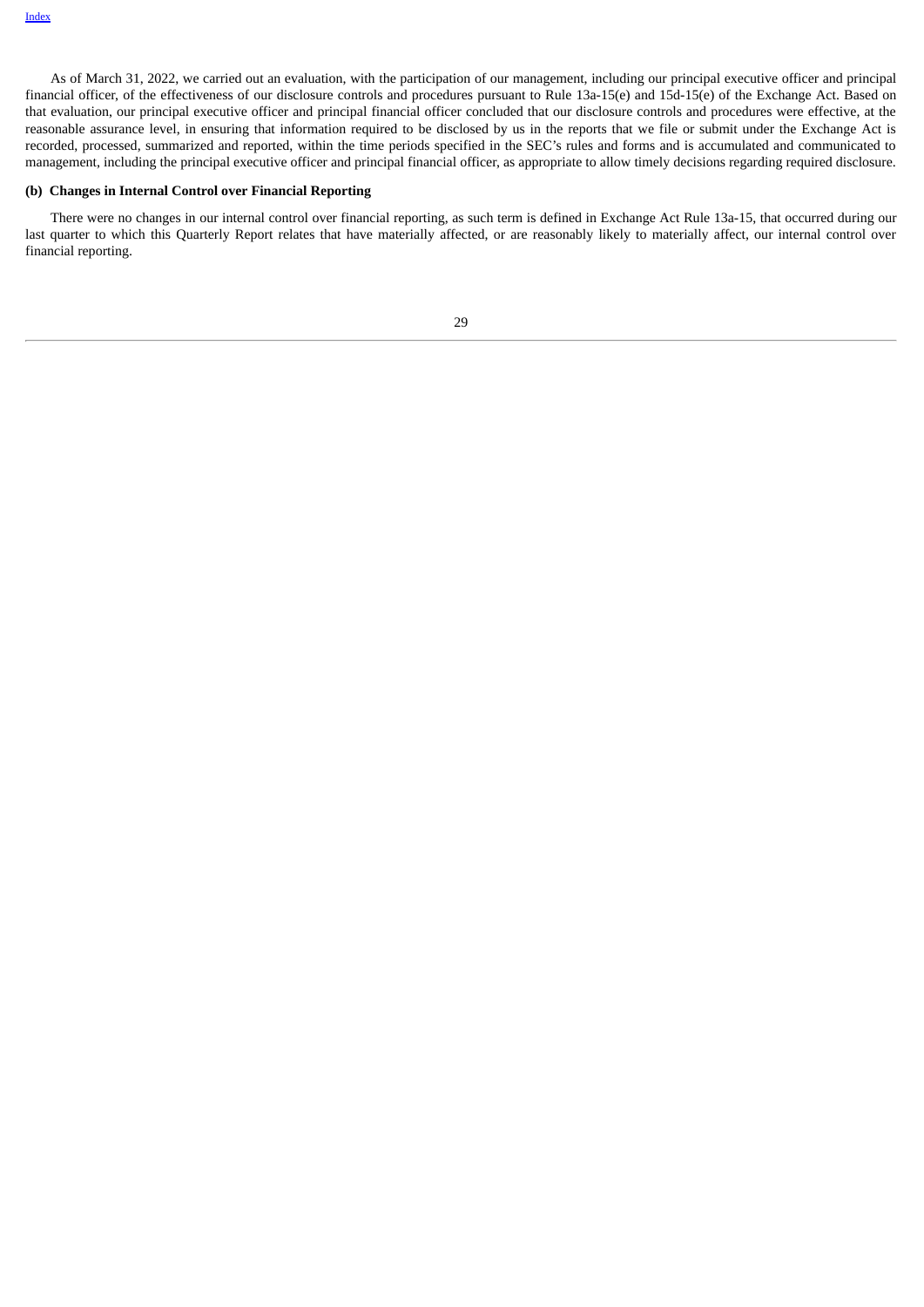#### **PART II**

## **OTHER INFORMATION**

### <span id="page-29-0"></span>**ITEM 1. LEGAL PROCEEDINGS**

There are no material changes to the disclosures previously reported in our 2021 Form 10-K.

### <span id="page-29-1"></span>**ITEM 1A. RISK FACTORS**

Other than as set forth below, there have been no material changes to the risk factors previously reported in our 2021 Form 10-K. See the risk factors set forth in our 2021 Annual Report on Form 10-K under the caption "Item 1 A - Risk Factors."

## We currently do not meet the continued listing standards of the Nasdag Capital Market, which require a minimum closing bid price of \$1.00 per share. Our failure to meet Nasdaq's continued listing standards could result in the delisting of our common stock, negatively impact the price of our common *stock and negatively impact our ability to raise additional capital.*

Our common stock is listed on the Nasdaq Capital Market. Nasdaq provides various continued listing requirements that a company must meet in order for its stock to continue trading on the Nasdaq Capital Market. Among these requirements is the requirement that the Company's stock trades at a minimum closing bid price of \$1.00 per share. Our stock has recently and consistently traded below \$1.00 per share, including closing bid prices below \$1.00 per share. On February 18, 2022, we received a deficiency letter from The Nasdaq Stock Market which provided us a grace period of 180 calendar days, or until August 17, 2022, to regain compliance with the minimum bid price requirement. We may achieve compliance during this 180-day period if the closing bid price of our common stock is at least \$1.00 per share for a minimum of 10 consecutive business days before August 17, 2022. If we fail to regain compliance on or prior to August 17, 2022, we may be eligible for an additional 180 day compliance period. Additionally, if we fail to comply with any other continued listing standards of Nasdaq, our common stock will also be subject to delisting. If that were to occur, our common stock would be subject to rules that impose additional sales practice requirements on broker-dealers who sell our securities. The additional burdens imposed upon broker-dealers by these requirements could discourage broker-dealers from effecting transactions in our common stock. This would significantly and negatively affect the ability of investors to trade our securities and would significantly and negatively affect the value and liquidity of our common stock. These factors could contribute to lower prices and larger spreads in the bid and ask prices for our common stock. If we seek to implement a reverse stock split in order to remain listed on The Nasdaq Capital Market, the announcement and/or implementation of a reverse stock split could significantly negatively affect the price of our common stock.

### *Our merger with Cend may not be consummated or may not deliver the anticipated benefits we expect.*

There can be no assurance that the Merger will be completed in a timely manner or at all. In addition, even if the Merger is completed, there can be no assurance that the Merger will enhance stockholder value. The Merger Agreement is subject to many closing conditions and termination rights, as set forth in the Merger Agreement. If we do not close the Merger, our board of directors may elect to attempt to complete another strategic transaction similar to the Merger. Attempting to complete another strategic transaction similar to the Merger would be costly and time consuming, and we cannot make any assurances that a future strategic transaction will occur on commercially reasonable terms or at all. We are devoting a significant amount of our time and resources to consummating this transaction, however, there can be no assurance that such activities will result in the consummation of this transaction or that such transaction will deliver the anticipated benefits or enhance stockholder value.

## Our net cash may be less than the reauired amount at the closina of the Meraer, which would result in our stockholders owning a smaller percentage of *the combined organization and could even result in the termination of the Merger Agreement.*

The Merger Agreement includes a net cash requirement as a condition precedent for closing of the Merger. For purposes of the Merger Agreement, net cash is subject to certain reductions, including, without limitation, accounts payable, accrued liabilities (except those related to the Merger), current liabilities payable in cash, unpaid expenses related to the Merger and certain other unpaid obligations, including declared but unpaid cash dividends. In the event the amount of our net cash is smaller or such reductions are greater than anticipated, our stockholders could hold a significantly smaller portion of the combined organization.

### Failure to complete the Merger may result in us paying a termination fee or expenses to Cend and could harm the price of our common stock and our *future business and operations.*

If the Merger is not completed, we are subject to the following risks:

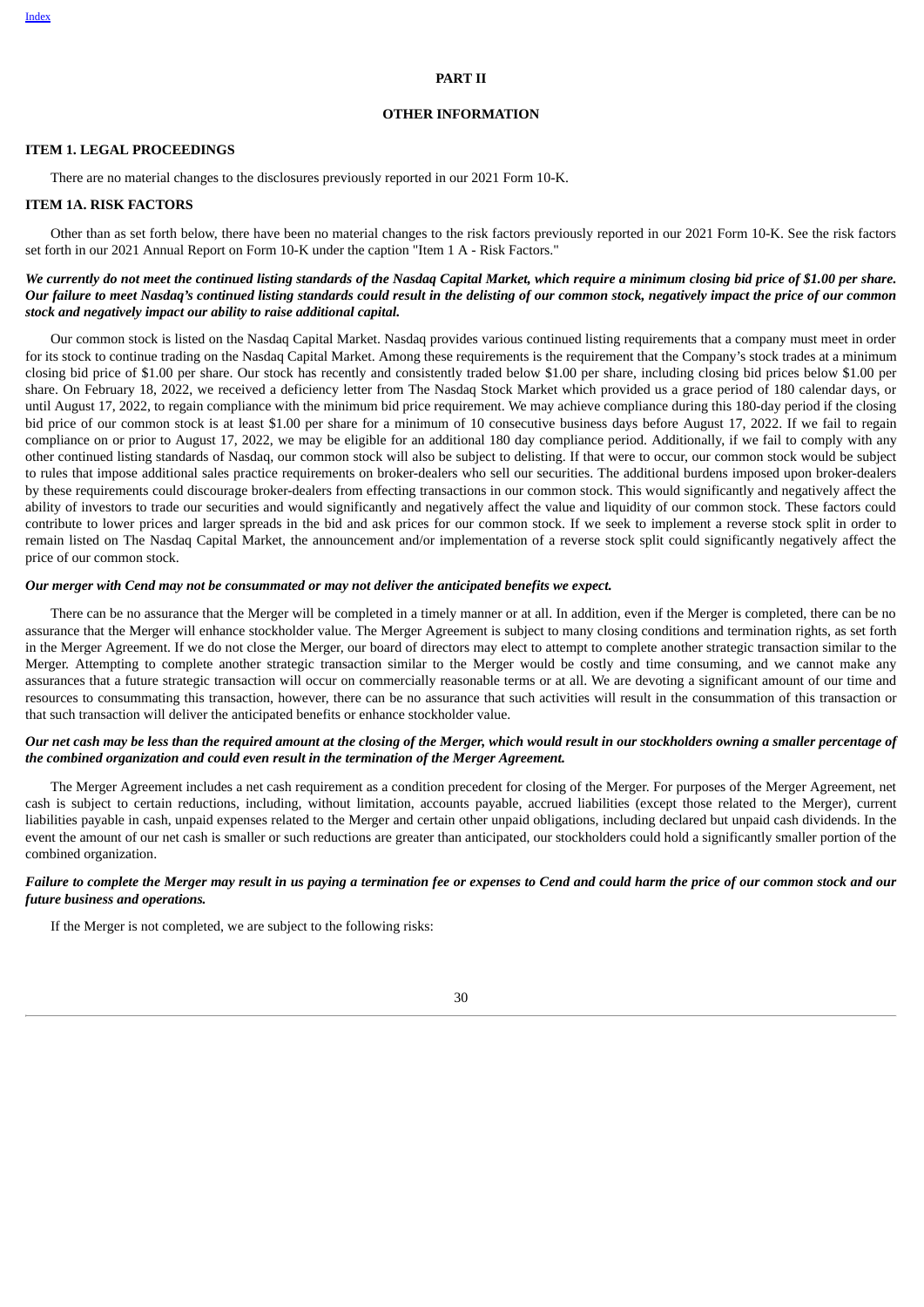- if the Merger Agreement is terminated under certain circumstances, we will be required to pay Cend a termination fee of \$4.0 million, or in some circumstances reimburse the other party's expenses up to a maximum of \$1.0 million;
- the price of our common stock may decline and remain volatile; and

[Index](#page-0-0)

◦ certain of the costs related to the Merger, such as legal and accounting fees, must be paid even if the Merger is not completed.

In addition, if the Merger Agreement is terminated and our Board of Directors or the Cend Board of Directors determines to seek another business combination, there can be no assurance that we will be able to diversify and enhance our product candidate portfolio on terms equivalent or more attractive than the Merger.

## The Merger may be completed even though material adverse changes may result from the announcement of the Merger, industry-wide changes and *other causes.*

In general, either we or Cend can refuse to complete the Merger if there is a material adverse change affecting the other party between the date of the Merger Agreement, and the Closing. However, certain types of changes do not permit either party to refuse to complete the Merger, even if such change could be said to have a material adverse effect on us or Cend, including:

- any rejection or non-acceptance by a governmental body of a registration or filing relating to certain of our intellectual property rights;
- the taking of any action, or the failure to take any action, by either us or Cend required to comply with the terms of the Merger Agreement;
- any effect resulting from the announcement or pendency of the Merger or any related transactions;
- any natural disaster or any act or threat of terrorism or war anywhere in the world, any armed hostilities or terrorist activities anywhere in the world, any threat or escalation or armed hostilities or terrorist activities anywhere in the world or any governmental or other response or reaction to any of the foregoing;
- any change in accounting requirements or principles of any change in applicable laws, rules or regulations or the interpretation thereof;
- any general economic or political conditions or conditions generally affecting the industries in which the we and Cend operate;
- any changes in research in development, clinical trials or other drug development activities conducted on our behalf;
- continued losses from our operations or decreases in our cash balance;
- any epidemics, pandemics, disease outbreaks, or other public health emergencies or the escalation or worsening thereof, including COVID-19;
- with respect to us, any change in the stock price or trading volume of our common stock excluding any underlying effect that may have caused such change; and
- with respect to Cend, any change in the cash position of Cend that results from operations in the ordinary course of business.

If adverse changes occur and we and Cend still complete the Merger, the price of our common stock may suffer. This in turn may reduce the value of the Merger to our stockholders.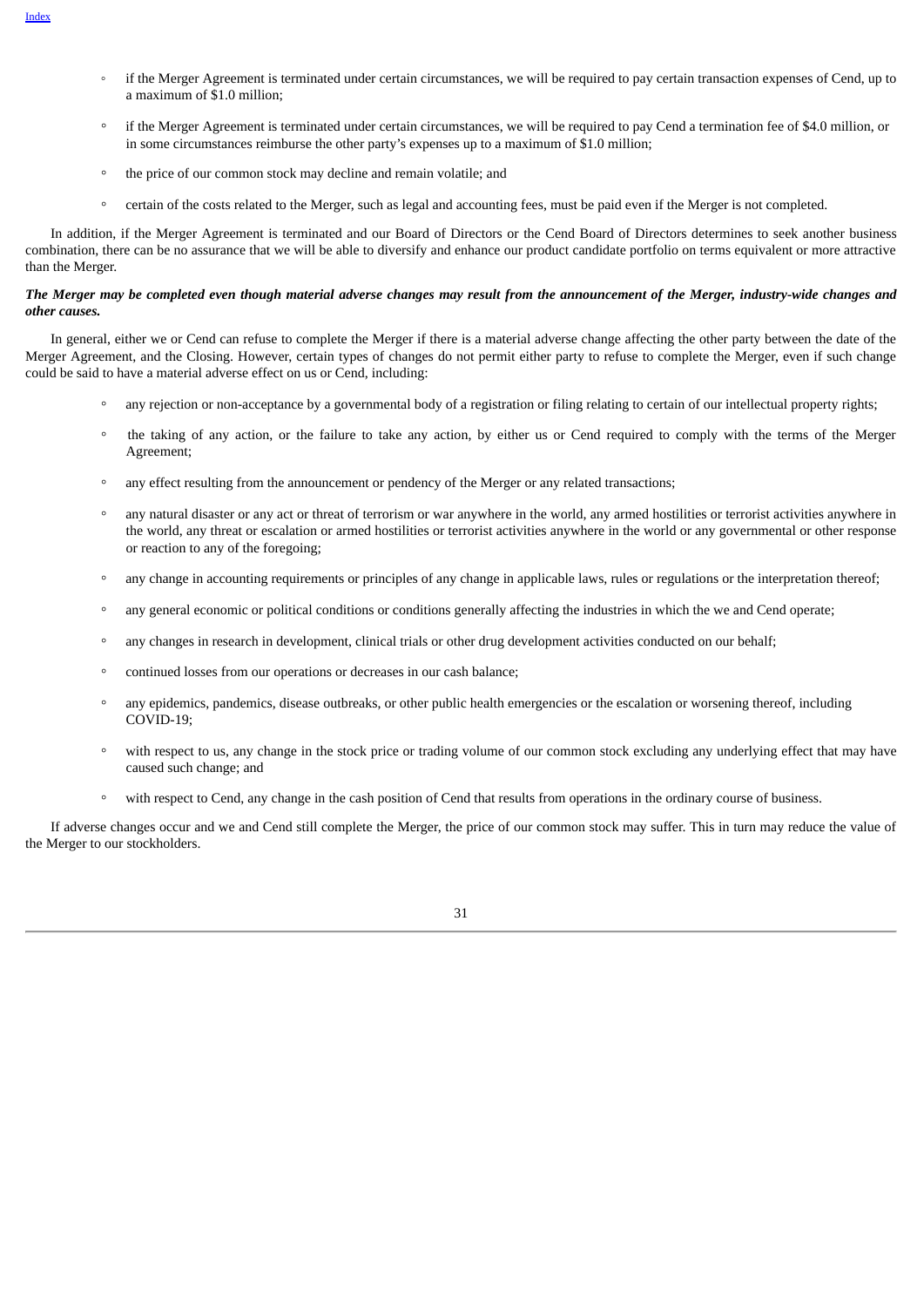### *The market price of our common stock following the Merger may decline as a result of the Merger.*

The market price of our common stock may decline as a result of the Merger for a number of reasons if:

- investors react negatively to the prospects of the combined organization's business and prospects from the Merger;
- the effect of the Merger on the combined organization's business and prospects is not consistent with the expectations of financial or industry analysts; or
- the combined organization does not achieve the perceived benefits of the Merger as rapidly or to the extent anticipated by financial or industry analysts.

### Our stockholders may not realize a benefit from the Merger commensurate with the ownership dilution they will experience in connection with the *Merger.*

If the combined organization is unable to realize the full strategic and financial benefits currently anticipated from the Merger, our stockholders will have experienced substantial dilution of their ownership interests without receiving any commensurate benefit, or only receiving part of the commensurate benefit to the extent the combined organization is able to realize only part of the strategic and financial benefits currently anticipated from the Merger.

## Our stockholders will have a reduced ownership and voting interest in, and will exercise less influence over the management of, the combined *organization following the completion of the Merger as compared to their current ownership and voting interests.*

After the completion of the Merger, our current stockholders will own a smaller percentage of the combined organization than their ownership prior to the Merger. Immediately after the Merger, our stockholders, whose shares of common stock will remain outstanding after the Merger, will own approximately 50% of the fully-diluted common stock of the combined organization, excluding out-of-the-money securities. These estimates are based on the anticipated exchange ratio and are subject to adjustment.

## During the pendency of the Merger, we may not be able to enter into a business combination with another party at a favorable price because of *restrictions in the Merger Agreement, which could adversely affect our respective businesses.*

Covenants in the Merger Agreement impede our ability to make acquisitions, subject to certain exceptions relating to fiduciary duties, or to complete other transactions that are not in the ordinary course of business pending completion of the Merger. As a result, if the Merger is not completed, we may be at a disadvantage to our competitors during such period. In addition, while the Merger Agreement is in effect, we are generally prohibited from soliciting, initiating, encouraging or entering into certain extraordinary transactions, such as merger, sale of assets or other business combination outside the ordinary course of business with any third party, subject to certain exceptions relating to fiduciary duties. Any such transactions could be favorable to our stockholders.

## Certain provisions of the Meraer Aareement may discourage third parties from submitting alternative takeover proposals, including proposals that may *be superior to the arrangements contemplated by the Merger Agreement.*

The terms of the Merger Agreement prohibit us from soliciting alternative takeover proposals or cooperating with persons making unsolicited takeover proposals, except in limited circumstances when our board of directors determines in good faith that an unsolicited alternative takeover proposal is or is reasonably likely to be inconsistent with the board's fiduciary duties. Moreover, even if we receive what our board of directors determines is a superior proposal, the Merger Agreement does not permit us to terminate the Merger Agreement to enter into a superior proposal.

## *If the conditions of the Merger are not met, the Merger will not occur.*

Even if the Merger is approved by our stockholders and Cend Stockholders, specified conditions must be satisfied or waived to complete the Merger. These conditions are set forth in the Merger Agreement, which is attached to this Quarterly Report as Exhibit 2.1. We cannot assure you that all of the conditions will be satisfied or waived. If the conditions are not satisfied or waived, the Merger will not occur or will be delayed, and we may lose some or all of the intended benefits of the Merger.

### <span id="page-31-0"></span>**ITEM 2. UNREGISTERED SALES OF EQUITY SECURITIES AND USE OF PROCEEDS**

None.

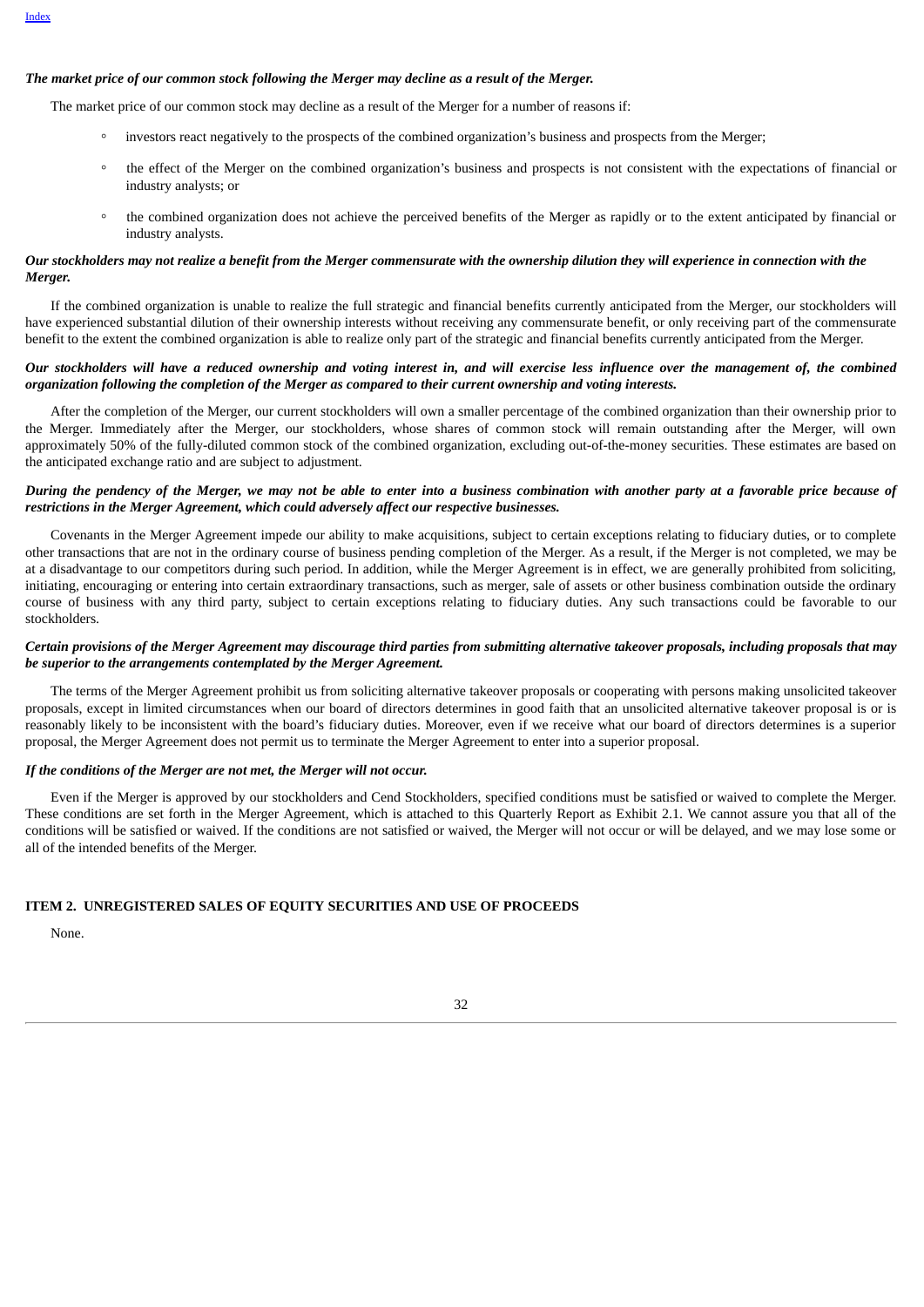## <span id="page-32-0"></span>**ITEM 3. DEFAULTS UPON SENIOR SECURITIES**

None.

# <span id="page-32-1"></span>**ITEM 4. MINE SAFETY DISCLOSURES**

Not applicable.

# <span id="page-32-2"></span>**ITEM 5. OTHER INFORMATION**

None.

# <span id="page-32-3"></span>**ITEM 6. EXHIBITS**

<span id="page-32-4"></span>The Exhibit Index appearing immediately after the signature page to this Form 10-Q is incorporated herein by reference.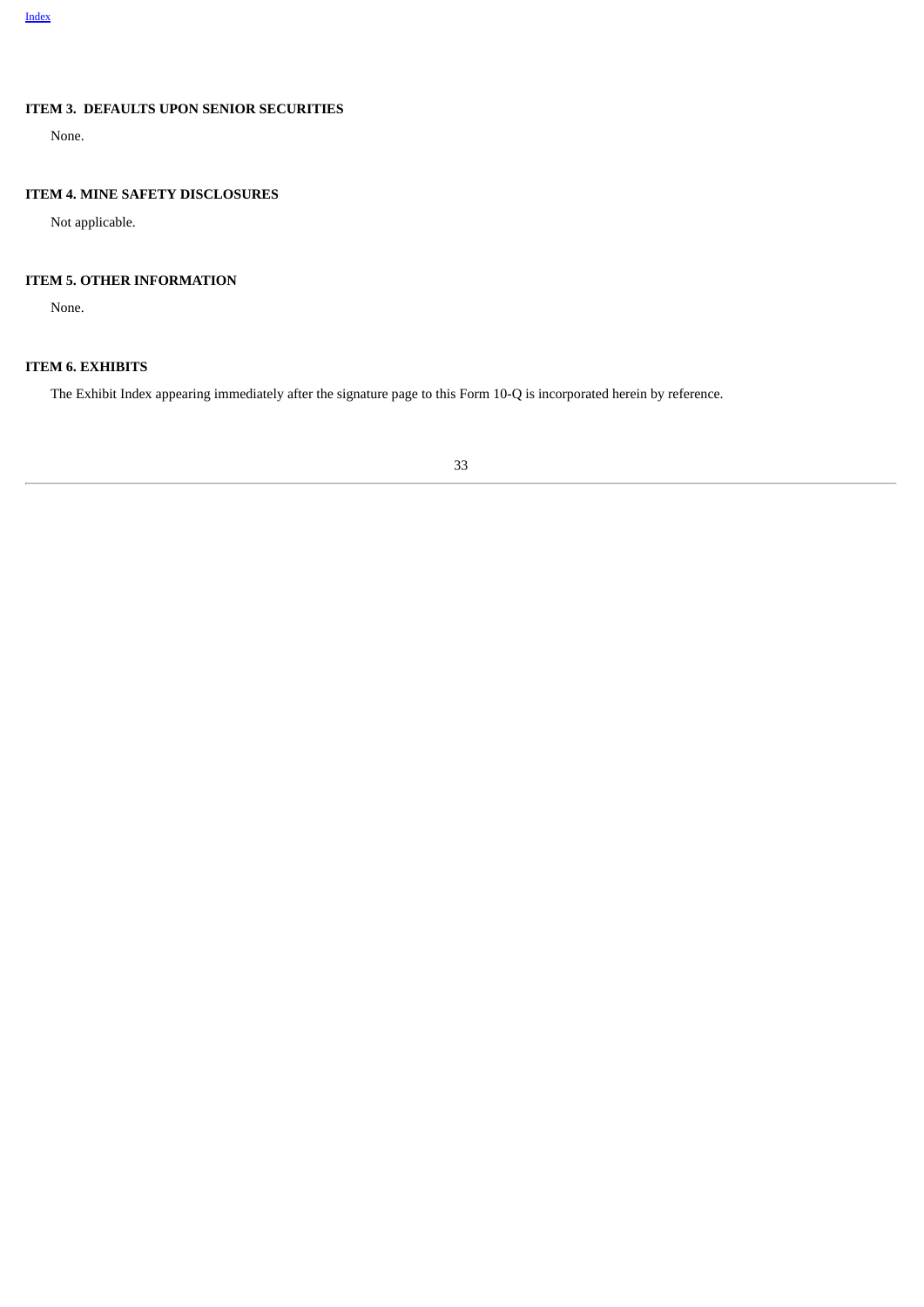## **SIGNATURES**

Pursuant to the requirements of the Securities Exchange Act of 1934, the registrant has duly caused this report to be signed on its behalf by the undersigned thereunto duly authorized.

# **CALADRIUS BIOSCIENCES, INC.**

May 5, 2022 By: /s/ David J. Mazzo, PhD Name: David J. Mazzo, PhD Title: President and Chief Executive Officer (Principal Executive Officer, Principal Financial Officer and Principal Accounting Officer)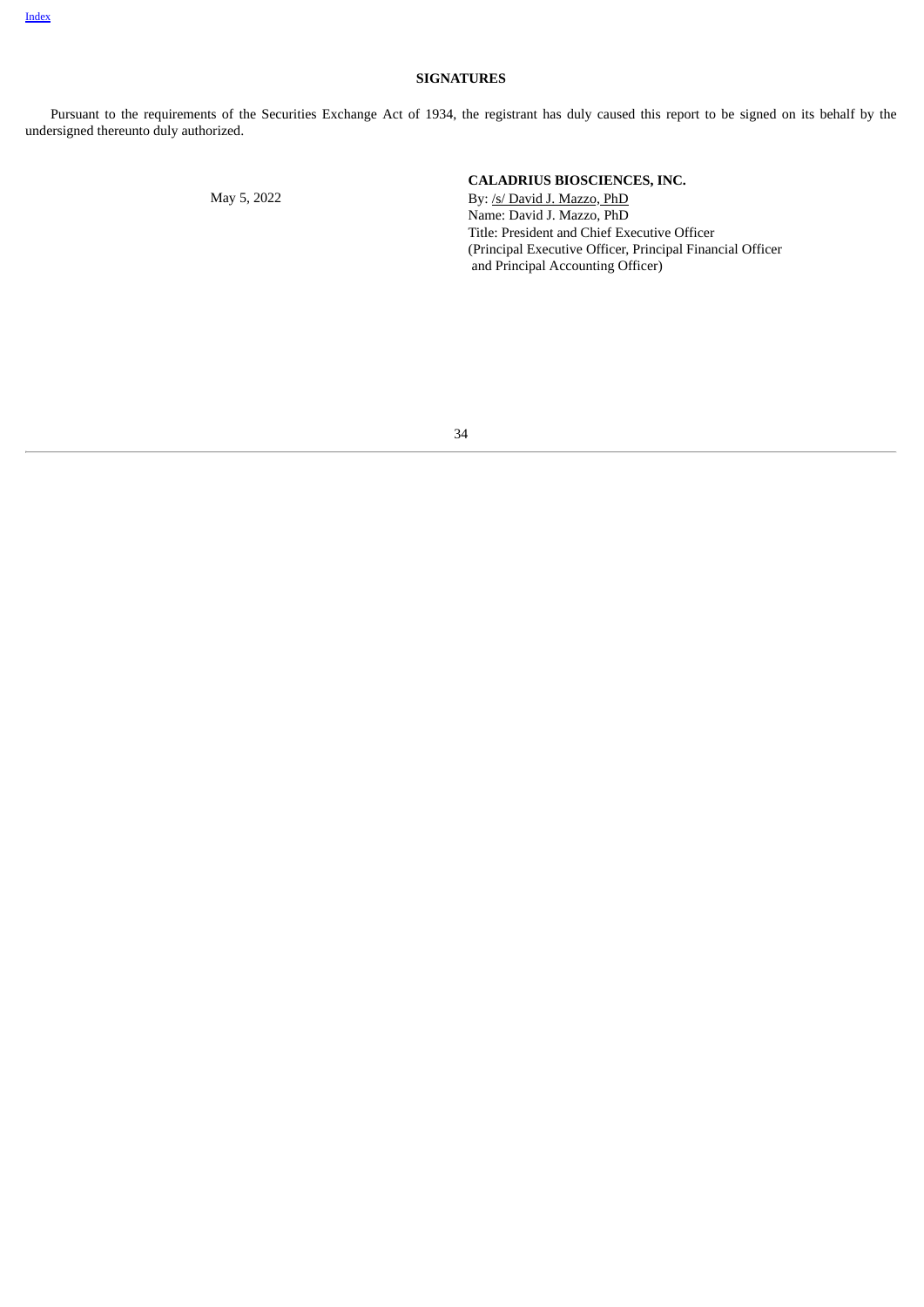# **CALADRIUS BIOSCIENCES, INC. FORM 10-Q**

## **Exhibit Index**

| 2.1     |        | Agreement and Plan of Merger and Reorganization, dated April 26, 2022, among Caladrius Biosciences, Inc., CS Cedar<br>Merger Sub, Inc., and Cend Therapeutics, Inc. (filed as Exhibit 2.1 to the Company's Current Report on Form 8-K, filed with<br>the SEC on April 27, 2022). |
|---------|--------|----------------------------------------------------------------------------------------------------------------------------------------------------------------------------------------------------------------------------------------------------------------------------------|
| 2.2     |        | Form of Support Agreement, by and between Caladrius Biosciences, Inc. and certain security holders of Cend Therapeutics,<br>Inc. (filed as Exhibit 2.2 to the Company's Current Report on Form 8-K, filed with the SEC on April 27, 2022).                                       |
| 2.3     |        | Form of Support Agreement, by and between Cend Therapeutics, Inc. and certain securityholders of Caladrius Biosciences,<br>Inc. (filed as Exhibit 2.3 to the Company's Current Report on Form 8-K, filed with the SEC on April 27, 2022).                                        |
| 2.4     |        | Form of Lock-Up Agreement, by and between Caladrius Biosciences, Inc. and certain security holders of Caladrius<br>Biosciences, Inc. and Cend Therapeutics, Inc. (filed as Exhibit 2.4 to the Company's Current Report on Form 8-K, filed with<br>the SEC on April 27, 2022).    |
| 10.1    |        | Series D Preferred Stock Purchase Agreement, dated April 26, 2022, among Caladrius Biosciences, Inc. and Cend<br>Therapeutics, Inc. (filed as Exhibit 10.1 to the Company's Current Report on Form 8-K, filed with the SEC on April 27,<br>$2022$ ).                             |
| 10.2    |        | Collaboration Agreement, dated April 26, 2022, between Caladrius Biosciences, Inc. and Cend Therapeutics, Inc. (filed as<br>Exhibit 10.2 to the Company's Current Report on Form 8-K, filed with the SEC on April 27, 2022).                                                     |
| 31.1    | $\ast$ | Certification of Principal Executive Officer, Principal Financial Officer and Principal Accounting Officer pursuant to Section<br>302 of the Sarbanes-Oxley Act of 2002                                                                                                          |
| 32      | $***$  | Certification of Principal Executive Officer, Principal Financial Officer and Principal Accounting Officer pursuant to 18<br>U.S.C. Section 1350, as adopted pursuant to Section 906 of the Sarbanes-Oxley Act of 2002                                                           |
| 101.INS |        | Inline XBRL Instance Document - the instance document does not appear in the Interactive Data File because its XBRL tags<br>are embedded within the Inline XBRL document                                                                                                         |
| 101.SCH |        | Inline XBRL Taxonomy Extension Schema                                                                                                                                                                                                                                            |
| 101.CAL |        | Inline XBRL Taxonomy Extension Calculation Linkbase                                                                                                                                                                                                                              |
| 101.DEF |        | Inline XBRL Taxonomy Extension Definition Linkbase                                                                                                                                                                                                                               |
| 101.LAB |        | Inline XBRL Taxonomy Extension Label Linkbase                                                                                                                                                                                                                                    |
| 101.PRE |        | Inline XBRL Taxonomy Extension Presentation Linkbase                                                                                                                                                                                                                             |
| 104     |        | Cover Page Interactive Data File (formatted as inline XBRL and contained in Exhibit 101)                                                                                                                                                                                         |
|         |        |                                                                                                                                                                                                                                                                                  |

\* Filed herewith.

\_\_\_\_\_\_\_\_\_\_\_\_\_\_\_

\*\* Furnished herewith.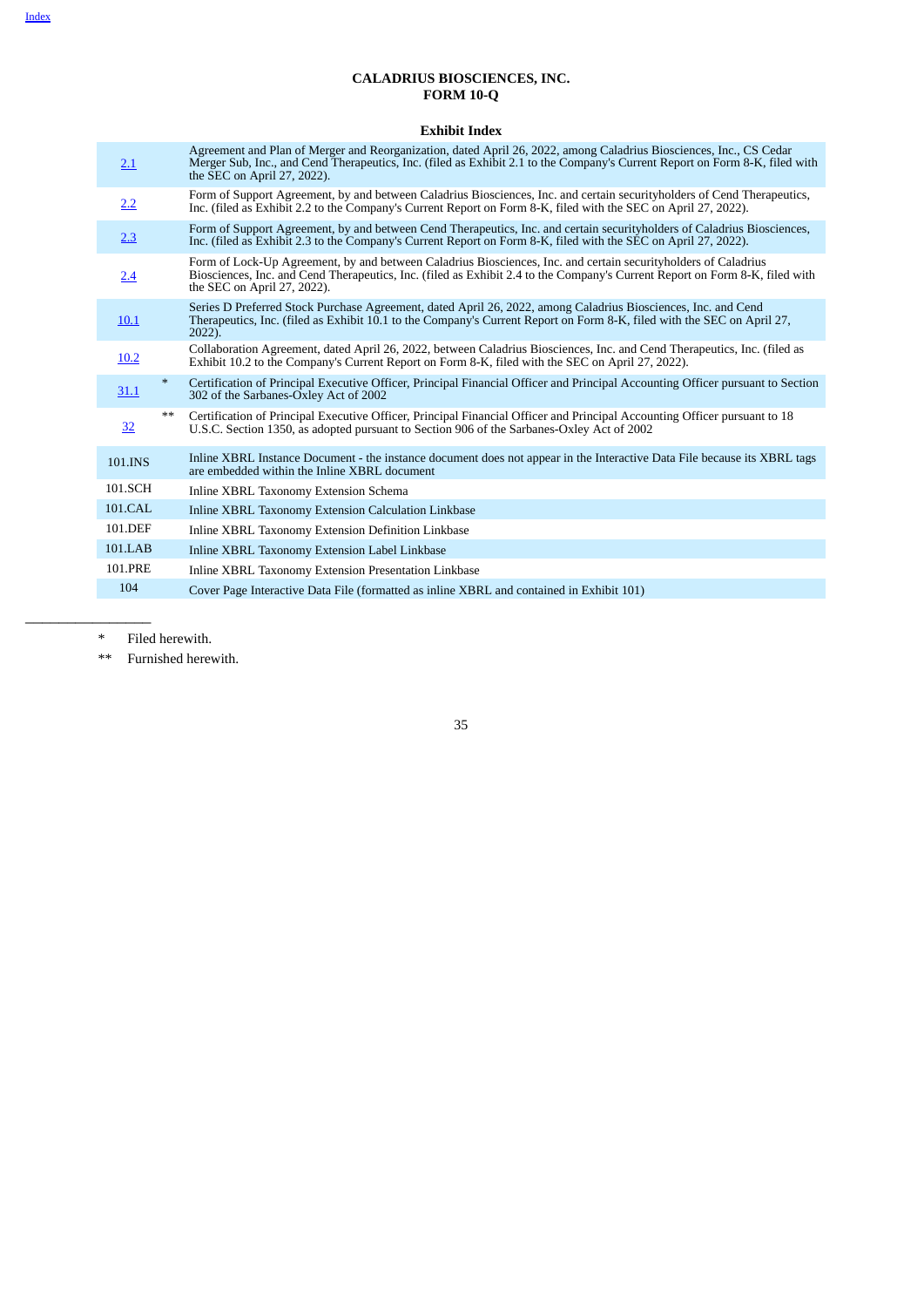## **CERTIFICATIONS UNDER SECTION 302**

<span id="page-35-0"></span>I, David J. Mazzo, PhD, certify that:

1. I have reviewed this Quarterly Report on Form 10-Q of Caladrius Biosciences, Inc.;

2. Based on my knowledge, this report does not contain any untrue statement of a material fact or omit to state a material fact necessary to make the statements made, in light of the circumstances under which such statements were made, not misleading with respect to the period covered by this report;

3. Based on my knowledge, the financial statements, and other financial information included in this report, fairly present in all material respects the financial condition, results of operations and cash flows of the registrant as of, and for, the periods presented in this report;

4. The registrant's other certifying officer and I are responsible for establishing and maintaining disclosure controls and procedures (as defined in Exchange Act Rules 13a-15(e) and 15d-15(e)) and internal control over financial reporting (as defined in Exchange Act Rules 13a-15(f) and 15d-15(f)) for the registrant and have:

a) Designed such disclosure controls and procedures, or caused such disclosure controls and procedures to be designed under our supervision, to ensure that material information relating to the registrant, including its consolidated subsidiaries, is made known to us by others within those entities, particularly during the period in which this report is being prepared;

b) Designed such internal control over financial reporting, or caused such internal control over financial reporting to be designed under our supervision, to provide reasonable assurance regarding the reliability of financial reporting and the preparation of financial statements for external purposes in accordance with generally accepted accounting principles;

c) Evaluated the effectiveness of the registrant's disclosure controls and procedures and presented in this report our conclusions about the effectiveness of the disclosure controls and procedures, as of the end of the period covered by this report based on such evaluation; and

d) Disclosed in this report any change in the registrant's internal control over financial reporting that occurred during the registrant's most recent fiscal quarter (the registrant's fourth fiscal quarter in the case of an annual report) that has materially affected, or is reasonably likely to materially affect, the registrant's internal control over financial reporting; and

5. The registrant's other certifying officer and I have disclosed, based on our most recent evaluation of internal control over financial reporting to the registrant's auditors and the audit committee of the registrant's board of directors (or persons performing the equivalent functions):

a) All significant deficiencies and material weaknesses in the design or operation of internal control over financial reporting which are reasonably likely to adversely affect the registrant's ability to record, process, summarize and report financial information; and

b) Any fraud, whether or not material, that involves management or other employees who have a significant role in the registrant's internal control over financial reporting.

Date: May 5, 2022

/s/ David J. Mazzo, PhD Name: David J. Mazzo, PhD Title: President and Chief Executive Officer (Principal Executive Officer, Principal Financial Officer and Principal Accounting Officer)